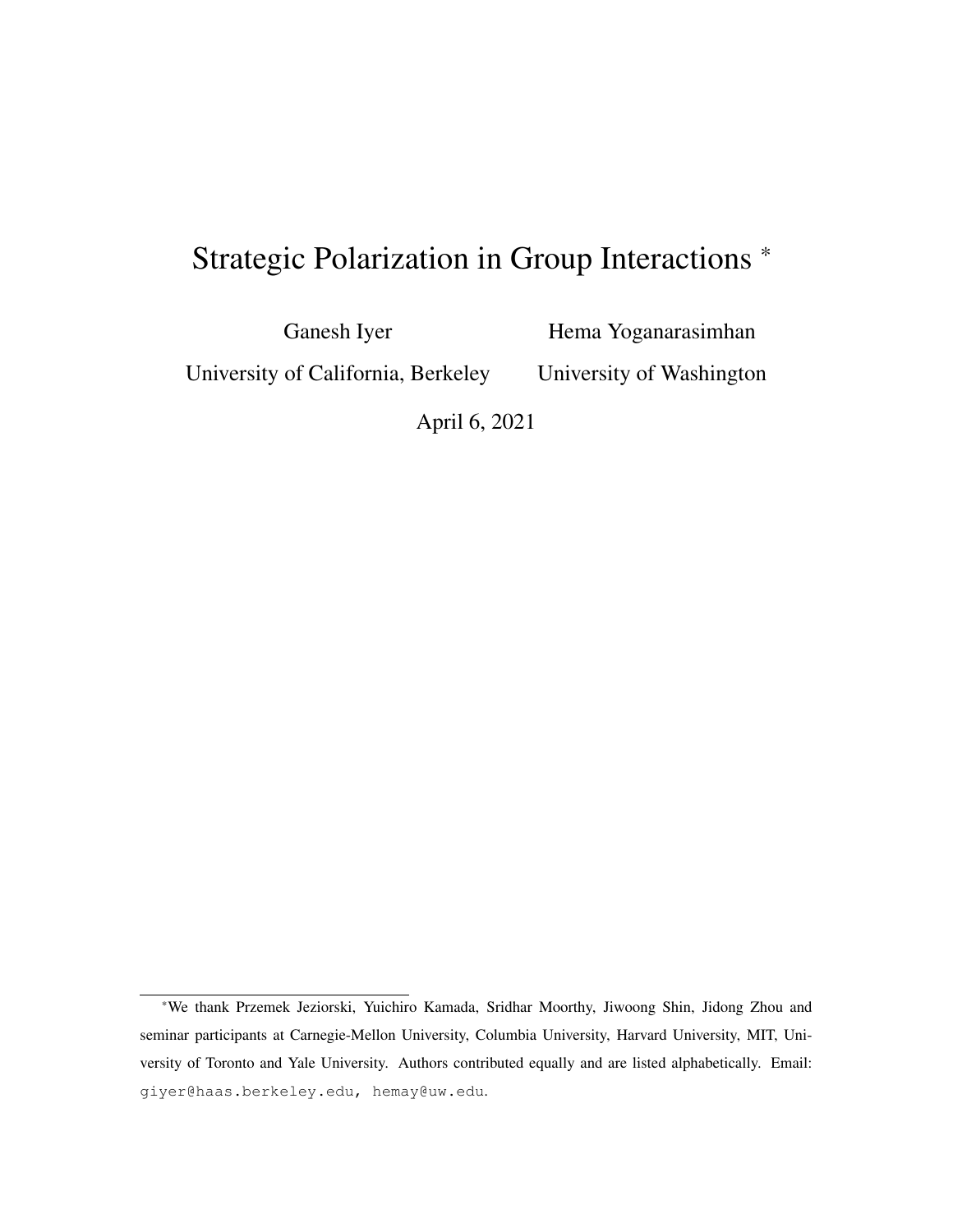### STRATEGIC POLARIZATION IN GROUP INTERACTIONS

#### ABSTRACT

We study the phenomenon of strategic polarization in groups, where members take extreme actions. Groups are broadly defined as a formal or informal congregation of agents, e.g., social media, consumers in online platforms, sales teams, corporate and academic personnel committees, and political action committees. In our model, agents with private preferences choose a public action (voice opinions), and the mean of their actions represents the group's realized outcome. They face a trade-off between influencing the group decision and truth-telling. In a simultaneous move game, agents strategically shade their actions towards the extreme, leading to polarization in equilibrium. Thus, the strategic group influence motive can create substantial polarization in actions and group decisions even when the preferences are relatively moderate. Compared to a simultaneous game, a randomized sequential actions game leads to lowers polarization when agents' preferences are similar. Sequential actions can even lead to moderation if later agents have very moderate preferences. Endogenizing the order of moves (through a first-price sealed-bid auction) always increases polarization, but it is also welfare enhancing. Our findings can help group leaders, firms, and social media platforms design ordered-speaking mechanisms to moderate polarization.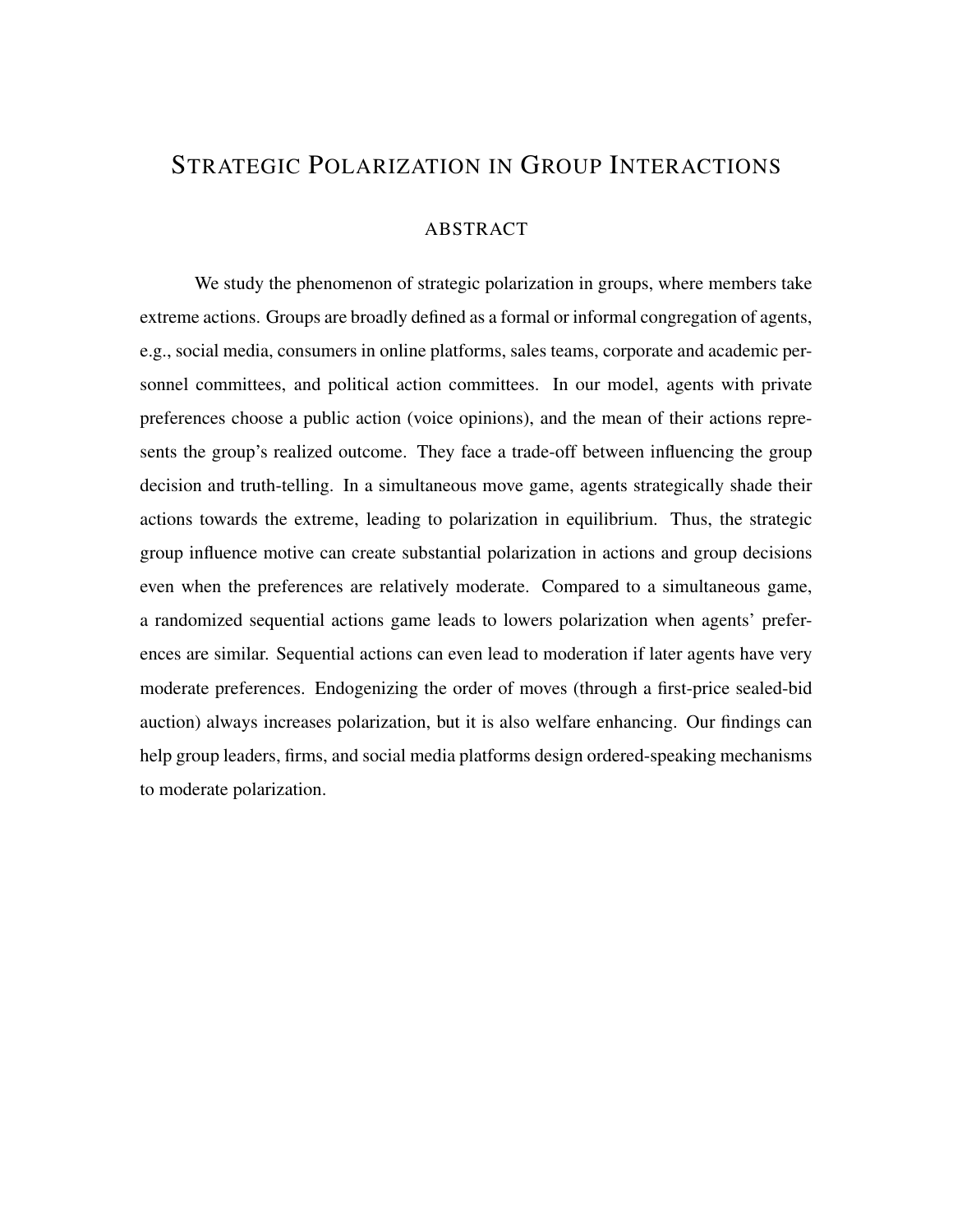### Introduction

Many business and organizational settings involve group interactions and decisions. We observe formal and informal group discussions in contexts ranging from social media groups to sales teams, corporate personnel committees, academic committees, community groups, and political action committees. The overarching premise and goal of group interactions are to allow agents to exchange opinions, increase the alignment of their views, and reduce conflict (Rawls, 1971). However, we often see the opposite – individuals engaged in group interactions often become more divergent in their views and behaviors. Indeed, a large body of experimental work shows that group deliberations often lead to more polarized behavior instead of enabling greater alignment (Isenberg, 1986). This kind of polarized behavior is especially common when group members' actions impact their joint decision or group verdict.

We study the phenomenon of polarization of agents' observed actions in group settings, i.e., where members of a group take actions (or voice opinions) that are more extreme than their true preferences (Sunstein, 2002). Consider the following examples that illustrate relevant aspects of the phenomenon studied in this paper:

- Brand Perceptions: Advertising campaigns of brands that take positions on sociopolitical issues (e.g., Nike's "Believe in Something" campaign) are often actively discussed on social media forums such as Twitter and Facebook. In these online discussions, consumers with liberal and conservative political preferences compete to make their views about the brands heard (Taylor, 2017). How do these interactions shape overall brand perceptions?
- Corporate Lobbying and Climate Change: During the heated climate change debates of 2008 in Congress, the most intensive lobbying efforts in the electric utilities industry were by two companies at the opposite and extreme ends of the environmental performance spectrum. Southern Company, one of the highest polluting utilities in the nation, spent \$14 million in 2008 on climate change lobbying. At the same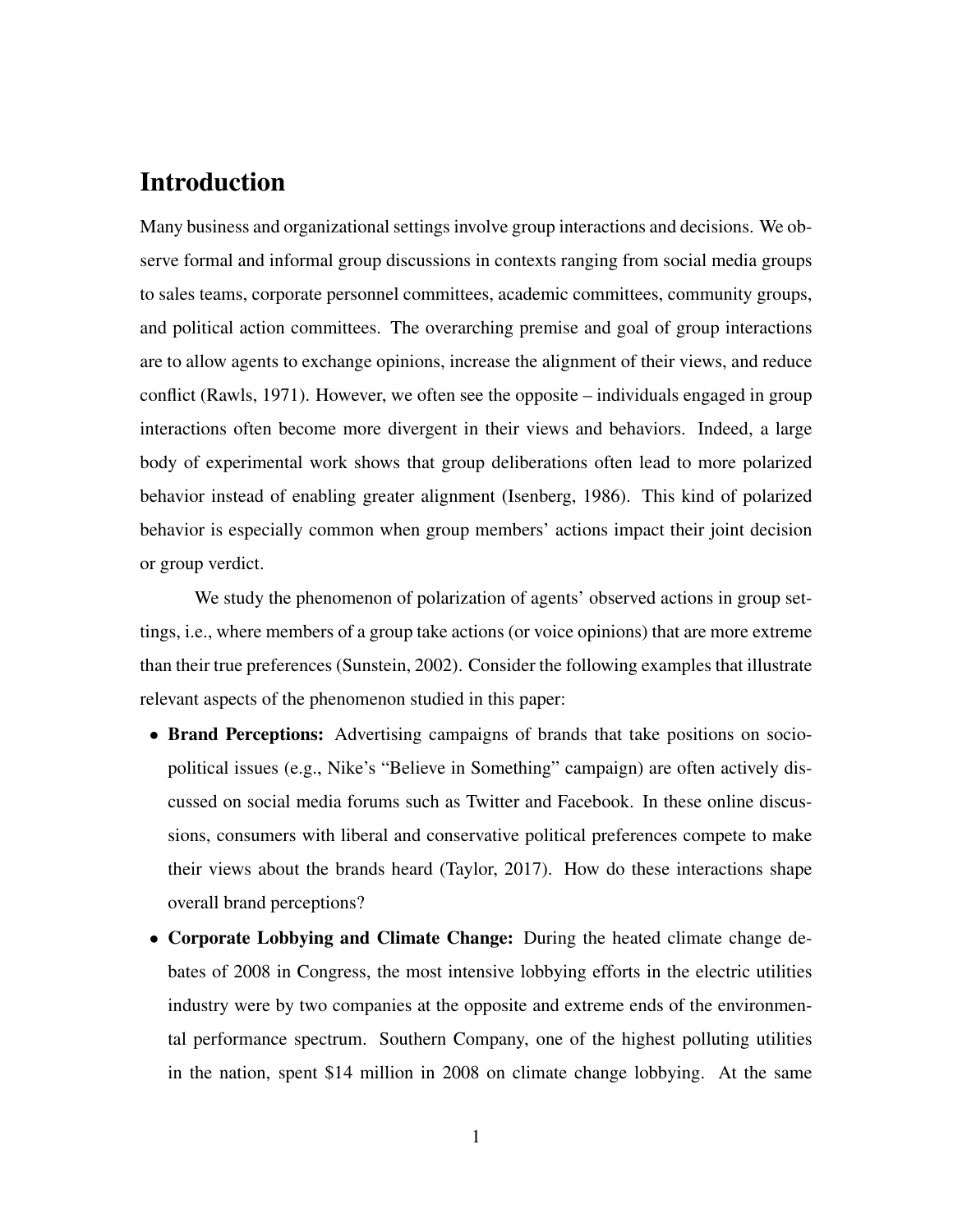time, PG&E, one of the greenest utilities in terms of carbon emissions, had an even more intense campaign and spent an estimated \$27 million (Hulac, 2016). Existing research (Delmas et al., 2016) provides empirical evidence for a systematic U-shaped relationship between greenhouse emissions and lobbying intensity: the companies with the least and most carbon emissions are the most aggressive and extreme voices in the climate debate. What might account for this pattern of behavior?

- Diversity and Inclusion: HR groups within firms have struggled with the debate on balancing merit vs. diversity in recruiting decisions. Often, the final decisions look more extreme than the individual preferences of group members. For example, Google's senior executives met and decided that certain hires from the third quarter of 2017 must be "all diverse". That meant all the hires had to be Black, Hispanic, or female. None could be a white or Asian-American man. This decision was considered more extreme than expected even by some within the company to be (Eastland, 2018).
- Faculty Hiring: Faculty hiring decisions in marketing departments often bring into play motivations to influence the group. Consider the potential debate about which sub-area to hire in (e.g., behavioral versus quantitative or theory versus empirical) or which emerging area to focus on (e.g., machine learning or field experiments). Group members may have different private preferences on how to allocate scarce faculty slots across different research streams. What mechanisms can a department chair use to reduce polarization and division in the hiring deliberations?
- Gun Control: In 2015, the state of Texas passed the *campus carry law*, formally known as Senate Bill 11 (SB 11) (Aguilar, 2016). Following this, the University of Texas assembled a nineteen-member working group to discuss how to implement this law into practice. The working group members with disparate views deliberated on implementation dimensions such as where to allow guns on campus, age limits, and the manner in which guns may be carried on campus. The deliberations led to some extreme outcomes, such as the conclusion that the committee would not recommend a ban on guns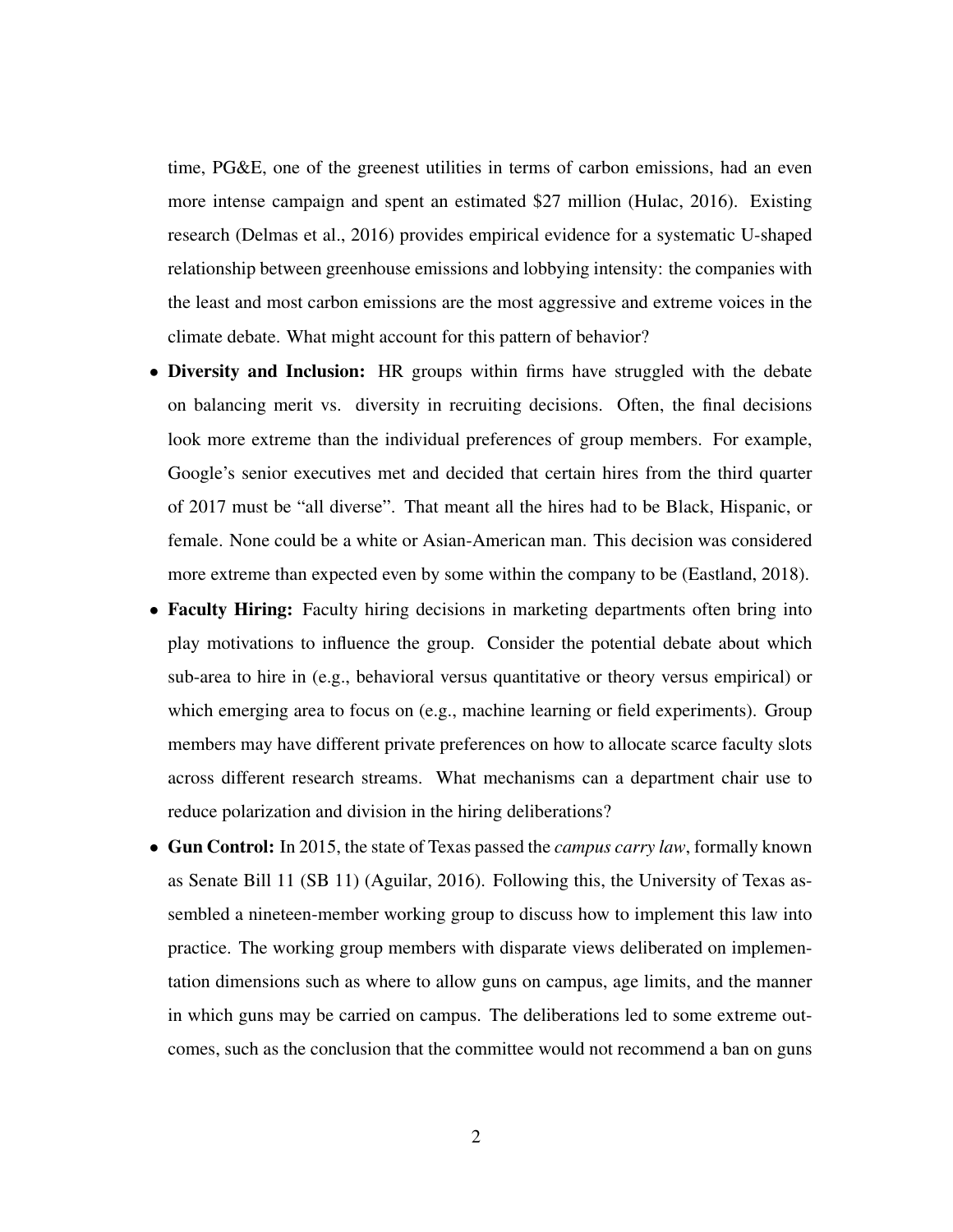in the classroom (Campus Carry Policy, 2015).<sup>1</sup>

• Online Reviews: Research shows that reviewers on platforms such as Amazon and Yelp place significant weight on the past reviews of others (Godes and Silva, 2012). Furthermore, some reviewers on Yelp seem to have a greater motivation to deviate from the past ratings posted by others and overweight their own existing beliefs (Dai et al., 2018). Recent work also points out that more extreme beliefs may be over-represented in online reviews (Klein et al., 2018). How does the temporal sequencing of reviews affect overall product ratings?

#### Common Themes

Some common themes emerge from these examples and are the focus of our analysis. First, they represent contexts in which agents' have strongly held preferences. For instance, in hiring decisions, agents often have strong preferences on the role of diversity or the importance of research areas. Similarly, consumers may have strong political preferences that shape their reactions to brands' socio-political stance in their advertising campaigns. Issues that dominate our public policy discussions also fall under this category –the abortion debate, how much immigration to allow, and the size of government. Across the spectrum of these cases, when participating in a group discussion, an agent's motivation is to achieve a group outcome that closely aligns with her preferences. This is distinct from settings where agents care about some true underlying state of the world and have uncertainty about this state. In those settings, agents typically try to aggregate their information from the group to uncover the uncertainty and condition their decision on it. In contrast, our paper captures settings where the actions/voiced opinions represent agents' stated preferences rather than beliefs/information about an unknown true state of the world.

Second, unlike standard voting models, individuals' actions or voiced opinions are not necessarily binary/discrete. Rather, it is typically a choice of the extent or the magnitude <sup>1</sup>See Huitlin (2015) and Armed Campuses (2016) for comprehensive discussions of campus carry laws across different states and the recent developments in this area.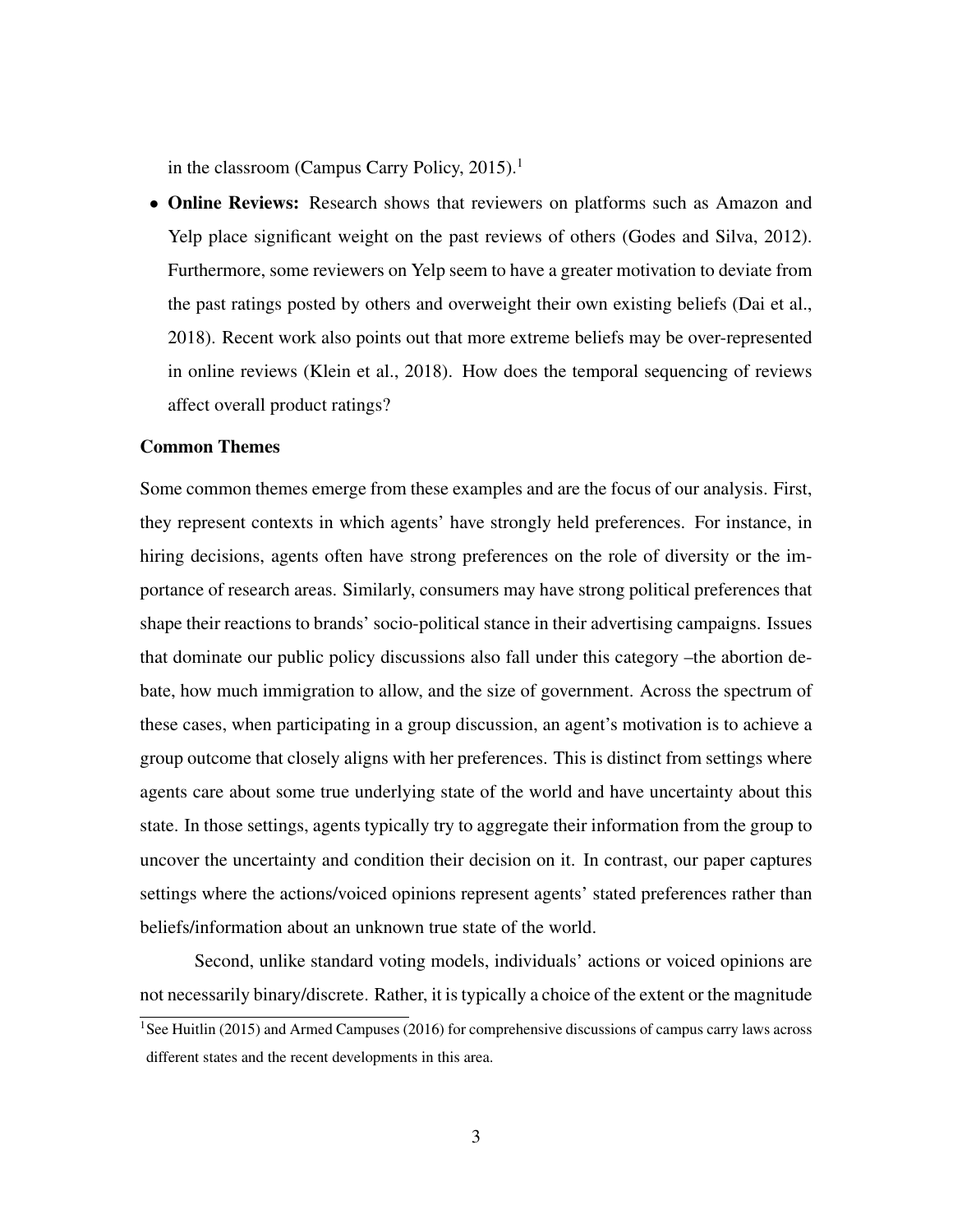of an action (i.e., continuous choice).<sup>2</sup> In the faculty hiring example, it could be the strength and the number of arguments presented by group members to make a behavioral versus quantitative faculty hire. In the campus carry example, the choice was not a simple "Should guns be allowed on campus or not?" Rather, it was a nuanced decision on issues such as: where guns would be allowed (classrooms), where they should not be allowed (child-care units), where they should be allowed with discretion (single-user offices), where they can be stored (in-person or locked vehicle), and who would be allowed to bring guns (over 21 years, with license).

Third, in many of these cases, agents voice their opinions sequentially and can be influenced by prior opinions in the system. For example, in online reviews on digital platforms, earlier reviews can influence (and can be influenced by) future reviews. Similarly, in social media discussions, users often respond to prior comments, and this sequential voicing of opinions can shape the overall tendency of the group (De-wit et al., 2019).

Further, notice that the outcomes in these examples share two key characteristics. First, both individual opinions and the group's joint decision/outcome end up being more extreme than one would expect *a priori* based on the initial distribution of the group members' preferences. This pattern is not unique to the examples discussed above. Indeed, it is prevalent in many socio-political discussions. Even a cursory reading of current news suggests that discussions of social and political issues show evidence of polarization (Cohn, 2014). Second, the more extreme individuals often exhibit more polarized actions. For example, in the case of corporate lobbying example, we saw that the firms with more extreme positions invested the most in lobbying.

Table 1 presents an overview of the common features of set-up and outcomes in the examples discussed above and summarizes the main takeaways from them.

<sup>&</sup>lt;sup>2</sup>There is a stream of theoretical literature on voting methods, which establish criteria to compare and contrast different voting methods. See Pacuit (2011) for a discussion of this topic and Bordley (1983) for an early simulation study of different voting schemes.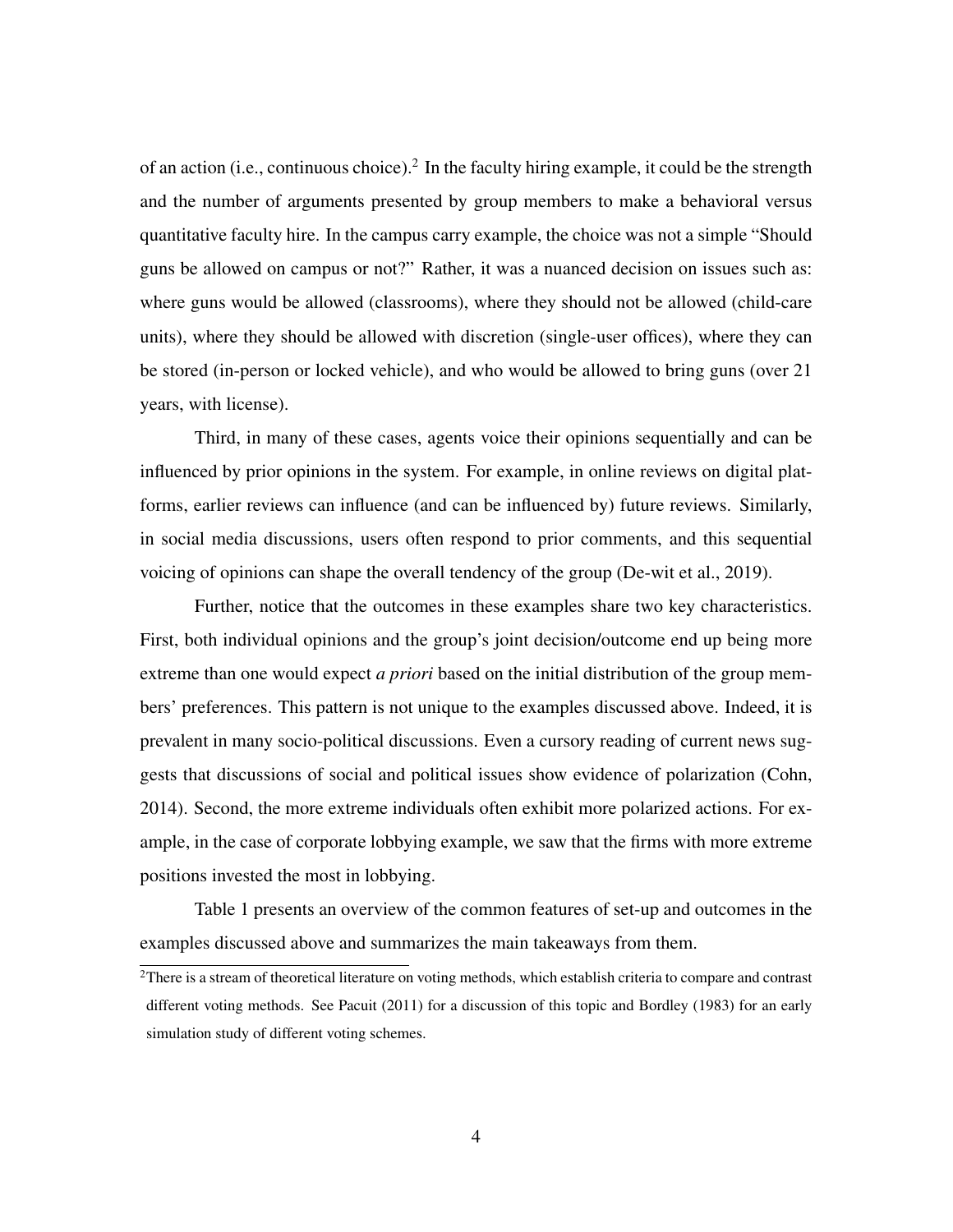|                         | <b>Features</b> |                       |            | <b>Outcomes</b> |                |
|-------------------------|-----------------|-----------------------|------------|-----------------|----------------|
| <b>Example</b>          | Strongly held   | Non-Binary/Continuous | Sequential | Extreme group   | Extreme users  |
|                         | preferences     | actions               | actions    | outcomes        | more polarized |
| Brand perceptions       |                 |                       |            |                 |                |
| Online reviews          |                 |                       |            |                 |                |
| Corporate lobbying      |                 |                       |            |                 |                |
| Diversity and inclusion |                 |                       |            |                 |                |
| Faculty hiring          |                 |                       | ✓          |                 |                |
| Gun control             |                 |                       |            |                 |                |

Table 1: Summary of the key features and outcomes in the examples.

#### Research Agenda and Approach

Past research in economics mainly attributes polarization to imperfect information aggregation and polarization of agents' beliefs in group settings; see the Related Literature section for details. A parallel stream of literature in psychology attributes polarization of group decisions to behavioral biases stemming from social comparison and persuasive argumentation (Zuber et al., 1992; Baron, 2005). Our idea is distinct from these earlier theories that based on either imperfect information aggregation or behavioral biases. We ask: "Can polarization of group decisions stem from strategic interactions between agents, even if the agents are rational and there is no imperfect information on some true state of the world?" Our analysis then links agents' preferences to the resulting polarization in their observed actions in group settings.

We propose a theory of group polarization with two related objectives. First, our theory connects the emergence of polarized group outcomes to individuals' strategic motives for group influence. We develop a model of group decision-making, where agents have heterogeneous preferences over an issue. The basic analysis starts with a group of two agents. Each agent's utility function has two components: First, an agent incurs dis-utility if she chooses an action (or voices an opinion) that is different from her true preference.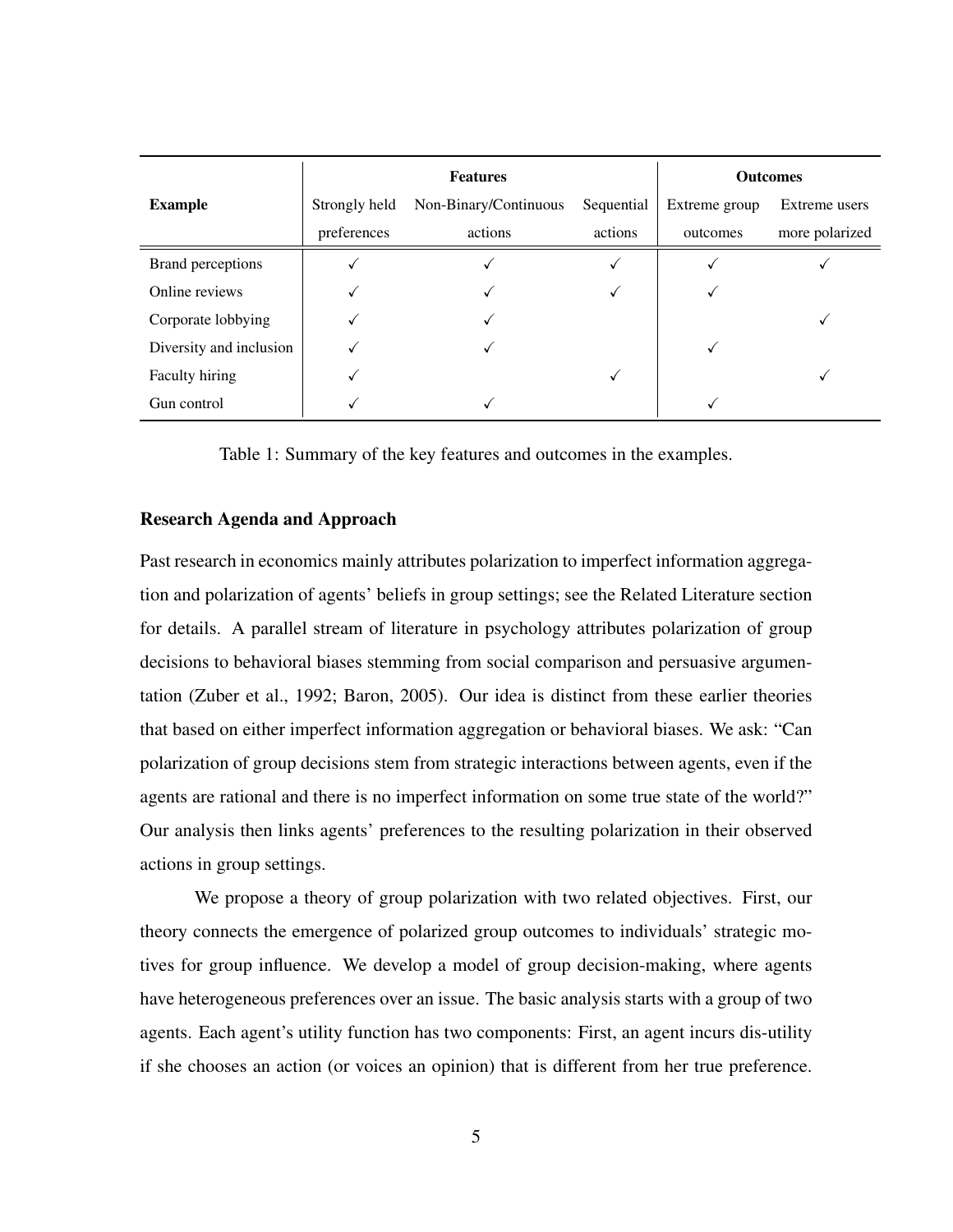This is represented as a convex cost, which is increasing in the extent of the misalignment between her action and her true preference. This can be interpreted as a reputational (or even a psychological) cost of misreporting her true preference. Second, an agent cares about the distance of the group's decision/outcome from her true preference. This represents the group influence motive – individuals would like to move the group's eventual outcome towards their true preference. The game consists of each agent privately observing her true preference and choosing a publicly observable action (opinion). The mean of their public actions represents the group's decision or outcome, and all the agents' actions influence this outcome. Our model thus connects the trade-off between the desire for group influence and truth-telling to the polarization of actions at the individual and group level, i.e., where individuals take actions that are more extreme than their true preferences and the aggregate group outcome is more extreme than the mean of the group's true preferences.

Next, we examine some key variables that can influence the existence and extent of polarization – group size, sub-group interactions, partial knowledge of the other agents' types, and the game structure. With respect to the last variable, we investigate the timing of actions or the order in which agents voice opinions. In a simultaneous game, each agent chooses an action without observing the actions of other group members. Alternatively, agents can express their opinions sequentially, in which case those who speak/act later can observe the actions of those who spoke before. Thus the main difference between these two timings is the "observability" of others' actions. We examine whether group decisions are more polarized when agents speak simultaneously or when they speak sequentially. If individuals were to speak sequentially, who has a greater incentive to speak first – those with more extreme preferences or the moderates?

Questions pertaining to the timing and observability of actions are important because we see examples of both models in practice. Standard secret ballot models, where each agent submits her/his opinion without observing others' actions, can be interpreted as a simultaneous actions model. For example, a department chair can survey everyone's opinion simultaneously (e.g., through online survey tools) and aggregate their opinions to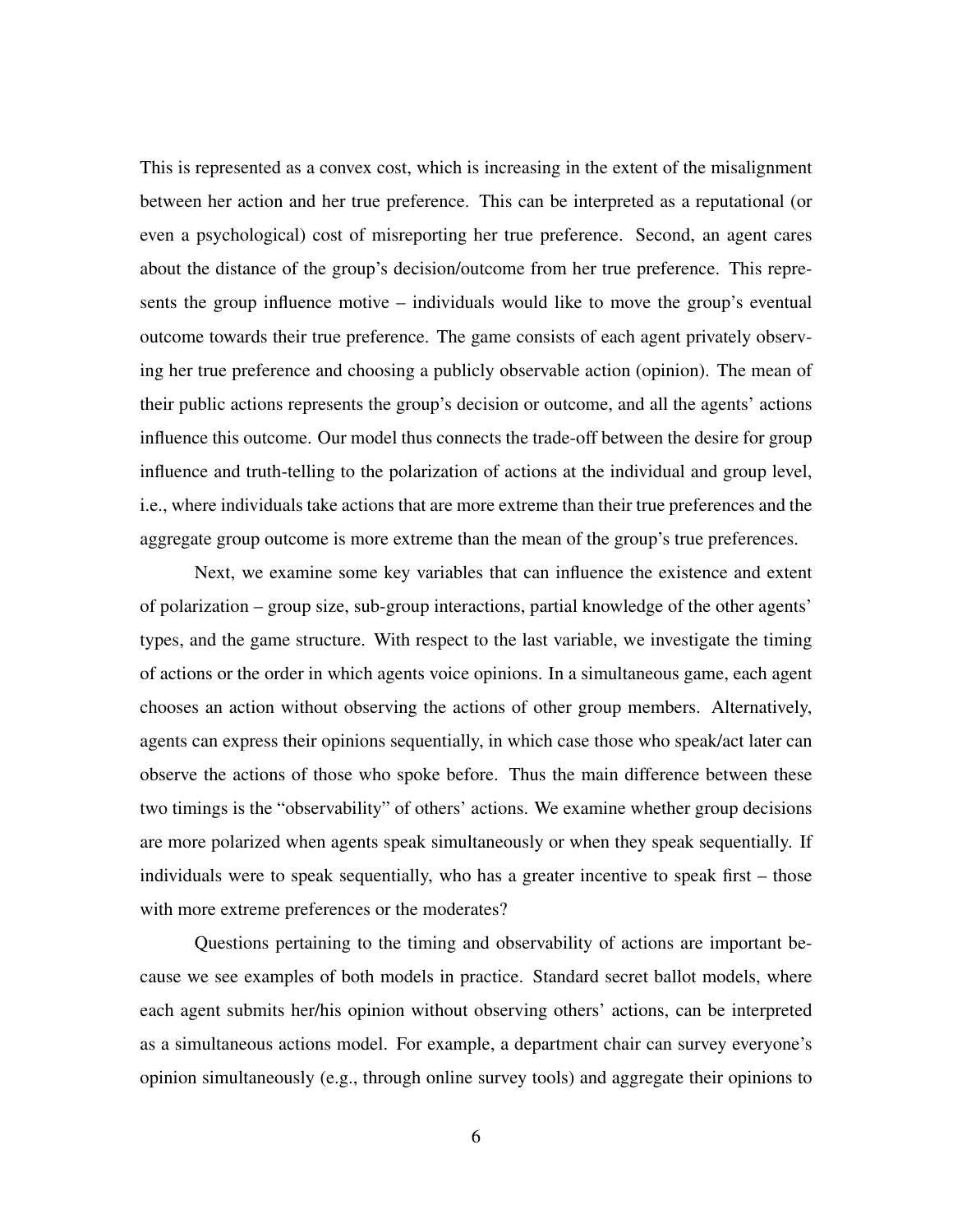make a decision. On the other hand, on a social media site, the opinions posted by previous members are visible to everyone and can affect the actions of later members. A recent study on Twitter finds that when individuals express their opinions in sequence, exposure to opposing views leads users to become more entrenched (extreme) in their views when compared to their original positions (Bail et al., 2018).<sup>3</sup> Indeed, with the advent of online ballots and opinion-sharing forums, both timing formats are equally easy to design and implement. However, we do not have good answers to which of these models lead to more polarized decisions.

Further, we ask whether endogenizing the timing of actions by allowing agents to influence the speaking order affects polarization, and if so, how? We consider a game where agents can participate in a first-stage auction to bid on the right to decide when they speak. The first-stage auction can be interpreted as agents lobbying with a principal (e.g., a department chair or a policymaker) to influence the speaking order. There is a long history in economics of modeling lobbying activities as auctions (Che and Gale, 1998). Our endogenous choice model follows this tradition, and we capture agents' costs to influence the game rules through lobbying (Potters and Van Winden, 1992; Harstad et al., 2006). Within this context, we examine which agents will have higher incentives to bid for the right to mandate the speaking order and when they will prefer to speak. Finally, we seek to compare social welfare under different game forms and derive the relationship between the extent of polarization in the system and overall welfare.

#### Results and Contribution

First, we show that in a simultaneous game, agents engage in *strategic shading* towards the extremes, i.e., take actions (voice opinions) that are more extreme than their true preferences. Moreover, agents with extreme preferences shade more than moderates since they expect the equilibrium outcome to be farther away from their preference (as highlighted in

<sup>&</sup>lt;sup>3</sup>On Twitter and other popular online opinion-sharing platforms, individuals with more extreme views often contribute more than those with more moderate views. In such cases, the observed distribution of opinions can be heavily skewed, with many extreme opinions and only a few moderate ones.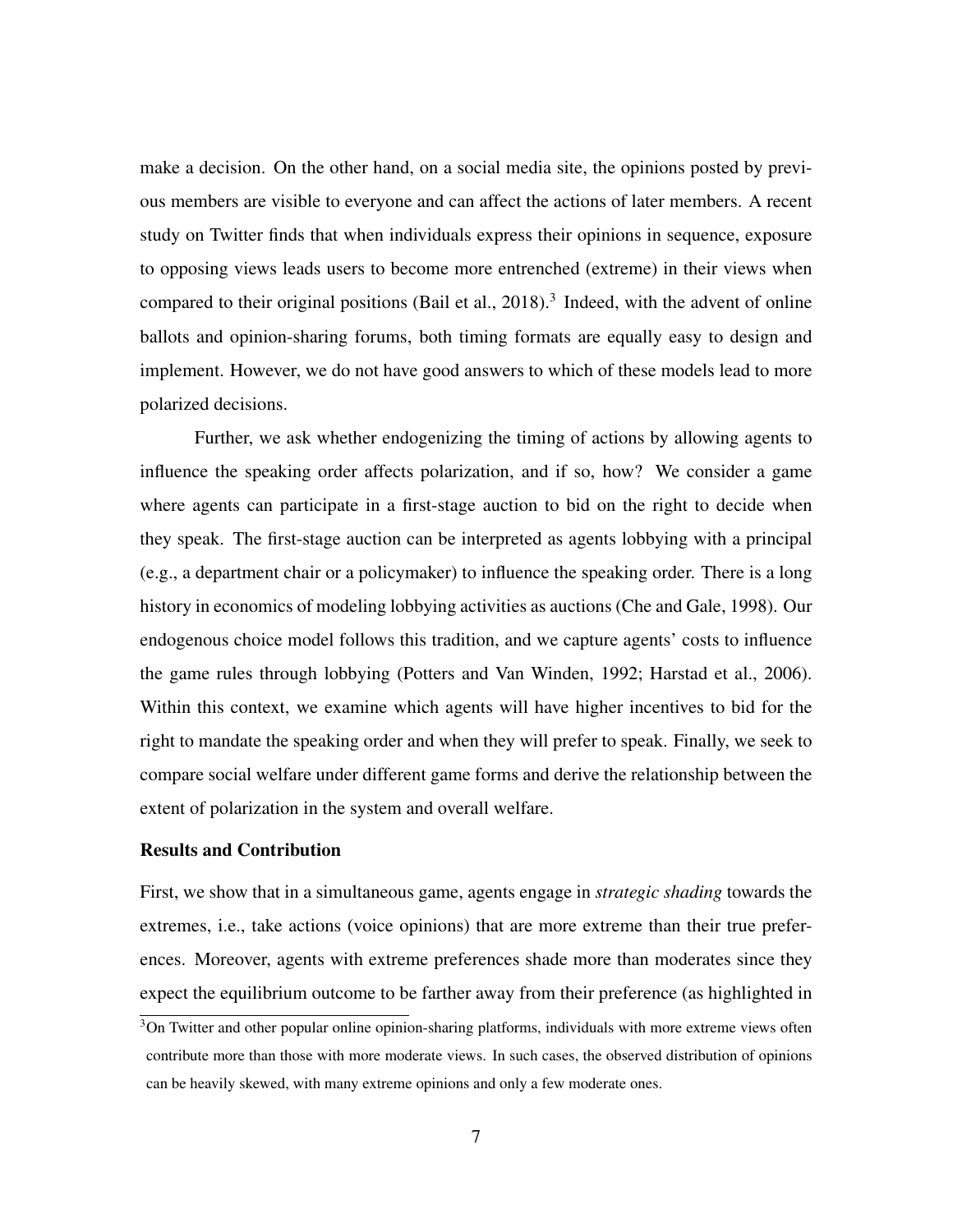the example on the electrical utility industry). Notably, an agent's incentive to shade and the extent of polarization in the group outcome are independent of the preference distribution. In other words, we show that polarized actions or behavior in group interactions do not necessarily stem from polarized preferences. Instead, they result from the strategic motivations of the agents that come into play in group settings. We also see that shading at the individual level causes the joint group decision to be more extreme (compared to the average preference of group members).

Extending the analysis to many players shows that the extent of shading goes down with group size, which suggests that group size can be a mechanism to control polarization. We also examine the interaction between subgroups in which agents within a subgroup have homogeneous preferences while there is heterogeneity across subgroups to show that smaller sub-groups have the incentive to become even more extreme.

The analysis and comparison of simultaneous and sequential choice games establishes some of the paper's main results. In an exogenous sequential speaking setting, polarization occurs if the agent who moves later is relatively more extreme than the first agent. In contrast, moderation occurs if the agent who moves later has less extreme preferences. The second agent's motivation looms larger on the joint outcome because she can condition her action on the first agent's observed action and pull the group decision closer to her preference. Indeed, this pattern is often visible in online forums, where agents who come later tend to express progressively more extreme opinions (Bail et al., 2018). Thus, given the group influence motive, the informational benefit of waiting and responding to others' actions is more attractive than moving first and setting the agenda. We then show that if agents' preferences are relatively similar, then the group decision is more moderate in the sequential actions game. In contrast, the simultaneous actions game leads to more moderate group outcomes when agents' preferences are dissimilar.

Next, we discuss the findings from the endogenous choice game, where agents participate in a first-price sealed-bid auction for the right to determine the speaking order. Here, we find that agents with more extreme preferences bid more for the right to decide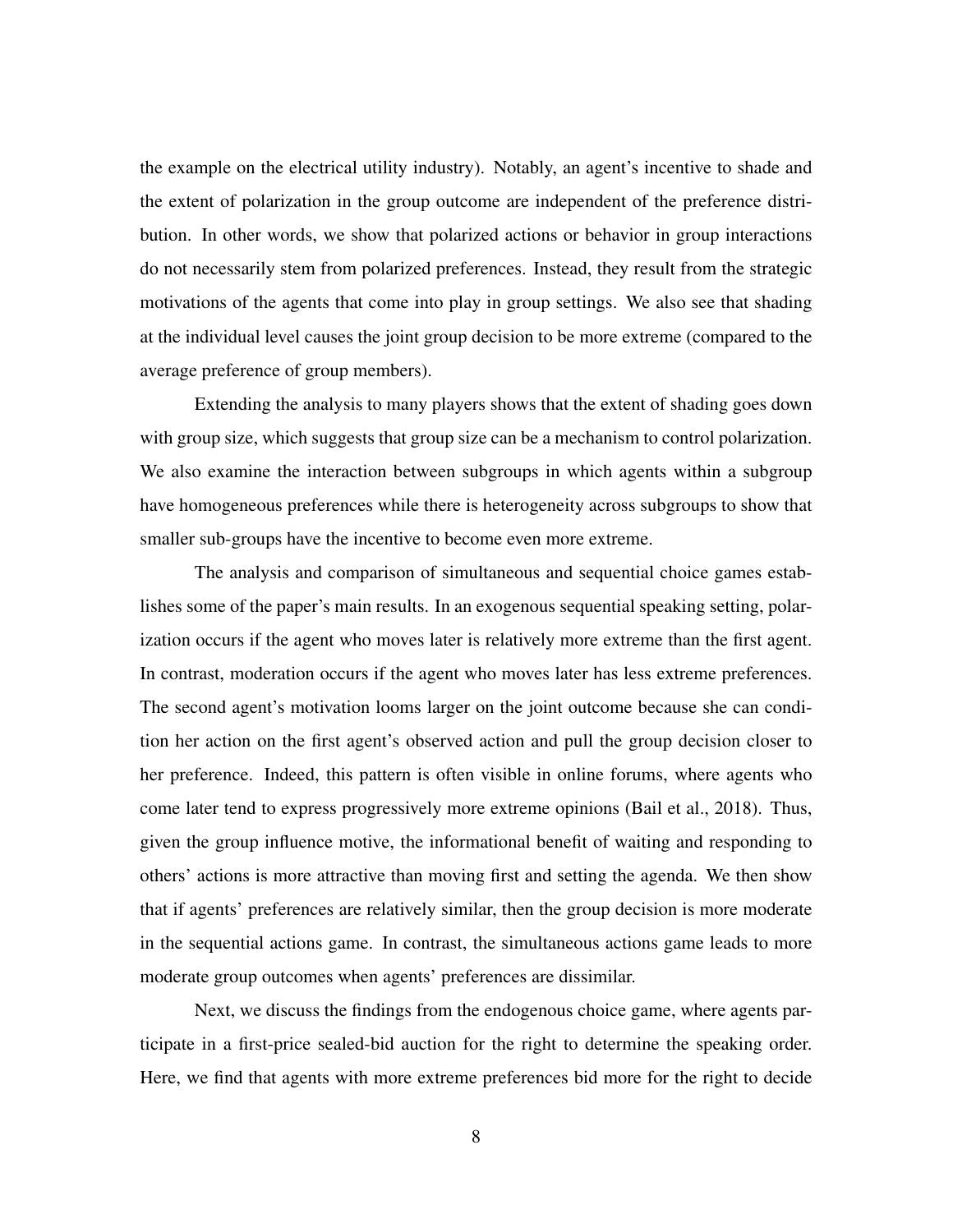the speaking order, and upon winning, all agents, regardless of their preferences, prefer to wait. More importantly, because the more extreme agents bid more and speak second, the group outcome is always polarized in this game format. However, the extent of polarization can be greater or lower compared to the simultaneous game. We find that when players' preferences are relatively similar, endogenizing the speaking order leads to less polarization compared to the simultaneous game. This implies that in settings where players are similarly inclined, endogenizing the speaking order can mitigate group polarization. Interestingly, we also find that the endogenous sequential game has the highest total welfare even though it can lead to more polarized decisions because it allocates the right to decide the speaking order more efficiently.

To summarize, our paper makes three key contributions to the literature on group polarization. First, we propose a theory of strategic polarization based on users' incentive to influence the group decision. Our theory provides a rational explanation for the polarization of observed actions and is distinct from prior research that has focused on the polarization of beliefs arising either from imperfect updating or from behavioral biases. We show that the group influence motive can polarize users' actions even when their preferences are moderate. Second, we quantify the role of speaking order and observability of actions on polarization. We show that the observability of prior agents' actions mitigates polarization when agents' preferences are similar, but allowing agents to influence the speaking order always exacerbates polarization. Third, we identify levers that a group coordinator can employ to moderate polarization – group size, the speaking order, and the amount of knowledge that agents have about others. Finally, we show that game formats that lead to more polarized outcomes do not necessarily lead to lower welfare.

### Related Research

Research in psychology starting with Stoner (1961) shows evidence that group deliberation can make both individuals and the overall group decision extreme in the direction of their original proclivities. Polarization has been demonstrated in a variety of contexts including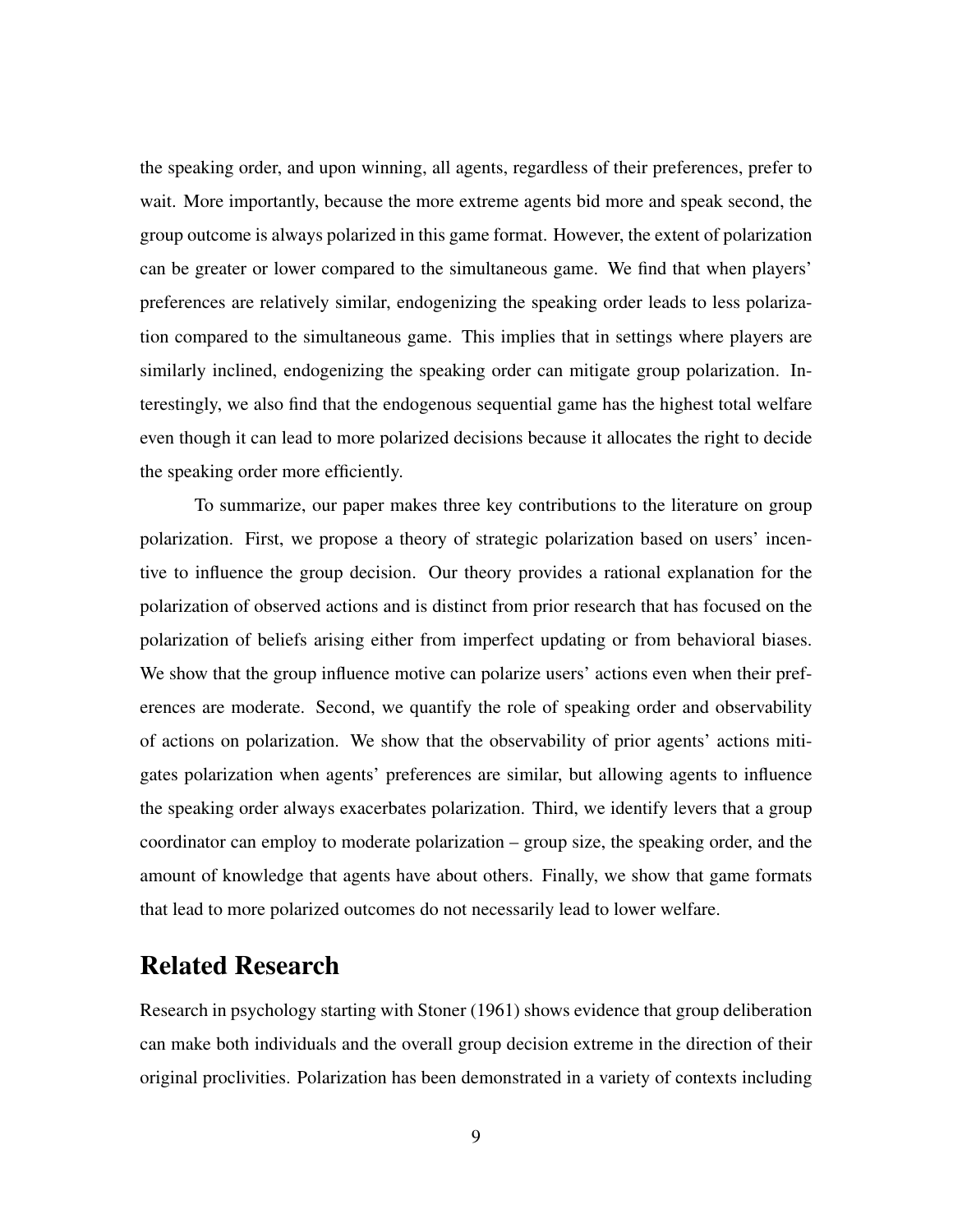jury decisions (Main and Walker, 1973), faculty evaluations and pay, attitudes towards women (Myers, 1975), and judgements of attractiveness (Myers, 1982) to name a few. This stream of work has described polarization using psychological explanations. In contrast, we identify a strategic rationale for group polarization that can accommodate and explain the different studies in this literature.

A more recent stream of literature focuses on providing different economic explanations for polarization of "beliefs" in group interactions. Dixit and Weibull (2007) analyze a model of Bayesian updating by agents with heterogeneous normally distributed priors about a true (policy) state and a common noise. In this set-up while the mean belief of the group may diverge under Bayesian updating after observing the common signal, individuallevel polarization does not occur. Nevertheless, Baliga et al. (2013) show that polarization of individual beliefs can occur if there is ambiguity aversion of individuals who observe a common signal. Similarly, Zimper and Ludwig (2009) consider a model of Bayesian learning with psychological bias in a setting where agents have ambiguous beliefs, and show that this can lead to diverging posterior beliefs even if agents receive identical information. Acemoglu et al. (2009) considers a Bayesian learning problem for agents with different priors about the distribution of signals and show that even a tiny amount of signal uncertainty leads to significant disagreement in asymptotic beliefs.<sup>4</sup> More recently, Nielsen and Stewart (2020) show that polarization can occur in a Bayesian setting where two rational agents learn a finite amount of shared evidence. In contrast to this literature, our analysis is about the polarization of observed actions resulting from the strategic incentives of agents rather than opinions or beliefs. This allows us to establish a rationale for the polarization of group actions even in circumstances where preferences and beliefs of the agents are relatively moderate.

A parallel stream of research examines the role of behavioral biases or non-bayesian  $4$ Other papers in this area include Kondor (2012), who shows that belief polarization can be generated when agents see different private signals that are correlated with a common public signal. A similar idea is present in Andreoni and Mylovanov (2012).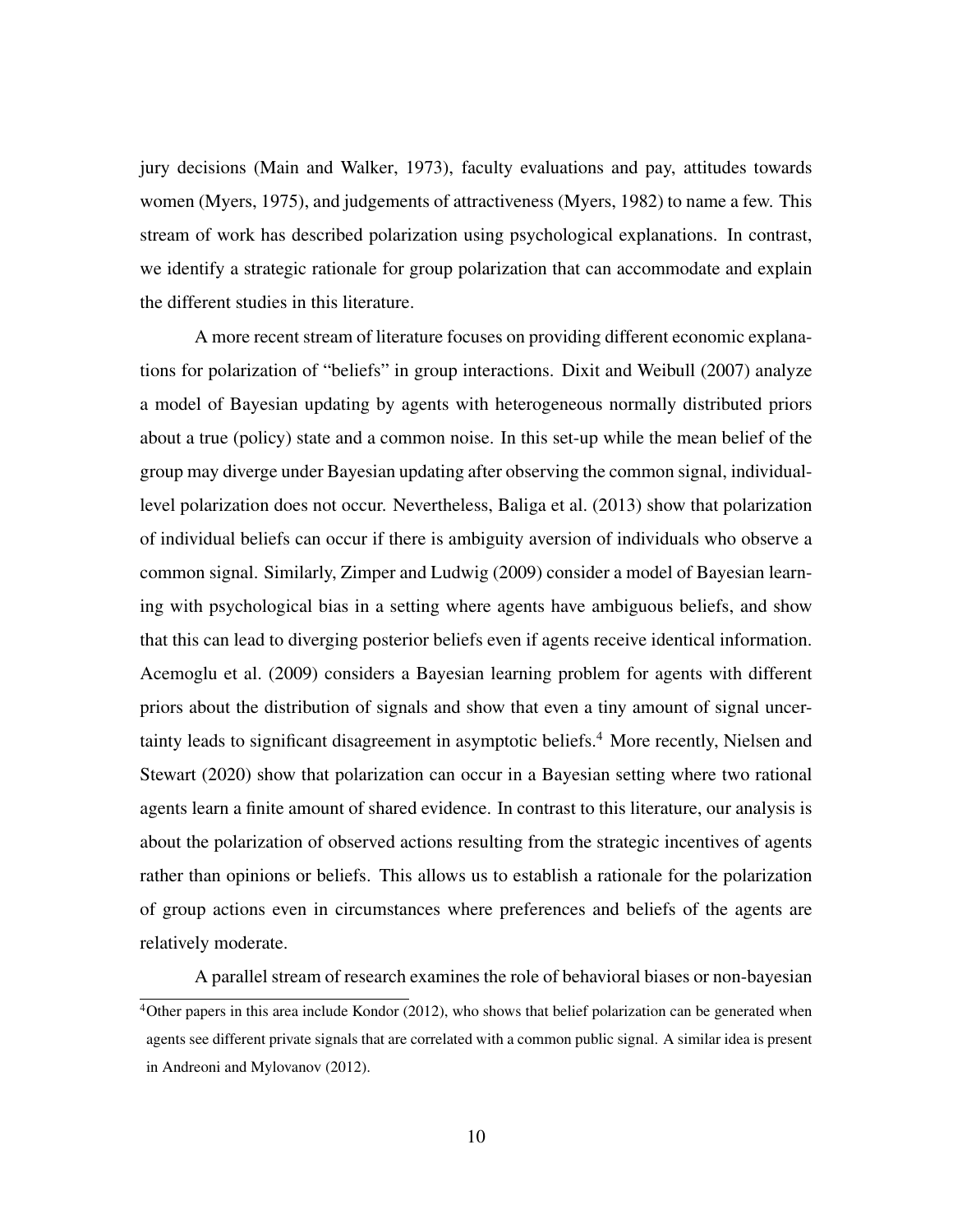updating on polarization. An early paper by Rabin and Schrag (1999) formalizes a model of confirmatory bias where agents ignore signals which do not confirm with their initial impression, and update in the direction of their current beliefs generating polarization.<sup>5</sup> Bénabou  $(2012)$  investigates the emergence of collective denial in groups as agents form overoptimistic beliefs by ignoring negative signals. Glaeser and Sunstein (2009) analyze non-Bayesian behavior in which agents fail to account for the common sources of information of others' opinions. We complement this literature by identifying the role of a general group influence motive and how it interacts with the timing and the observability of actions in determining the extent of polarization. Whether the outcome of the group is more or less polarized depends upon strength of the group influence motive as well as whether agents who move later are relatively more or less extreme.

There is also a related literature on strategic communication and cheap talk in persuasion games with multiple senders (experts) who try to influence a decision maker. Early papers by Gilligan and Krehbiel (1989) and Austen-Smith (1990) model debates as cheap talk messages from multiple senders with different interests to show that such debates will only affect the outcome if the agents' preferences are not too dissimilar. Within this stream, Krishna and Morgan (2001) show that consulting two perfectly informed experts rather than one is beneficial when the experts are biased in opposite directions. A group of extremists do not have informational value in this framework. However, Bhattacharya and Mukherjee (2013) show that if the experts are uncertain about their information then a decision maker may indeed prefer to hear from more extreme experts. Our paper does not deal with strategic information transmission, but rather with the strategic effect of the group influence motive in creating an incentive for polarized actions.

Our paper is also related to the literature in marketing on group decision making that focuses on linking group behavior to that of individual members. Rao and Steckel  $<sup>5</sup>$ This is related to research in social psychology, starting from Lord et al. (1979), that provides experimental</sup> evidence that groups of individuals who hold differing opinions about socio-political issues use information in a biased manner, by incorporating confirming evidence more readily than disconfirming evidence.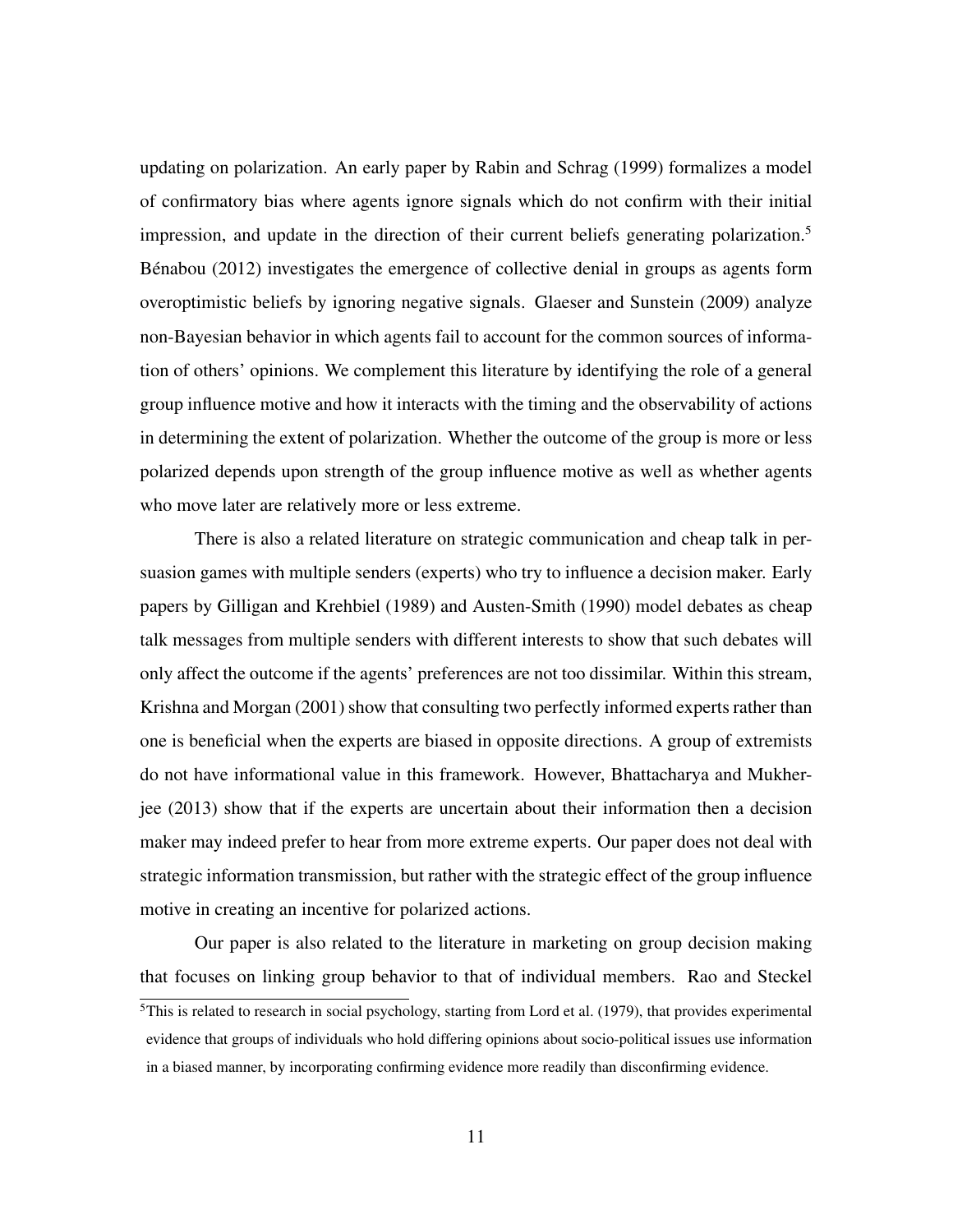(1991) develop an empirical model where group preferences is a weighted linear model of individual preferences. Their model attempts to account for observed group polarization in the data. Eliashberg and Winkler (1981) study group decision making and examine how uncertain group payoffs should be divided among the members in a Pareto optimal manner, given their risk attitudes and preferences. More broadly, our paper also adds to the literature on social effects in marketing. A stream of empirical papers document the existence of social effects; see Hartmann et al. (2008) for an overview and Sun et al. (2019) for a recent documentation of social effects using data from field experiments. A related stream considers the impact of these social effects on firms' strategies: For example, Amaldoss and Jain (2005) analyze competitive pricing strategies of conspicuous goods when consumers have preferences for uniqueness and conformity and Yoganarasimhan (2012) analyzes a monopolist's advertising decisions in a market where consumers engage in social signaling. Similarly, Iyer and Soberman (2016) analyze the role of social comparison preferences in the context of socially responsible innovations.

### Model

We first present the basic model of group interactions, where the mean of actions of the agents is seen as the group outcome. Consider a group of two agents  $i$  and  $j$ , where each agent's preference (denoted as  $x_i$  and  $x_j$ ) is independently drawn from a distribution  $g(x)$ , which is symmetric around zero and with support over the real line R. The cumulative density of the distribution is given by  $G(x) = \int_{-\infty}^{x} g(t)dt$  and  $G(\infty) = 1.6$ 

Agent *i*'s true preference or type  $x_i$  is her private information. In the context of our examples, this could be an agent's preferences for a brand or her true stance on the gun control. Both agents simultaneously choose a publicly observable action,  $\{a_i, a_j\} \in \mathbb{R}$ . In a group interaction, an agent's action can be interpreted as her voiced opinion and the action is continuous (e.g., writing a tweet about a brand's political position or voicing her

<sup>&</sup>lt;sup>6</sup>In the analysis, to illustrate some of the results we use as an example preferences that are independently drawn from  $U[-1, 1]$  (and actions  $\{a_i, a_j\} \in \mathbb{R}$ ).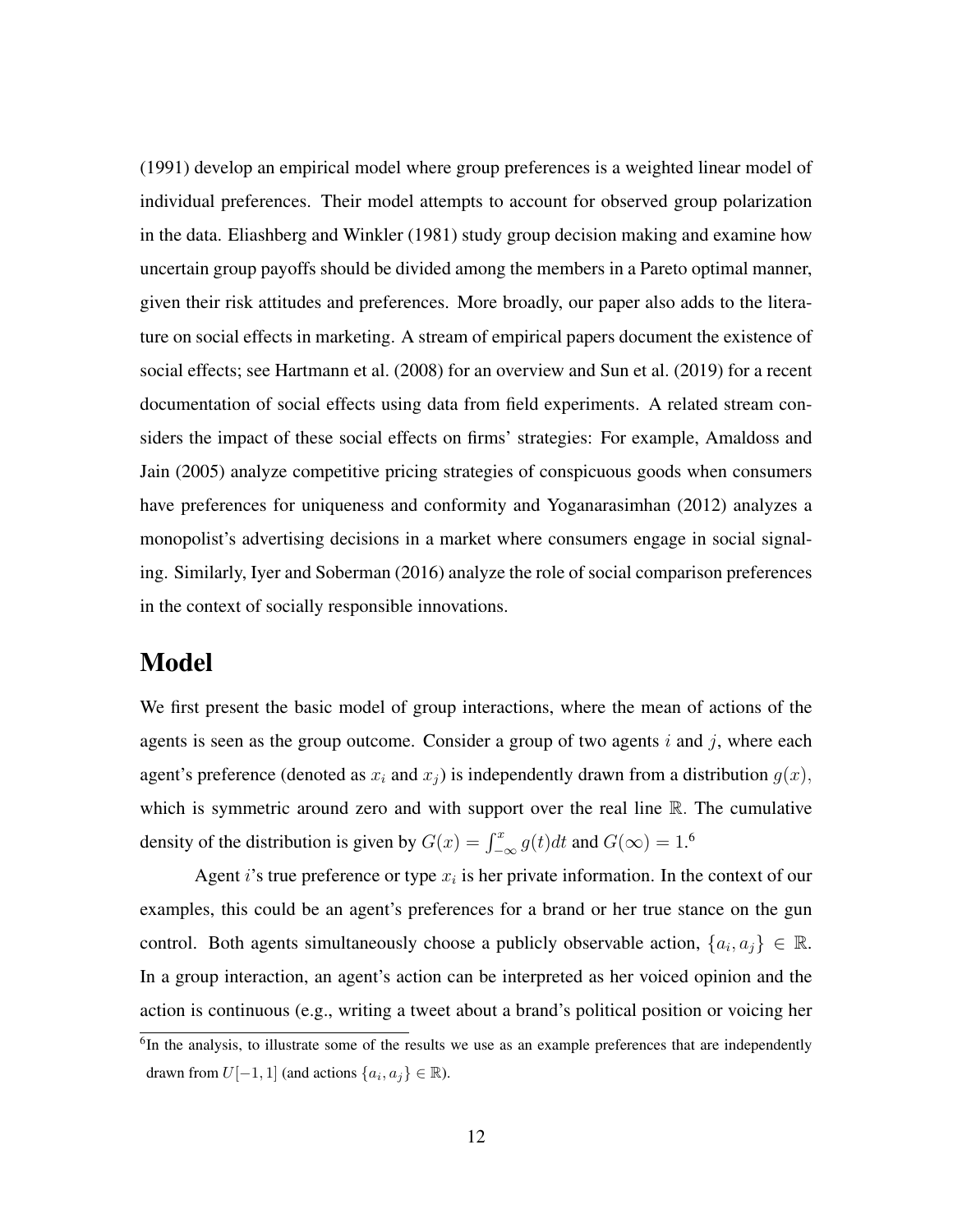opinion on how the campus carry law should be implemented in a meeting). After both agents have spoken, assume that a neutral third-party or principal implements the mean of their voiced preferences or actions as the group outcome or decision.

The utility of agent  $i$  is given by the following convex loss function:

$$
u(x_i, a_i, a_j) = -r(x_i - a_i)^2 - (1 - r)(x_i - \bar{a})^2
$$
\n(1)

where  $\bar{a} = \frac{a_i + a_j}{2}$  $\frac{a+a_j}{2}$ , and  $r \in (0,1)$  represents the relative weights that the agents places on the different components of their utility. In the case of the University of Texas working group on the campus carry issue,  $\bar{a}$  would denote the recommendation that the committee-chair makes to the University administrators based on the summary of the average group opinions. In the case of online reviews,  $\bar{a}$  denotes the average rating of the product/restaurant.

Agents obtain dis-utility from two sources. First, their utility is decreasing in the distance between their action and their preference, *i.e.*, they prefer to voice opinions close to their true preference. This could stem from a disinclination to misreport their preferences (cost of lying) or a reduced form representation of credibility of actions arising from potential reputational concerns.<sup>7</sup> Second, their utility is decreasing in the distance between the group outcome  $(\bar{a})$  and their true preference. For example, in the Google recruiting case, some stakeholders likely felt unhappy about the decision to make all recruiting within certain categories to be DEI driven.

The main results of the paper are not dependent to this assumption of the mean as the group outcome. They hold qualitatively for any decision rule that uses a linear combination of agents' preferences and puts non-zero weights on the actions of all players; see Web Appendix  $\S$ A.1 for details.<sup>8</sup> What is necessary for the results of the paper to

<sup>&</sup>lt;sup>7</sup>One could consider a model of reputation in which any misreporting today has consequences for the future. The first term in the utility function can be seen as the reduced form equivalent of this model. This reduced form representation captures the credibility of actions; as we can see, when  $r$  approaches 1 the players truly report their preferences.

<sup>&</sup>lt;sup>8</sup>The idea of using a linear combination of individual preferences to represent the group preferences/outcomes has a long history in consumer research and marketing, and has been shown to have significant empirical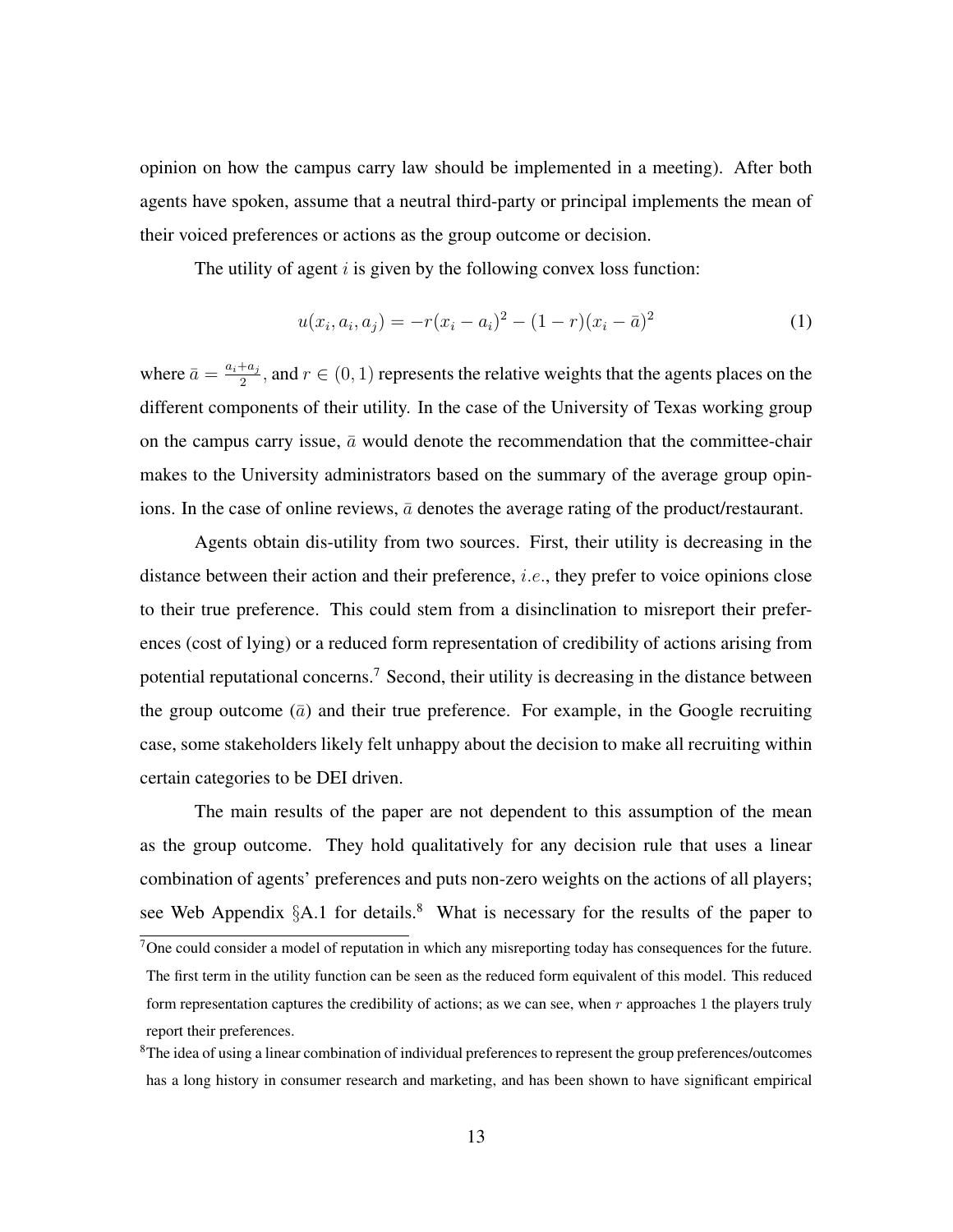qualitatively hold is that the outcome measure is a function of the actions of all the agents in the group. In other words, agents' have a taste for influencing the group's outcome. A greater value of r represents issues for which agents have stronger relative preference for voicing opinions that are consistent with their true preferences. Overall, the agent's utility function displays the single-peakedness property where each agent has an ideal point (in this case  $x_i$ ). Actions as well as outcomes away from this point are less than ideal, and strictly monotonically decreasing in both directions.

We consider a game in which nature first draws the preferences  $x_i$  and  $x_j$  for the agents based on which they choose their publicly observable actions. The actions  $a_i$  and  $a_j$ may be chosen simultaneously in which case each agent's choice is contingent only on the private information about her preference. Alternatively, the agents may move sequentially in which case the agent who moves second will be able to choose her actions contingent upon her private information as well as the observed actions of the first mover.

#### Benchmark Cases

Before we analyze of the private information game, it is useful to derive two benchmark  $cases - i)$  the first-best socially optimal solution, and ii) the perfect information case. In the first case, a social planner chooses actions to maximize the joint surplus of the two agents:

$$
W(x_i, x_j, a_i, a_j) = \sum_{k=i,j} -r(x_k - a_k)^2 - (1 - r)(x_k - \bar{a})^2
$$
 (2)

The welfare maximizing choices are  $a_i^* = x_i$  and  $a_j^* = x_j$ . The socially optimal action for both agents is truth-telling and the joint decision shows no distortion from the preferences. Suppose now that the agents have perfect information on each other's types and move simultaneously. Denoting the agents' equilibrium actions as  $\{a_i^p\}$  $_i^p, a_j^p$  $\{p_j\}$ , we can derive:  $a_i^p =$  $3r+1$  $\frac{r+1}{4r}x_i - \frac{1-r}{4r}$  $\frac{(-r}{4r}x_j$  and  $a_j^p = \frac{3r+1}{4r}$  $\frac{r+1}{4r}x_j - \frac{1-r}{4r}$  $\frac{-r}{4r}x_i$ . While both agents deviate from truth-telling by reporting a weighting of their own preference and the other agent's preference, the mean action,  $\bar{a}^p = \frac{x_i + x_j}{2}$  $\frac{+x_j}{2}$ , perfectly reflects the mean preferences of the group. Thus, with perfect

validity (Rao and Steckel, 1991; Corfman and Lehmann, 1987; Elisahberg et al., 1986).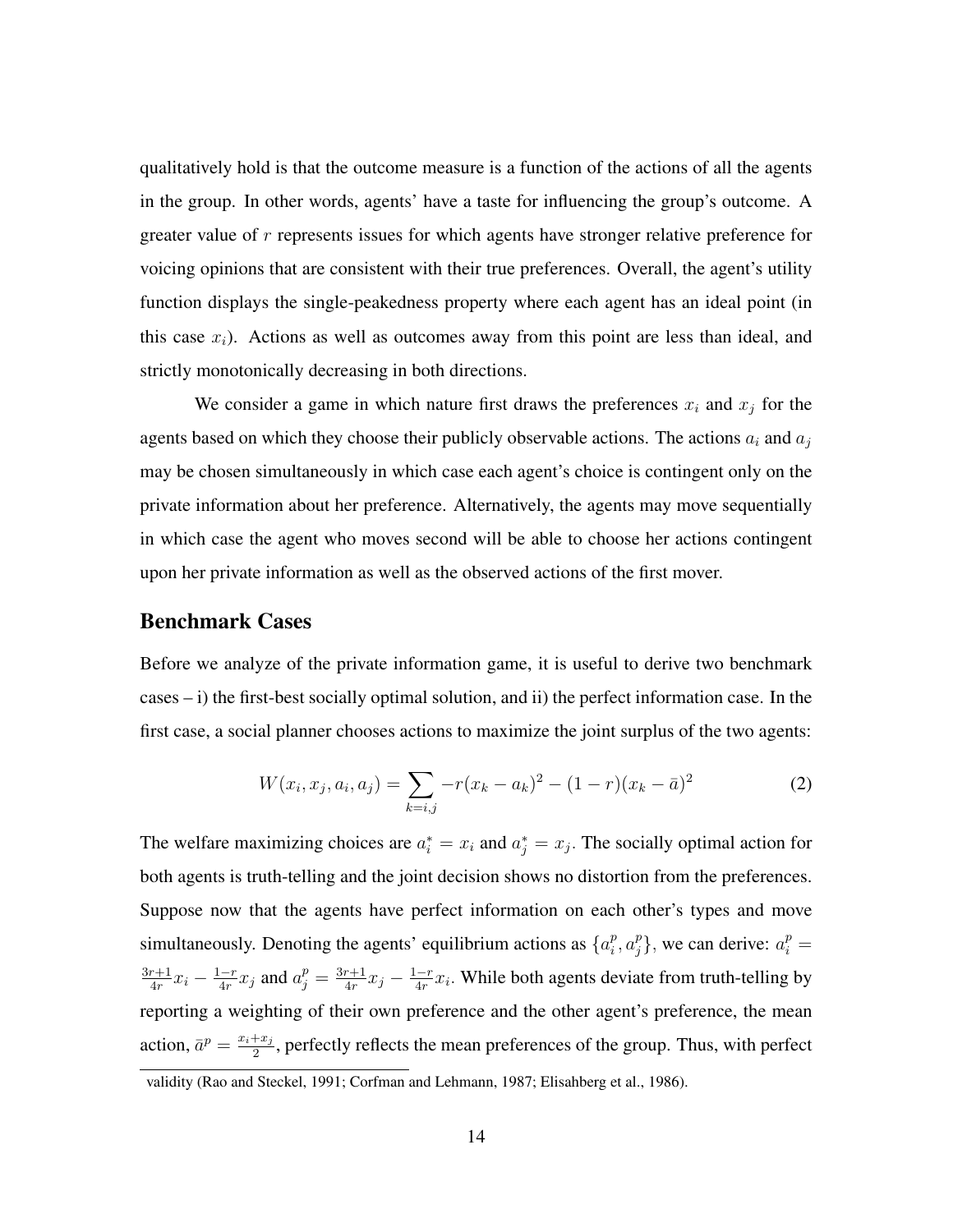information too the group's joint decision is not distorted.

### Simultaneous Actions

### Equilibrium

Consider the game in which agents choose their actions without observing the other agent's type and actions. We proceed to derive the Bayesian Nash equilibrium of this game and focus without loss of generality on agent i. Let  $\hat{a}_j$  denote the equilibrium action of j. Because j's preference  $(x_i)$  is her private information at the time of choosing the action, i's expected utility from choosing  $a_i$  as  $EU(x_i, a_i) = \frac{\int_{\mathbb{R}} u(x_i, a_i, \hat{a}_j)g(x_j)dx_j}{\int_{\mathbb{R}} g(x_i)dx_j}$  $\frac{\int_{E_i} a_{i,i} a_{j,j} g(x_j) dx_j}{\int_{\mathbb{R}} g(x_j) dx_j}$ . By differentiating  $EU(x_i, a_i)$  and setting it equal to zero at *i*'s equilibrium action  $a_i = \hat{a}_i$  gives us:

$$
\frac{\partial EU(x_i, a_i)}{\partial a_i}\bigg|_{a_i = \hat{a}_i} = 2r(x_i - \hat{a}_i) - \frac{(1 - r)}{2} \left[ -(2x_i - \hat{a}_i) + \int_{\mathbb{R}} \hat{a}_j g(x_j) dx_j \right] = 0 \quad (3)
$$

In obtaining the above first order condition, we can set  $\frac{d\hat{a}_j}{da_i} = 0$  because in a simultaneous equilibrium, any change in the action of agent  $i$  has no impact on the equilibrium action of agent j. Simplifying equation (3) gives us  $\hat{a}_i$  as:

$$
\hat{a}_i = \frac{2(1+r)}{1+3r}x_i - \frac{(1-r)}{(1+3r)} \int_{\mathbb{R}} \hat{a}_j g(x_j) dx_j \tag{4}
$$

Integrating *i*'s equilibrium action  $\hat{a}_i$  over the entire range of  $x_i$  gives us:

$$
\int_{\mathbb{R}} \hat{a}_i g(x_i) dx_i = \frac{2(1+r)}{1+3r} \int_{\mathbb{R}} x_i g(x_i) dx_i - \frac{(1-r)}{(1+3r)} \int_{\mathbb{R}} \hat{a}_j g(x_j) dx_j \int_{\mathbb{R}} g(x_i) dx_i \tag{5}
$$

Because  $\int_{\mathbb{R}} \hat{a}_i g(x_i) dx_i = \int_{\mathbb{R}} \hat{a}_j g(x_j) dx_j$ , and because  $E(x) = 0$  for a symmetric distribution, we can uniquely identify  $\int_{\mathbb{R}} \hat{a}_j g(x_j)_j dx_j = 0$ . We thus have  $\hat{a}_i = \frac{2(1+r)}{1+3r}$  $\frac{1+3r}{1+3r}x_i$ . These results are summarized below in Proposition 1 below:

Proposition 1 *In the simultaneous actions game, there exists a unique Bayesian Nash equilibrium, where an agent i with preference*  $x_i$  *chooses action*  $\hat{a}_i = \frac{2(1+r)}{1+3r}$  $\frac{x(1+r)}{1+3r}x_i$ .

An implication of the Proposition is that agents' actions are more extreme than their true preferences (the multiplier  $\mu(r) = \frac{2(1+r)}{1+3r} > 1$ , for all  $r < 1$ ). Moreover, this shift to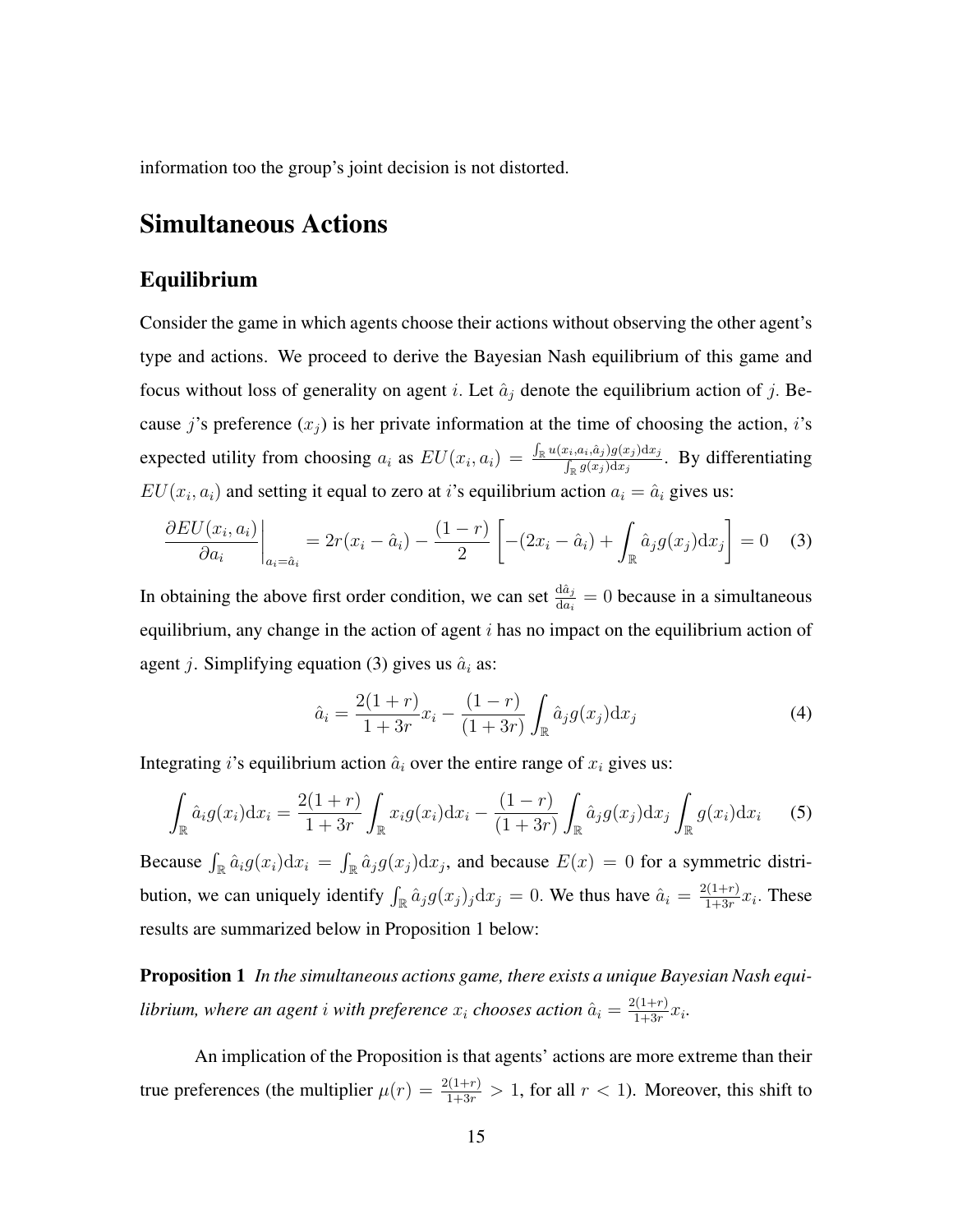extremity is in the direction of their original preference: *i.e.*, those with positive  $x_i$  always move right, while those with negative  $x_i$  always move towards the left. When picking the optimal action, agent i's calculation of the expected action of the other agent will be  $E(\hat{a}_j) = 0$ . Consider the trade-off faced by the agent if she chooses to report her true preference and choose  $a_i = x_i$ : Given this choice she expects the mean of the actions to be  $E_i[\bar{a}] = x_i/2$  and the distance between her preference and the mean to be  $E_i[x_i - \bar{a}] = x_i/2$ . We know that  $i$ 's utility is decreasing both in the distance between her type and the mean action and in the distance between her type and her action. By reporting  $a_i = x_i$  the agent does not incur any cost from misreporting, and her expected loss is purely the cost of the joint outcome being misaligned with her preference,  $EU(x_i, x_i) = -\frac{1-r}{4}$  $\frac{-r}{4}x_i^2 - \frac{\mu(r)^2}{4}E(x^2),$ where  $E(x^2) = \int_{\mathbb{R}} x_j^2 g(x_j) dx_j$ . If instead, she exaggerates her opinion by  $\epsilon$  in the direction away from zero, she successfully moves the mean closer to her own preference  $x_i$ . However in doing so, she also incurs an extra cost from lying, which is increasing with  $\epsilon$ . Overall, her expected utility is  $EU(x_i, x_i + \epsilon) = -r\epsilon^2 - \frac{1-r}{4}$  $\frac{-r}{4}(x_i - \epsilon)^2 - \frac{\mu(r)^2}{4}E(x^2)$ . For small values of  $\epsilon$ ,  $EU(x_i, x_i + \epsilon) > EU(x_i, x_i)$  and the converse is true for  $\epsilon$  large enough. Hence, in equilibrium, i picks the optimal value of  $a_i$  that minimizes the loss from the distance between the group's outcome and their own preference, but one that does not inflate the cost of exaggerating.<sup>9</sup>

Next, recall that group polarization is defined as the tendency of the joint outcome to move towards a more extreme point in the direction indicated by the members' original preferences. The equilibrium derived above satisfies this definition. The mean predeliberation preference of the group is  $\bar{x} = \frac{x_i + x_j}{2}$  while the mean post-deliberation outcome <sup>9</sup>We have not explicitly included abstention as part of the players' strategy set. Abstention can be seen as equivalent to not voicing any opinion. The analysis above would hold if we assume that not voicing any opinion implies an action that is consistent with true preferences. When agent  $i$  abstains, her actions are aligned with her true preferences and so her utility from the first term to  $-r(x_i - a_i)^2 = 0$ . However, by abstaining, she has no effect on the group's final outcome and  $\bar{a} = a_j$ . So the utility from abstaining is  $-(1 - r)(x_i - a_j)^2$  which is strictly lower than the utility of voicing her true preferences (and obtaining  $-(1 - r) \left(x_i - \frac{x_i + a_j}{2}\right)$  $\left(\frac{+a_j}{2}\right)^2$  .) Thus abstaining is always a dominated choice.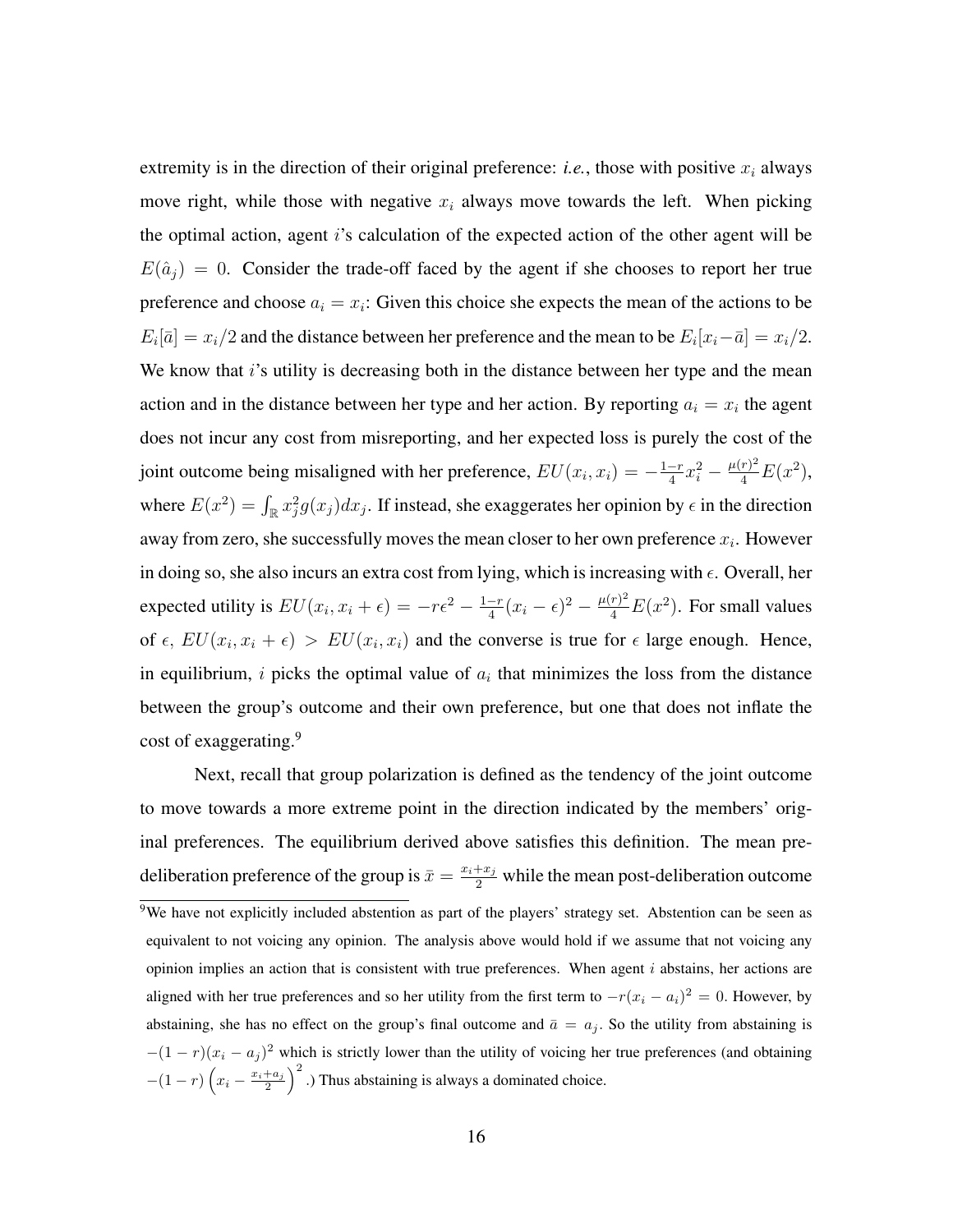

Figure 1: Equilibrium actions and shading in a two-player simultaneous game with  $r = 0.1$ .

is  $\bar{a} = \frac{\hat{a}_i + \hat{a}_j}{2} = \frac{1+r}{1+3r}$  $\frac{1+r}{1+3r}(x_i+x_j)$ . If  $\bar{x}>0$ , then  $\bar{a}>\bar{x}$ ; else if  $\bar{x}<0$ , then  $\bar{a}<\bar{x}$ . Hence, if the preferences of the two agents in the group is initially predisposed towards the right, the group decision is even more rightwards. Alternatively, if the group is predisposed towards the left, then its joint decision is even more leftwards.

### Comparative Statics

To investigate the comparative statics, we denote the extent to which an agent  $i$  shades her opinion in equilibrium as  $s_i = |\hat{a}_i - x_i| = \frac{1-r}{1+3i}$  $\frac{1-r}{1+3r}|x_i|$ . Figure 1 depicts an example of the equilibrium actions of agents whose preferences are drawn from  $U[-1, 1]$  and their shading as a function of their preference  $x_i$ , for  $r = 0.1$ . We can see that  $\frac{ds_i}{dr} \leq 0$  and as would be expected agents shade their actions less if the cost associated with lying is higher. Second,  $\frac{ds_i}{d|x_i|} > 0$  suggests that agents near the extremes shade more than moderates, who are closer to the center. For example, as discussed in the introduction consumers who have strong liberal and conservative political preferences are the ones who are more vocal in their Twitter activity about the advertising campaigns of brands. Similarly this also provides a rationale for the U-shaped relationship described in Delmas et al. (2016) between the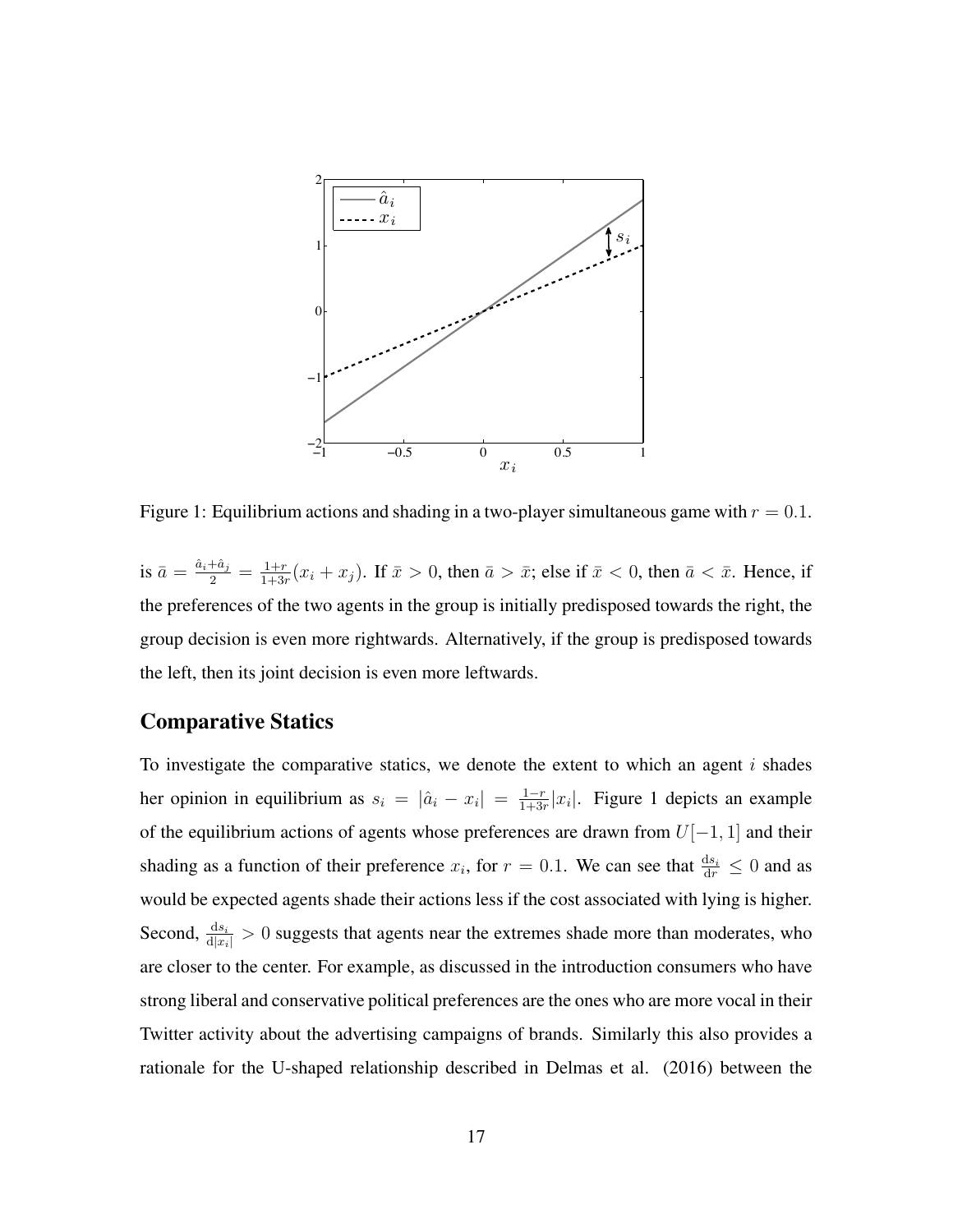greenhouse emissions and lobbying intensity: the more extreme companies with the least and most carbon emissions are also the more extreme voices in the climate debate.

The result also implies that the overall group shift is proportional to the initial tendency of the group. The mean shift of a group is given by  $\bar{s} = |\bar{a} - \bar{x}| = \frac{1-r}{1+3i}$  $\frac{1-r}{1+3r}|\bar{x}|$  and so the shift exhibited by an extreme group of agents is higher than that exhibited by a relatively moderate group. While all groups tend towards the extremes in their decisions, this effect is exacerbated in extreme groups.

An interesting point is that the extent of shading,  $s_i$ , is independent of the distribution  $q(x)$  as long as it is symmetric. Agents' shade the same amount irrespective of whether they are drawn from a uniform distribution or from a more polarized preference distributions where the masses are near the extrema. This suggests that polarization in this model does not stem from preference polarization. Rather it is a strategic choice made by agents in order to influence the group decisions.

#### Extensions and Robustness

We now consider several extensions of the main model to illustrate the robustness of the results as well as to develop a comprehensive theoretical account by examining how polarization is influenced by the game structure, group size and characteristics, preference characteristics and the informational endowment of the agents.

#### A. Group Size Effects  $(m > 2)$

We first extend the game to interactions between  $m > 2$  agents to investigate the role of the group size. Recall that the preferences of the agents are private information and are independently drawn and all agents simultaneously choose their public action  $\{a_{m,i}, a_{m,j}, ...\} \in$ R, with agent i's action denoted as  $a_{m,i}$ . Agent i's utility is given by  $u(x_i, a_{m,i}, a_{m,-i}) =$  $-r(x_i - a_{m,i})^2 - (1 - r)(x_i - \bar{a}_m)^2$ , where  $a_{m,-i}$  denotes the actions of all agents except i and  $\bar{a}_{\text{m}} = \frac{1}{m}$  $\frac{1}{m}\sum_{i=1}^m a_{m,i}.$ 

In the Bayesian Nash equilibrium of this game agent i chooses action  $\hat{a}_{m,i}$  =  $rm^2+(1-r)m$  $\frac{m^2+(1-r)m}{rm^2+(1-r)}x_i$ . This shows the robustness of the equilibrium of the two-agent group. Agent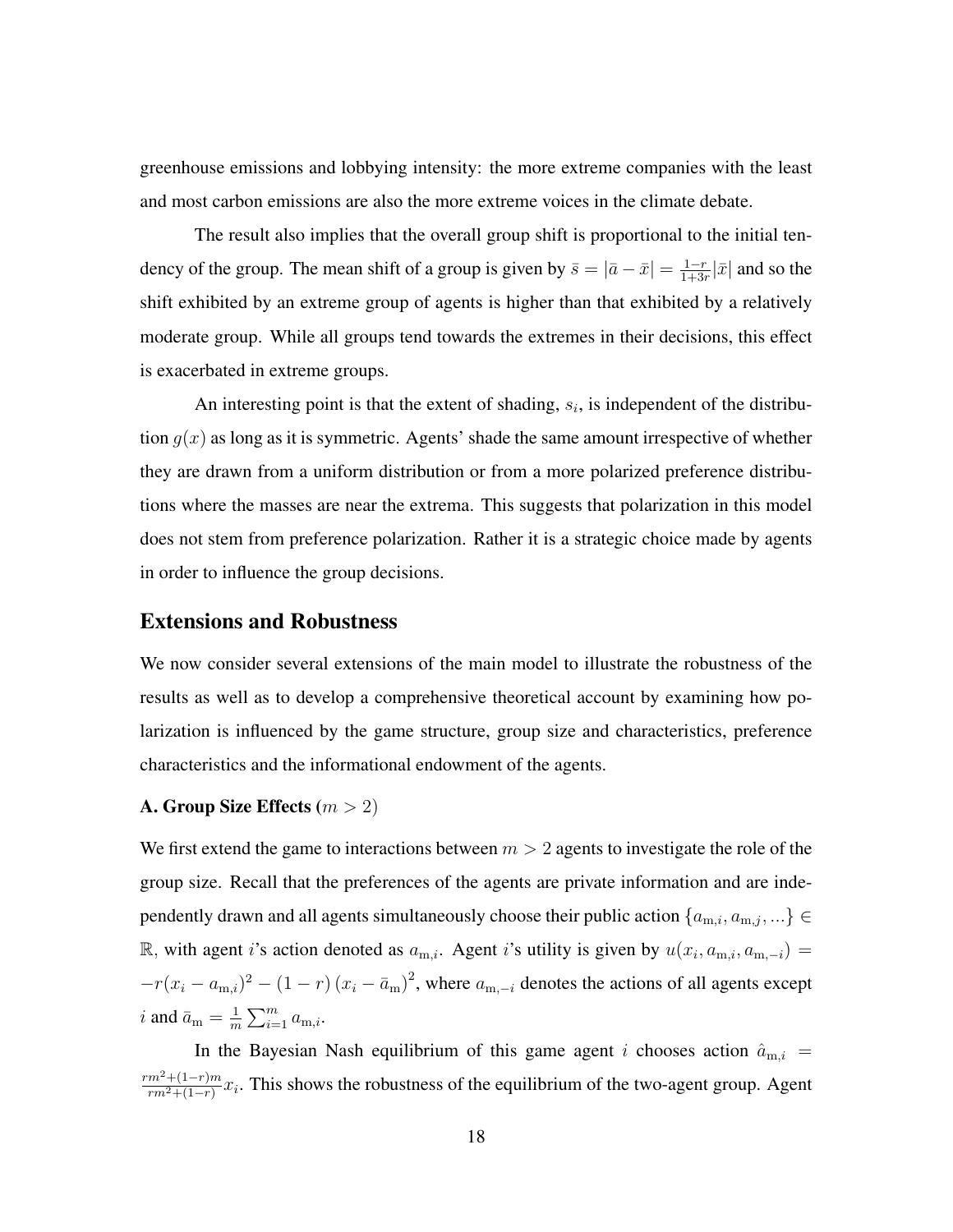i's strategy is linear in her type  $x_i$  with the multiplier  $\mu_m(r) = \frac{rm^2+(1-r)m}{rm^2+(1-r)}$ . The extent of shading by agent *i* is  $s_{m,i} = |\hat{a}_{m,i} - x_i| = \frac{(1-r)(m-1)}{rm^2 + (1-r)}$  $\frac{(1-r)(m-1)}{rm^2+(1-r)}|x_i|$  and so as in the basic model, for all  $m, r$ , agents near the extreme shade their opinions more than those near the center. The extent of shading is also increasing in r, and independent of  $g(\cdot)$ .

The  $m$ -agent case provides an additional insight – it shows that the level of shading  $s_i$  is increasing in m up to  $\frac{1}{\sqrt{r}} + 1$ , but decreasing after that (see Web Appendix §A.2.2). In other words, after a certain point, as the number of players increases, agents tend to shade less. As  $m \to \infty$ , shading goes to zero, *i.e.*, players report the truth. Agents exaggerate in order to pull the mean  $(\bar{a})$  closer to their preference. But when the number of agents in the group becomes large, the marginal impact of any one agent's action on the group mean outcome becomes negligible. Hence, in very large groups, the incentive to exaggerate is low. This indicates a plausible solution to the polarization problem – a social planner wishing to reduce polarization of actions may do so by picking larger groups. However, while group size can be a potential remedy, it may also have practical limits. For example, involving large groups in decision-making is likely to be costly to implement in some cases and may simply be infeasible in others. For example, faculty groups in many schools are small. Therefore, later in the paper we will analyze the role of timing of the actions and ask whether sequential choices may be a potential solution to the polarization problem.

#### B. Sub-group Interactions

In many situations interactions occur between sub-groups, where each sub-group consists of many agents having the same preferences over an issue, but different from that of the other sub-group. For example, academic marketing departments consists of quantitative and behavioral sub-groups, political deliberations in the U.S., *e.g.*, in the Senate, occur between multi-agent Democratic and Republican sub-groups. On issues such as abortion rights, gun control, and taxation, conservatives groups have different preferences than liberals, but citizens within each sub-group have similar preferences.

Consider an extension of the basic model with a population of  $m > 2$  agents that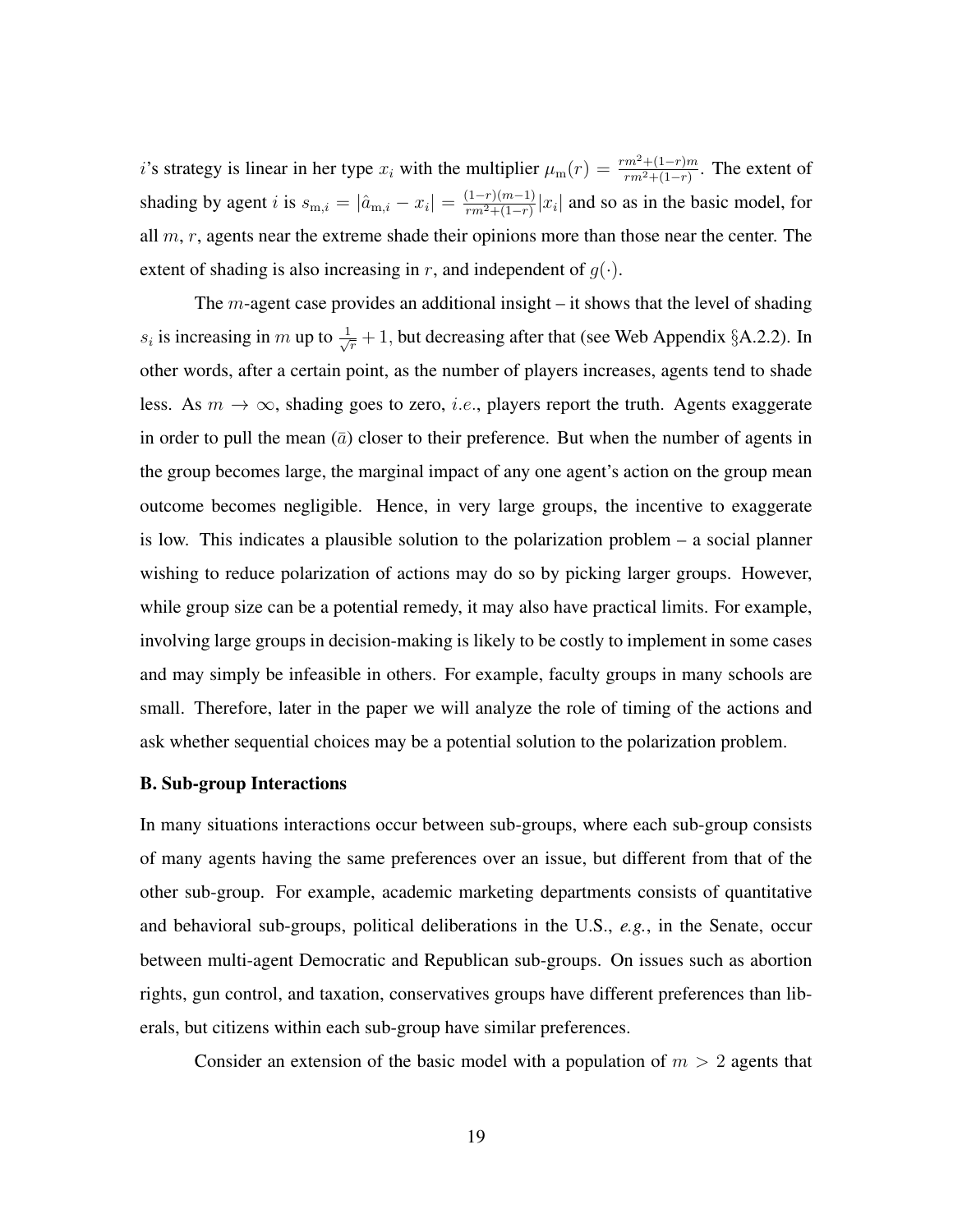

Figure 2: Equilibrium actions in unconstrained and constrained  $m$ -player simultaneous choice games with  $r = 0.1$  and  $m = 5$ .

are divided into two subgroups 1 and 2 of sizes  $n_1$  and  $n_2$  so that  $n_1 + n_2 = m$ . The sub-group sizes are common knowledge. The preferences  $x_1$  and  $x_2$  of the sub-groups are independently drawn from  $q(x)$ . All agents within a sub-group know their individual preferences (and that of the others within their sub-group), but they do not observe the preferences of the other sub-group. We can write the expected utility of an individual agent i from sub-group 1 and agent j from sub-group 2 as:

$$
EU_1^i = -r(x_1 - a_1^i)^2 - (1 - r) \left( x_1 - \frac{1}{m} \left( a_1^i + \sum_{k_1=1(\neq i)}^{n_1} a_1^{k_1} + \sum_{k_2=1}^{n_2} \int_{\mathbb{R}} a_2^{k_2} g(x_2) dx_2 \right) \right)^2
$$
\n
$$
(6a)
$$

$$
EU_2^j = -r(x_2 - a_2^j)^2 - (1 - r) \left( x_2 - \frac{1}{m} \left( a_2^j + \sum_{k_2=1(\neq i)}^{n_2} a_2^{k_2} + \sum_{k_1=1}^{n_1} \int_{\mathbb{R}} a_1^{k_1} g(x_1) dx_1 \right) \right)^2
$$
\n(6b)

In Web Appendix A.3, we present the solution for the symmetric (for agents within a sub-group) Bayesian Nash equilibrium and show that the equilibrium actions are  $\hat{a_i}(x_i,m,n_i) =$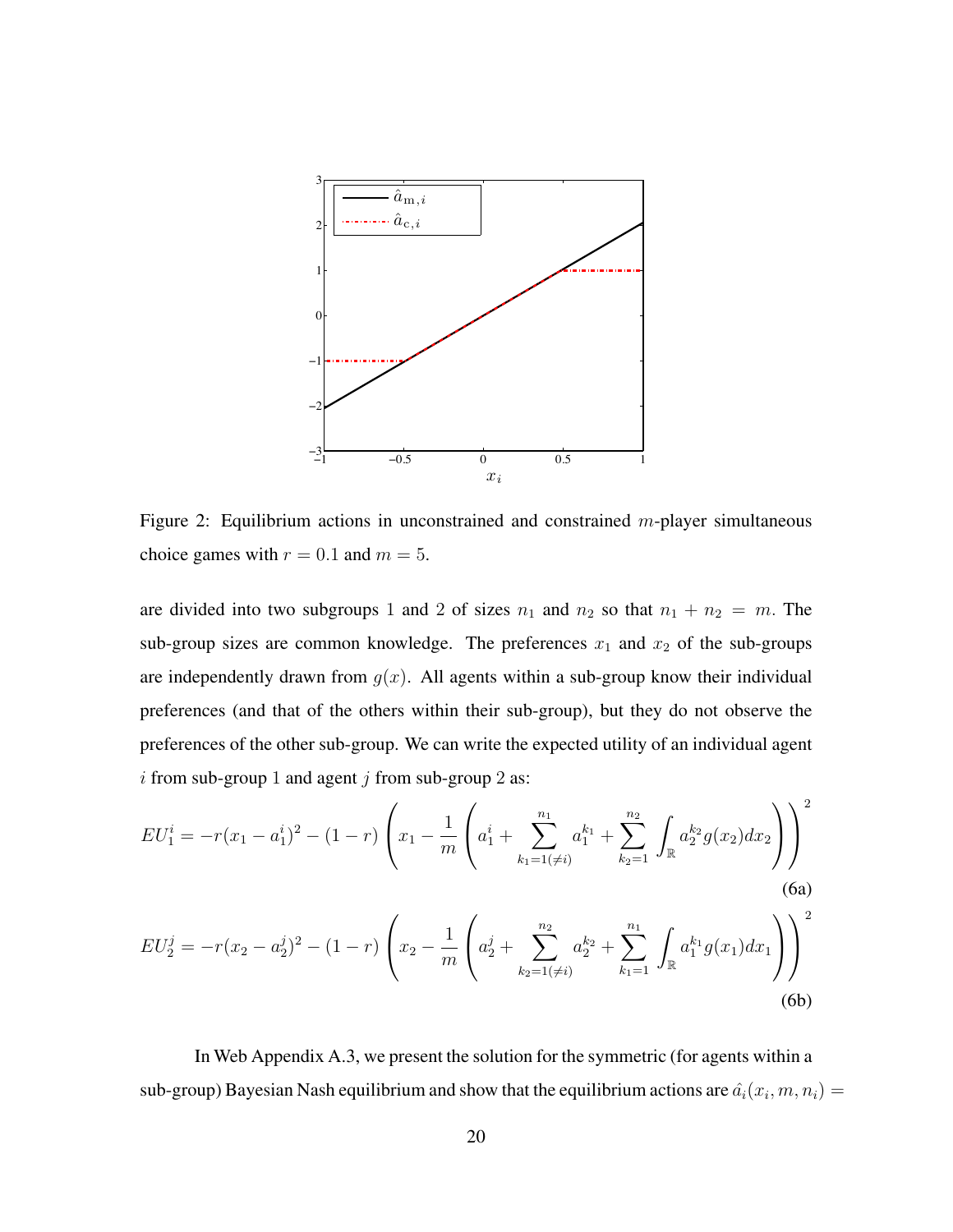$x_i \frac{m(mr+(1-r))}{m^2r+(1-r)n_i}$  $\frac{m(mr+(1-r))}{m^2r+(1-r)n_i}$  and  $\hat{a_j}(x_j,m,n_j)=x_j\frac{m(mr+(1-r))}{m^2r+(1-r)n_j}$  $\frac{m(mr+(1-r))}{m^2r+(1-r)n_j}$ . The main results of the two-agent model continue to hold: the sub-group's action is linear in its preferences and sub-groups near the extremes shade more.

The main point of this analysis is to understand the role of the sub-group size on actions. Specifically, for a given population size  $m$ , how would a sub-group's size affect actions. It can be seen that for a given m,  $\frac{\partial \hat{a_i}}{\partial n_i}$  and  $\frac{\partial \hat{a_j}}{\partial n_j}$  are both negative. The implication is that smaller sub-groups can become even more extreme. For example, in the academic hiring scenario the department chair may expect to see more extreme opinions and actions if one of the sub-groups is smaller than the other. This result can be seen as being consistent with the role of the Tea party movement in U.S. politics which was associated with pulling the Republican party more to right and with adopting increasingly conservative economic and social positions. For example, the Tea party members in the senate adopted increasingly conservative positions on environment, trade, budget, and immigration (Todd et al., 2014). This has happened even as the percentage of tea party supporters reported by polls diminished from 30% at the beginning of 2011 to 17% in October 2015 (Gallup, 2015).

#### C. Constrained Choice Model

So far we allowed agents to choose actions beyond the range of types. However, this may not be always feasible. For example, if the public action is supposed to be a revelation of private type, then it is impossible for agents to proffer a type which doesn't exist. Thus, we now consider a model where agents' actions are bounded within a credible range. This model can be interpreted as a setting where agents' actions are truncated or discounted if they are too extreme. In particular, voicing opinions outside the range of agent types can be inferred as lacking in credibility (or lying about one's type) and therefore discounted.

Specifically, consider a scenario where agents' preferences are drawn from a uniform distribution bounded at -1 and 1, i.e.,  $U[-1, 1]$ , and they are required to choose an action that lies between  $[-1, 1]$ .<sup>10</sup> As in the earlier models, agents simultaneously choose

<sup>&</sup>lt;sup>10</sup>The results translate directly to any symmetric bounded preference distribution. We use  $U[-1, 1]$  mainly to illustrate the actions pictorially in Figure 2.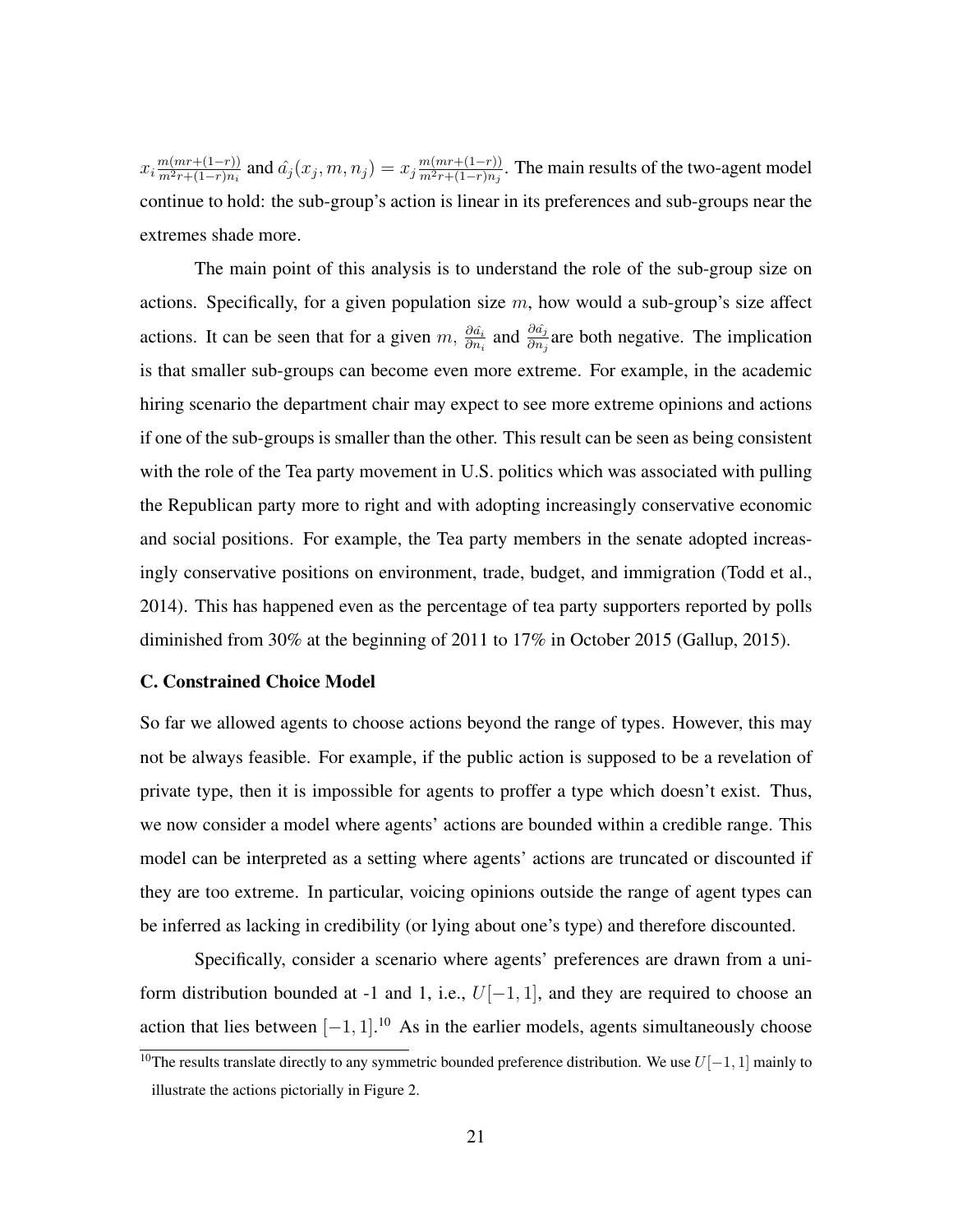actions and the mean of their actions is implemented as the group's decision. That said, this analysis is a reduced form way to consider credibility, and alternatively one could consider a dynamic model of reputational concerns with polarization which would affect the credibility of actions.

In Web Appendix §A.4, we show that in a m-player game constrained-choice, the optimal response function continues to be  $\frac{rm^2+(1-r)m}{rm^2+(1-r)}x_i$  till it hits the bounds (i.e, 1 or -1), and then is constrained to be at the bounds of the distribution. Please see Figure 1 for a pictorial depiction of the equilibrium actions in this bounded setting (denoted by  $\hat{a}_{c,i}$ ).

In sum, expanding the number of players, constraining the choice set, or considering sub-groups does not affect the key results. Hence, moving forward, we retain the two-player, unconstrained choice model and focus our attention on other interesting modifications such as information revelation and sequential choices.

#### D. Asymmetric Type Distribution

We now consider a situation where the distribution of types,  $g(x)$  is asymmetric, i.e.,  $E(x) \neq 0$ . In Web Appendix §A.5, we show that for any general asymmetric distribution  $g(x)$ , then we can derive  $a_i = \frac{2(1+r)}{1+3r}$  $\frac{1}{1+3r}x_i - \frac{1-r}{1+3r}E(x)$ . The effect of the asymmetry of the type distribution is intuitive. Suppose  $x_i > 0$  and agent i has right leaning preferences, but that the distribution of the agent types is skewed in the opposite direction, i.e.,  $E(x) < 0$ . In this case, agent  $i$  will have the incentive to be more extreme than in the symmetric case and to shade her action even more to the right. In contrast, if the distribution is skewed in the same direction as the agent's preference, this works against the tendency to be extreme and may even lead to moderation.

#### E. Partial Knowledge

In many instances players may have some knowledge about the preferences of their rivals. This may especially be the case in smaller groups such as faculty groups or corporate teams in which members have a history of prior interactions. For example, suppose that each agent *i* knows whether the other agent *j* is in  $\mathbb{R}_+$  or  $\mathbb{R}_-$  but actual locations of  $(x_i, x_j)$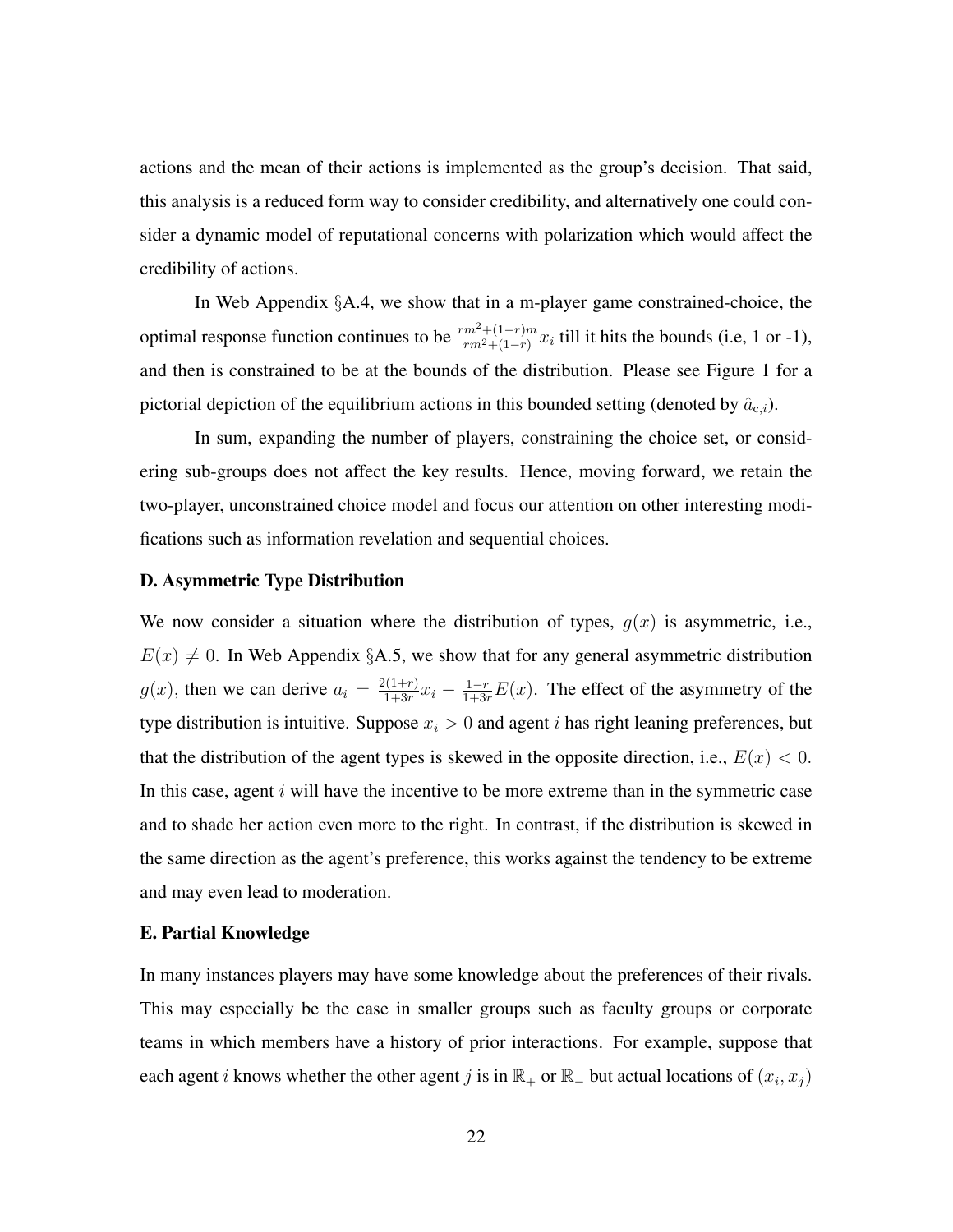are still private information for the respective players. Thus each agent knows which side the other "leans" toward, but not their exact preference.

Given the setup there are two possible cases of partial knowledge: First, the case where each agent knows that the other player's preference is on the opposite side (i.e., opposite leaning). The alternative case is one in which each agent knows that the other is on the same side (i.e., similar leaning). The equilibrium analysis is in Web Appendix  $\S$ A.6. *Opposite Leaning Agents*: Suppose without loss of generality let  $x_i \in \mathbb{R}_+$  and  $x_j \in \mathbb{R}_-$ . In other words, agent  $i$  is known to be left leaning and agent  $j$  to be right leaning. The equilibrium actions in this case turn out to be:

$$
\hat{a}_i = \frac{2(1+r)}{1+3r}x_i - \frac{(1-r^2)}{2r(1+3r)} \int_{\mathbb{R}_-} x_j g(x_j) dx_j \tag{7}
$$

$$
\hat{a_j} = \frac{2(1+r)}{1+3r}x_j - \frac{(1-r^2)}{2r(1+3r)} \int_{\mathbb{R}_+} x_i g(x_i) dx_i \tag{8}
$$

Recall from Proposition 1 that in the full private information case each agent's actions are a function of only their own preferences. With partial knowledge the equilibrium actions of agent *i* responds not only to her own preference  $x_i$ , but also to  $E(x_j) = \int_{\mathbb{R}_+} x_j g(x_j) \mathrm{d}x_j$ conditional on the knowledge that the other agent is opposite leaning. Thus each agent's actions are now also a function of the knowledge of the rival that they possess.

Note that  $\frac{2(1+r)}{1+3r} > 1$  which means that with opposite leaning agents, the actions are still more extreme in response to the own preference. Further, the knowledge that  $x_j$ is opposite leaning also adds to the polarization of  $a_i$ . Note that  $\frac{1-r^2}{2r(1+3r)} < \frac{2(1+r)}{1+3r}$  $\frac{x(1+r)}{1+3r}$ , as long as  $r > \frac{1}{5}$ . Thus, an agent responds more to her own private type compared to partial information about the rival as long as the truth-telling motive is strong enough. Finally, we have  $\bar{a} = \frac{1+r}{1+3r}$  $\frac{1+r}{1+3r}(x_i + x_j)$  and so similar to Proposition 1 we will have that  $\bar{x} > 0$ ,  $\bar{a} > \bar{x}$  and  $\bar{x}$  < 0,  $\bar{a}$  <  $\bar{x}$ . Thus, the extent of polarization in the group outcome remains the same as in the main model.

*Similar Leaning Agents*: Next, consider the alternative case in which both agents know that they are on the same side of zero, i.e., they are similar leaning. Without loss of generality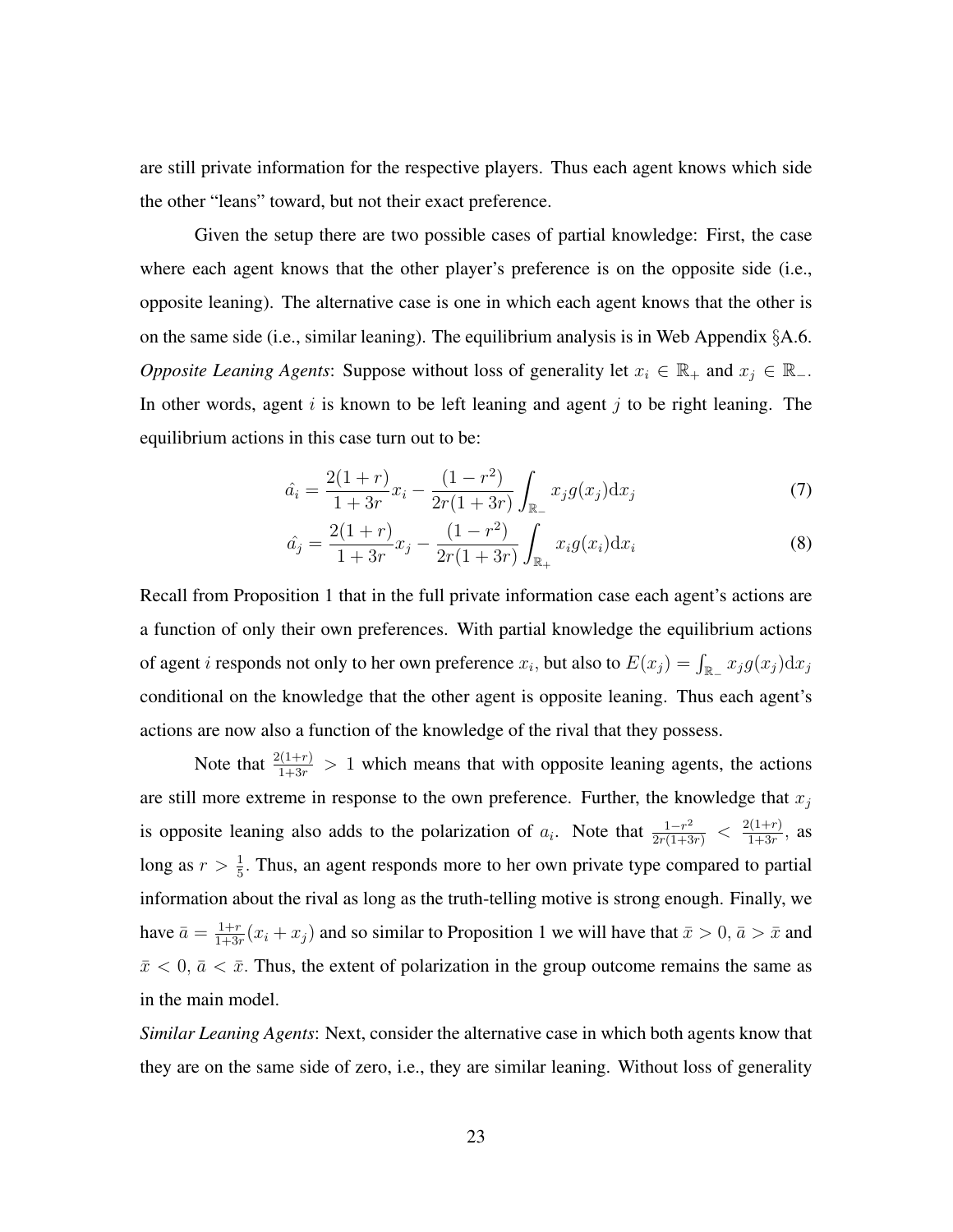let  $(x_i, x_j) \in R_+$ . As derived in the Appendix the equilibrium actions are:

$$
\hat{a}_i = \frac{2(1+r)}{1+3r}x_i - \frac{(1-r)}{(1+3r)}E(x_j)
$$
\n(9)

$$
\hat{a}_j = \frac{2(1+r)}{1+3r}x_j - \frac{(1-r)}{(1+3r)}E(x_i),\tag{10}
$$

where  $E(x) = \int_{\mathbb{R}_+} x g(x) dx$ . When the group members are similar leaning and on the same side of zero, the presence of partial knowledge can have a moderating influence and the equilibrium actions will be less extreme. Indeed, when a player's preference is sufficiently small when compared to the expected value of the preference distribution (e.g.,  $x_i$  is small enough compared to  $E(x)$ ), it is even possible that the player will choose a moderating action away from her direction of preference and towards zero. We can also note that the partial knowledge of the rival's preference (which is expressed through the effect of the expected value of the preference  $E(x)$ ) has a greater effect on actions when agents have opposite as compared to similar preference leanings. Finally, the mean of the group actions is  $\bar{a} = \frac{2(1+r)}{1+3r}$  $\frac{1}{1+3r}(\bar{x}) - \frac{(1-r)}{1+3r}E(x)$ . Thus the group outcome maybe more extreme than the mean realized preferences but is also moderated by partial knowledge to the extent of the expected preference.

Thus, in general partial knowledge induces agents to consider the available information about the other player and this can be a force for moderation of group actions when agents end up being similar leaning. More generally, suppose that each agent has a noisy (but better than the prior) information signal about the private information of the other agent. Then as the precision of the signal improves, the preferences of the other player will have a greater effect in moderating actions. At the extreme with perfect information we will get the previously discussed the benchmark case in which agents have full information. The availability of information about the private preferences of group members can thus be used as a strategic instrument by the principal to moderate group behavior.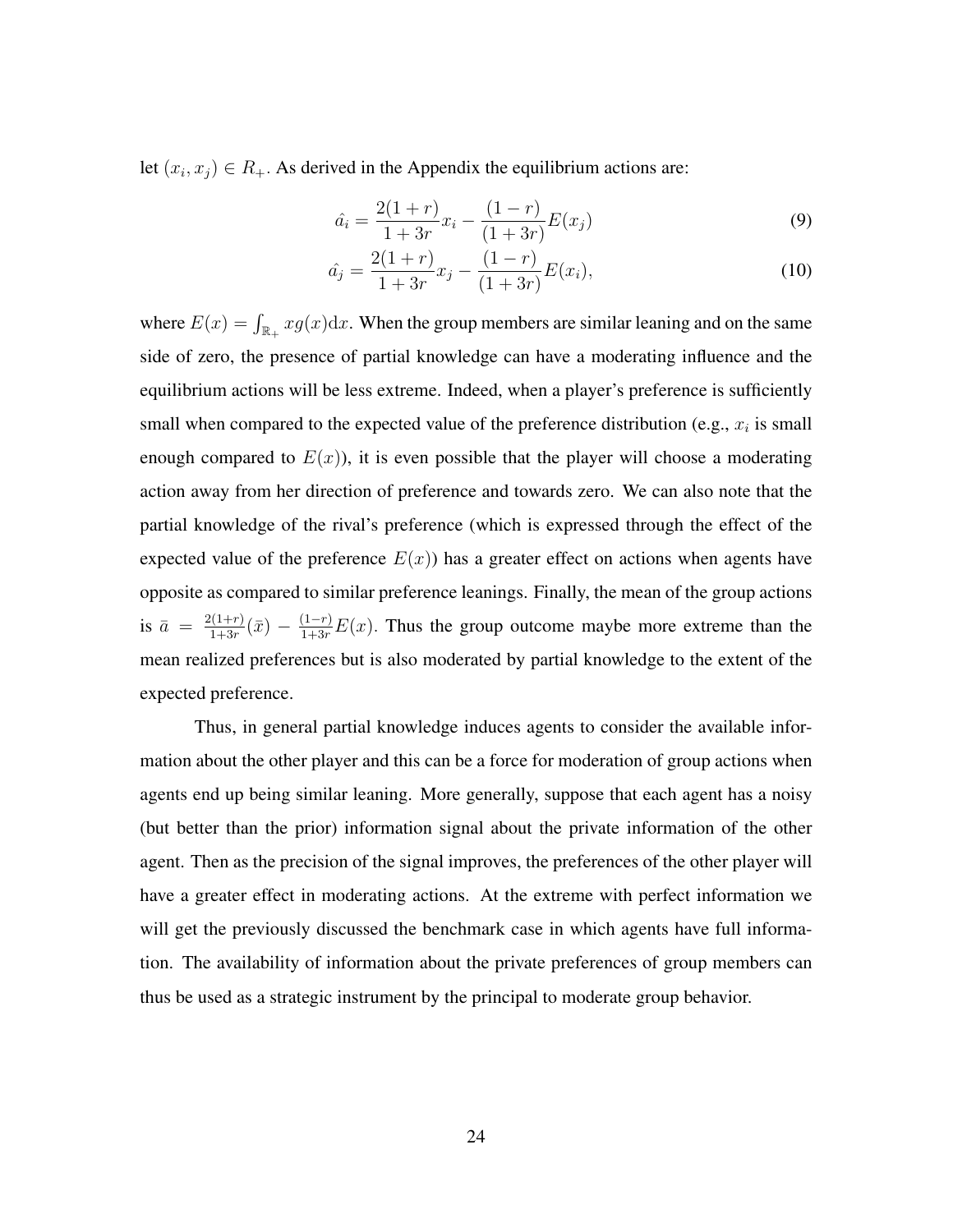#### F. Incentive to Disclose Preferences

Suppose agents had the opportunity to verifiably communicate their preference would they have the incentive to do so? Such communication which makes preferences common knowledge has the potential to reduce polarization in actions. Accordingly, consider an ex-ante disclosure game in which each agent  $i$  simultaneously chooses whether or not to reveal the private information about  $x_i$  prior to the agents choosing their public actions  $a_i$ . In Web Appendix §A.7, we solve for the equilibrium of the disclosure game and show that the scenario where both agents choose not to disclose their type is an equilibrium. Thus our basic model with private information emerges as an equilibrium even when players can communicate their preferences.

#### G. Alternative Preferences

In order to have a better perspective of the role of the group influence motive in our model, we compare it with some alternative preference formulations to understand what type of preferences may counter the polarization of actions.

Consider first an alternative formulation in which each agent's social preference is to minimize the distance between their actions and the true mean preference of the group. This can be seen as a taste for conformity with group preferences. Might this help to reduce the extent of polarization in actions? Specifically, suppose that agent  $i$  minimizes the distance between  $a_i$  and and average of the group's true preference  $\bar{x}$ . Thus the alternative utility function for say *i* would be  $U(x_i, a_i, a_j) = -r(x_i - a_i)^2 - (1 - r)(a_i - \bar{x})^2$ , and equivalently for j. The equilibrium actions, as derived in Web appendix §A.8, are  $\hat{a}_i = \frac{(1+r)}{2}$  $rac{+r_j}{2}x_i$  and  $\hat{a_j} = \frac{(1+r)}{2}$  $\frac{(-r)}{2}x_j$ . These equilibrium actions show moderation, in that they are closer to the center than the agent's true preferences. This is natural since  $i$  has an incentive to move her action closer to  $\frac{x_i+E(x_j)}{2}$ . Since  $E(x)=0$ , this naturally leads to the agent moving closer to zero, or moderating her action. Further, the equilibrium outcome is  $\bar{a} = \frac{(1+r)}{4}$  $rac{+r}{4}(x_i+x_j),$ and  $|\bar{a}| < |\bar{x}|$ . Thus the group outcome is more moderate than the average preferences.

As another alternative formulation, consider the case when agents care about mini-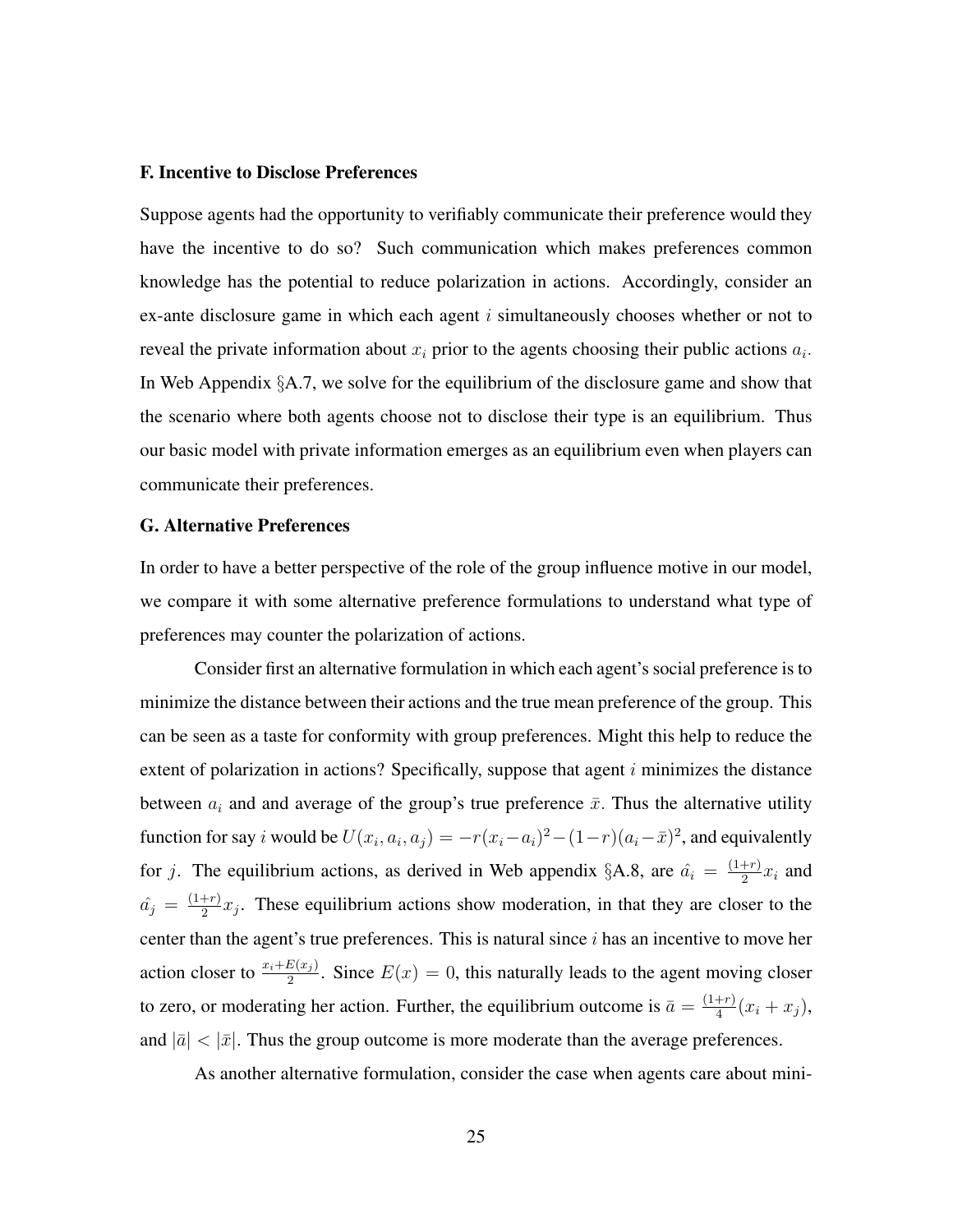mizing the distance between their public actions and the group's outcome. In other words, the agent cares about how closely their actions or voiced opinions conform to the mean outcome of the group. Specifically, suppose that the agent i's utility function was  $U(x_i, a_i, a_j) =$  $-r(x_i - a_i)^2 - (1 - r)(a_i - \bar{a})^2$ , and equivalently for j. We derive the equilibrium in the appendix and can show that for a symmetric distribution of agent types, the equilibrium actions are  $\hat{a}_i = \frac{4r}{1+i^2}$  $\frac{4r}{1+3r}x_i$ . This implies that  $|\hat{a}_i| < |x_i|$ ; so the agents moderate their actions to be closer to center, and the group outcome is also moderate compared to the mean of preferences, i.e.,  $|\bar{a}| < |\bar{x}|$ . Overall, if people care about conforming with their peer's actions, we get moderation in actions and group decisions, similar to the main findings in (Bernheim, 1994).

Together, these two extensions with alternative preferences highlight the importance and role of the group influence motive (i.e., the agents' desire to move the group's outcome closer to her true preferences) in driving polarization. Finally, note that we have assumed that the weight on the truth-telling  $(r)$  is independent of agents' preferences. However, it is possible that agents with more extreme preferences put a different weight from those who have less extreme preferences. For example, it is possible that more extreme agents' place a relatively greater weight on the group influence motive rather than on truth-telling. As long as the function  $r(x_i)$  is symmetric around zero the main insights of the analysis will continue to hold.

### Sequential Actions

We now consider the case in which players may voice their opinions in sequence. On Yelp consumers see the past reviews while providing their ratings. Similarly on social media groups individuals may express opinions in sequence. A department meeting the chair may mandate the order in which different faculty members may speak. Indeed in many institutional settings members typically take turns to speak. In the Federal Open Market Committee (FOMC) meetings the members of the committee express their preferred policy position sequentially in an order that varies across meetings. The committee chairman summarizes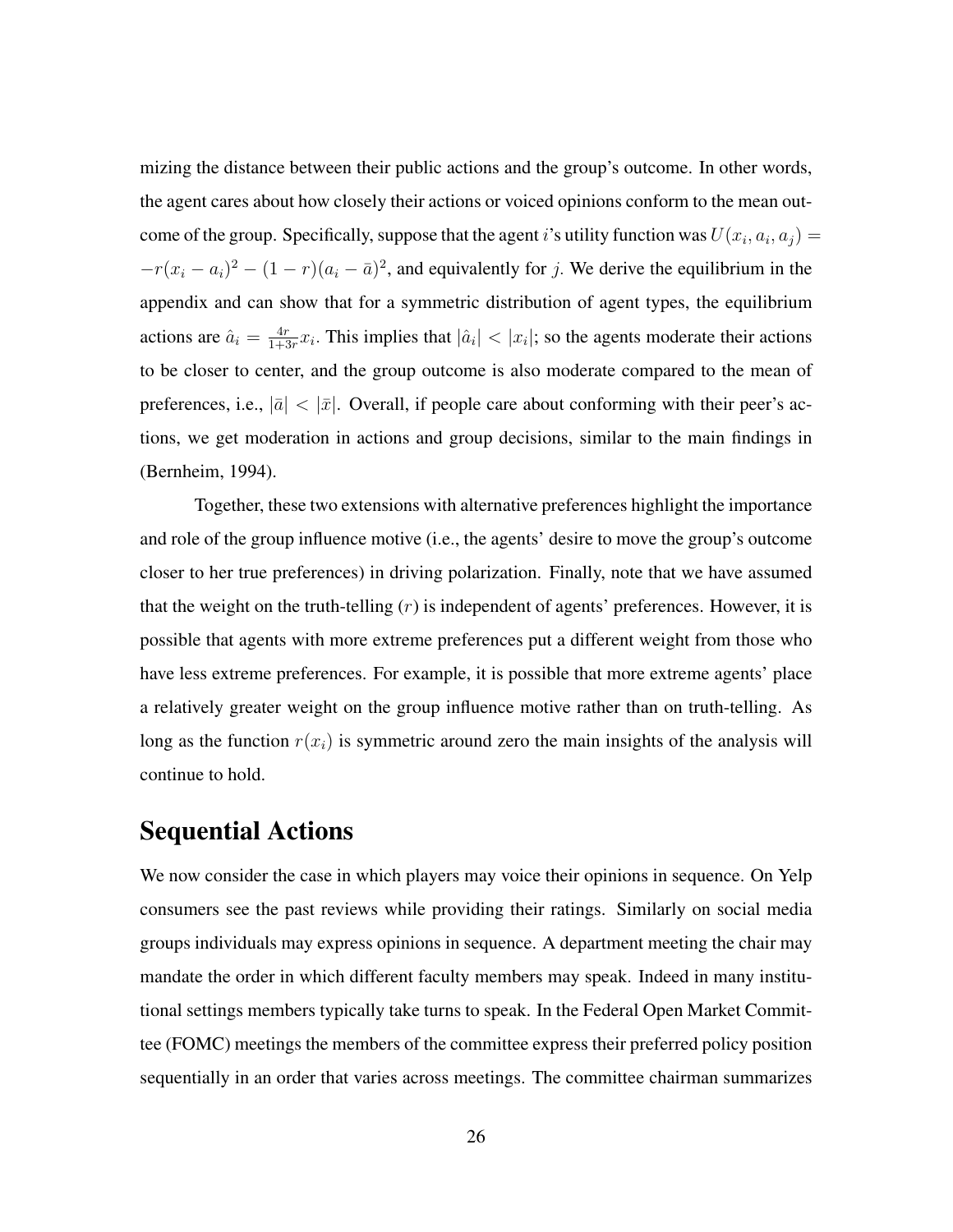these positions into an overall group directive on the federal short term interest rates. Similarly, in juries and legislative bodies the order of speaking is often pre-determined by the institutional rules.

Accordingly, we consider a two-period model in which one of the agents is randomly picked to speak in the first period and the other follows in the second period upon observing the action taken by the first. We refer to this model as the "exogenous" sequential choice model where the order of agent actions is exogenously determined and is uncorrelated to the agents' preferences. The speaking order can be interpreted as being either determined by institutional rules or by a third-party. Then in a subsequent section we will consider the case when the agents bid to endogenously choose the speaking order.

### Equilibrium in the Sequential Game

Let  $a_{xt,i}$  denote agent i's action in period t, in this exogenous sequential actions game. Without loss of generality, suppose that agent  $i$  speaks in the first period and  $j$  in the second period. We solve for the Perfect Bayesian equilibrium (PBE) for this game, and derive the equilibrium actions of both players starting with the second player. A PBE consists of strategy profile (and associated beliefs) for the two agents that specify their optimal actions given their beliefs and the strategies of the other agent. Further, the beliefs of each agent are consistent with the strategy profile and are determined by Bayes rule where possible. In this game, the first agent i's strategy  $a_{x1,i}(x_i, \hat{a}_{x2,j})$  is a function of her type  $x_i$  and her (consistent) beliefs about the optimal actions of j in period 2, whereas the second agent j's strategy  $a_{x2,j}(x_j, a_{x1,i})$  is a function of her type and the action of player *i* that she observes. **Period 2** – The utility of the second player j when she chooses action  $a_{x2,j}$  in response to the first player's observed action  $a_{x1,i}$  is  $u(x_j, a_{x2,i}, a_{x1,i}) = -r(x_j - a_{x2,i})^2 - (1$  $r) (x_j - \bar{a}_x)^2$  where  $\bar{a}_x = \frac{a_{x1,i} + a_{x2,j}}{2}$  $\frac{a_{x2,j}}{2}$ . The optimal choice of agent j given the first period choice of i can be derived as  $\hat{a}_{x2,j} = \frac{2(1+r)}{1+3r}$  $\frac{2(1+r)}{1+3r}x_j - \frac{(1-r)}{1+3r}$  $\frac{(1-r)}{1+3r}a_{x1,i}.$ 

**Period 1** – We can now solve for i's first period choice. While i doesn't know the second player's type, her belief will be that j will choose an optimal action  $\hat{a}_{x2,j}$  in response to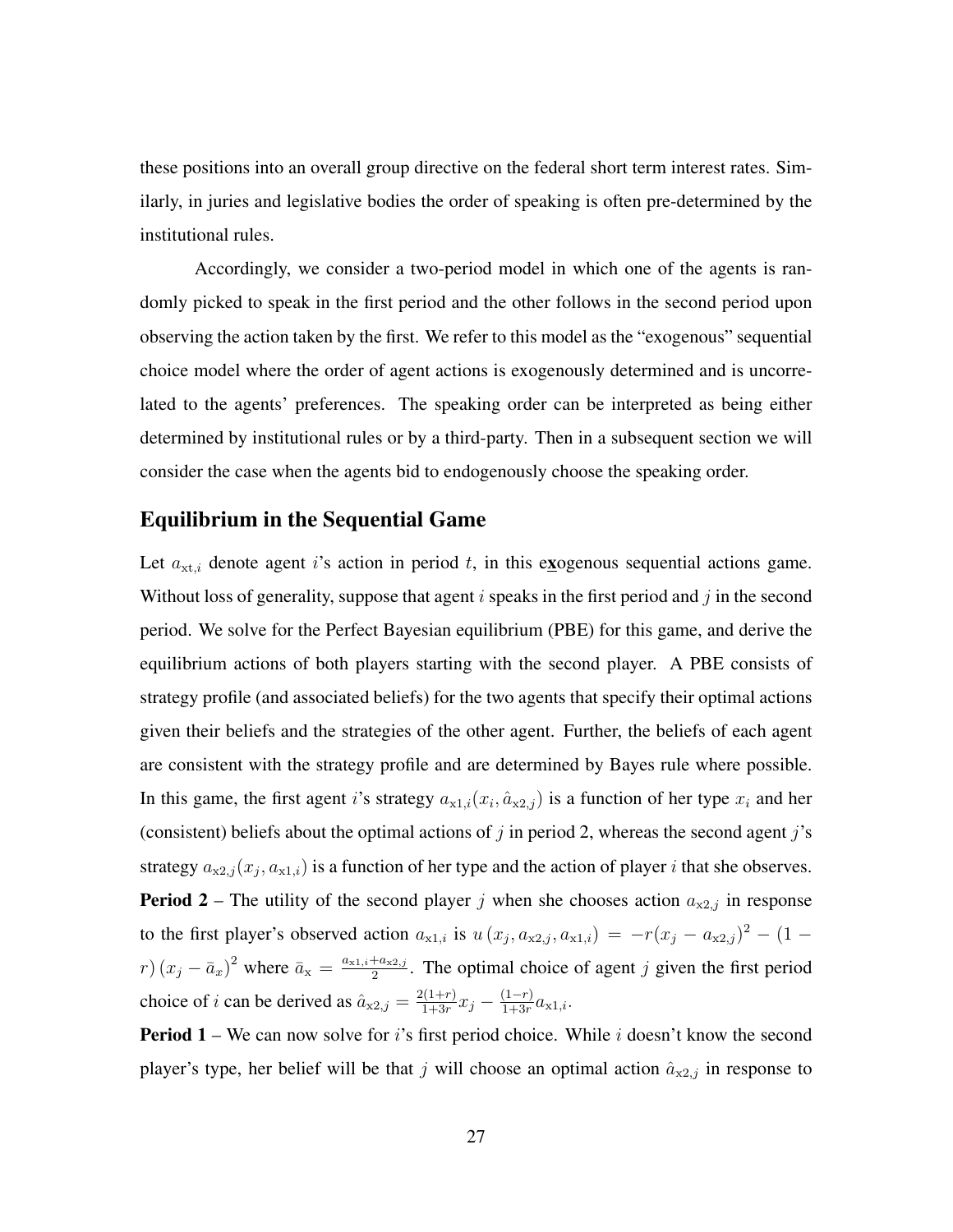her action. So her expected utility from choosing action  $a_{x1,i}$  is obtained by taking the expectation of  $u(x_i, a_{x1,i}, \hat{a}_{x2,j})$  over the full range of  $x_j$  which gives us:

$$
EU_{x1}(x_i, a_{x1,i}) = -r(x_i - a_{x1,i})^2 - (1-r)\left[ \left( x_i - \frac{2r}{1+3r} a_{x1,i} \right)^2 + \left( \frac{1+r}{1+3r} \right)^2 \int_{\mathbb{R}} x_j^2 g(x_j) dx_j \right]
$$
\n(11)

Taking the F.O.C of equation (11) and following a similar analysis to that in the simultaneous equilibrium case gives us the equilibrium action of i as  $\hat{a}_{x} = \frac{(1+3r)(3+r)}{(1+3r)^2+4r(1-r)}$  $\frac{(1+3r)(3+r)}{(1+3r)^2+4r(1-r)}x_i.$ Therefore, the first player i has a unique optimal response that is both linear in her type  $x_i$ and is symmetric around zero.

### Characterizing the Group Outcome

Having derived the individual equilibrium actions, we now proceed to characterize the mean equilibrium outcome. For a given  $x_i$  and  $x_j$ , the mean equilibrium outcome is  $\bar{a}_x =$  $\frac{\hat{a}_{x1,i}+\hat{a}_{x2,j}}{2} = \frac{2r(3+r)}{(1+3r)^2+4r(r)}$  $\frac{2r(3+r)}{(1+3r)^2+4r(1-r)}x_i+\frac{1+r}{1+3r}$  $\frac{1+r}{1+3r}x_j$ . Before stating the results, we define the following relationships:

- *Polarization*:  $|\bar{a}_x| > |\bar{x}|$  and  $\bar{a}_x \bar{x} > 0$ . Polarization is said to have occurred if the mean of equilibrium actions  $(\bar{a}_x)$  is more extreme (farther away from zero) than the mean of preferences  $\bar{x}$ , and this shift is in the direction of the group's initial tendency  $\bar{x}$ .
- *Reverse Polarization*:  $|\bar{a}_x| > |\bar{x}|$  and  $\bar{a}_x \bar{x} \leq 0$ . Reverse Polarization is the case where the mean equilibrium outcome  $(\bar{a}_x)$  is more extreme than the mean of preferences  $\bar{x}$ , and the shift is in the direction *opposite* to the group's initial tendency  $\bar{x}$ .
- *Moderation*:  $|\bar{a}_x| \leq |\bar{x}|$ . Moderation refers to the case where the mean of the equilibrium actions ( $\bar{a}_x$ ) lies closer to zero than the mean of preferences ( $\bar{x}$ ).

The following proposition summarizes the equilibrium extent of shading as measured by the relationship between the mean actions and preferences: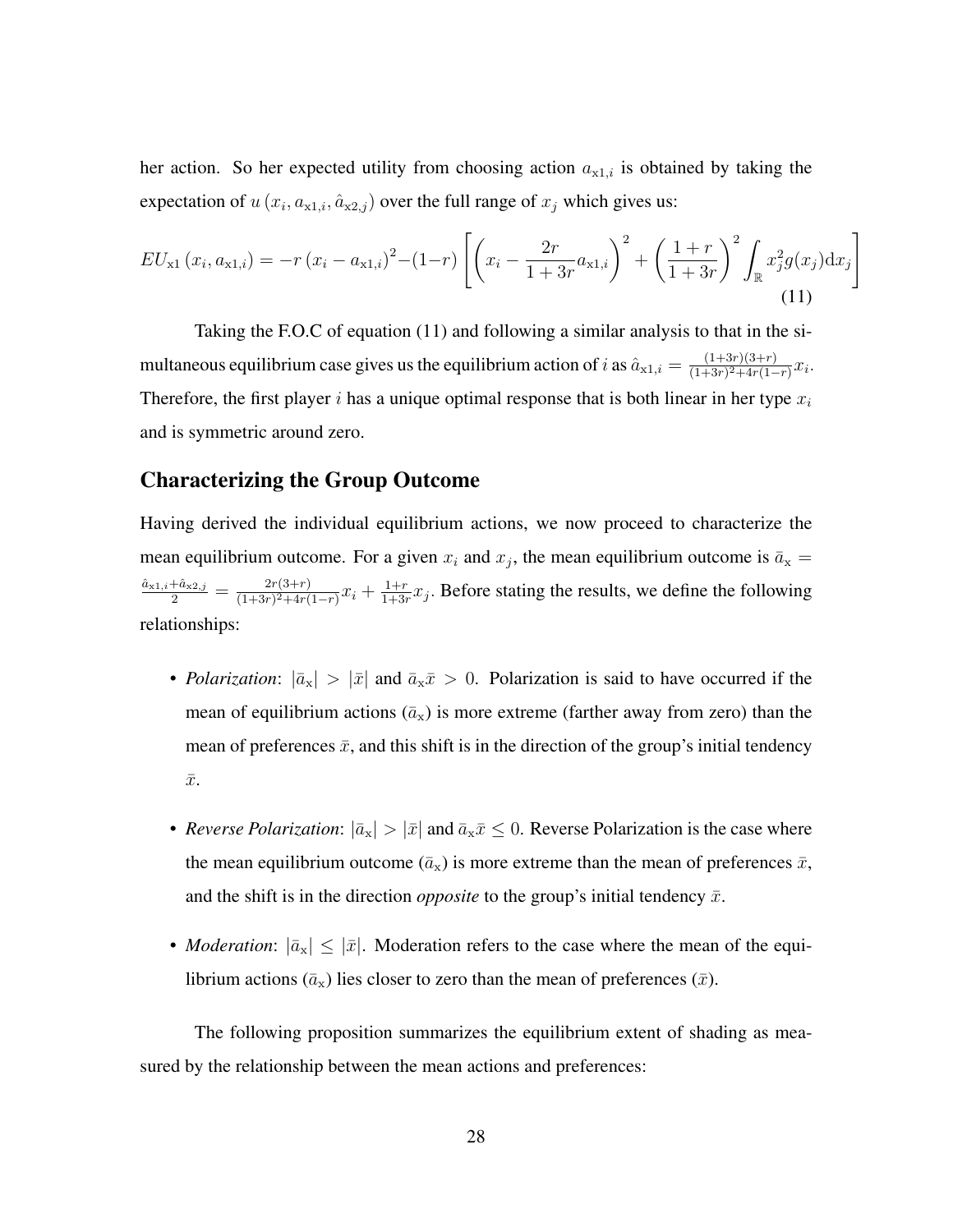

Figure 3: Regions of polarization, reverse polarization, and moderation in an exogenous sequential choice game; shown for  $\{x_i, x_j\}$  drawn from  $U[-1, 1]$ .

**Proposition 2** *Let*  $k_1(r) = \frac{(1+3r)(1-r)}{(1+3r)^2+4r(1-r)}$ ,  $k_2(r) = \frac{(1+3r)\left[(1+3r)^2+16r\right]}{[(1+3r)^2+4r(1-r)][2(1+r)+6r(1-r)]}$  $\frac{(1+3r)(1+3r)+10r}{[(1+3r)^2+4r(1-r)][2(1+r)+(1+3r)]}$ *, and*  $k_3(r) = \frac{(1+3r)^3 + 8r(1-r)(1+r)}{2(1+r)[(1+3r)^2 + 4r(1-r)}$  $\frac{(1+3r)^3+8r(1-r)(1+r)}{2(1+r)[(1+3r)^2+4r(1-r)]}$ , and without loss of generality, let  $x_i \geq 0$ . Comparison *of the mean equilibrium outcome* ( $\bar{a}_x$ ) with the mean of preferences ( $\bar{x}$ ):

- *Polarization occurs if*  $x_j > k_1(r)x_i$  *or*  $x_j < -x_i$ *.*
- *Reverse Polarization occurs if*  $-x_i \le x_j < -k_2(r)x_i$ .
- *Moderation occurs if*  $-k_2(r)x_i \le x_j \le -k_1(r)x_i$

#### *Proof: See Appendix*

The effect of sequential actions on group polarization is summarized in Figure 3. Polarization occurs whenever the second player's preference is relatively extreme or comparable to that of the first player *i.e.*,  $x_j > k_1(r)x_i$  or  $x_j < -k_2(r)x_i$ . In a sequential game, the second player can condition her action on that of the first player and is therefore always able to pull the mean outcome  $\bar{a}_x$  close to her own preference. When j is extreme, she pulls the mean outcome to the extreme too, thereby leading to polarization. Note that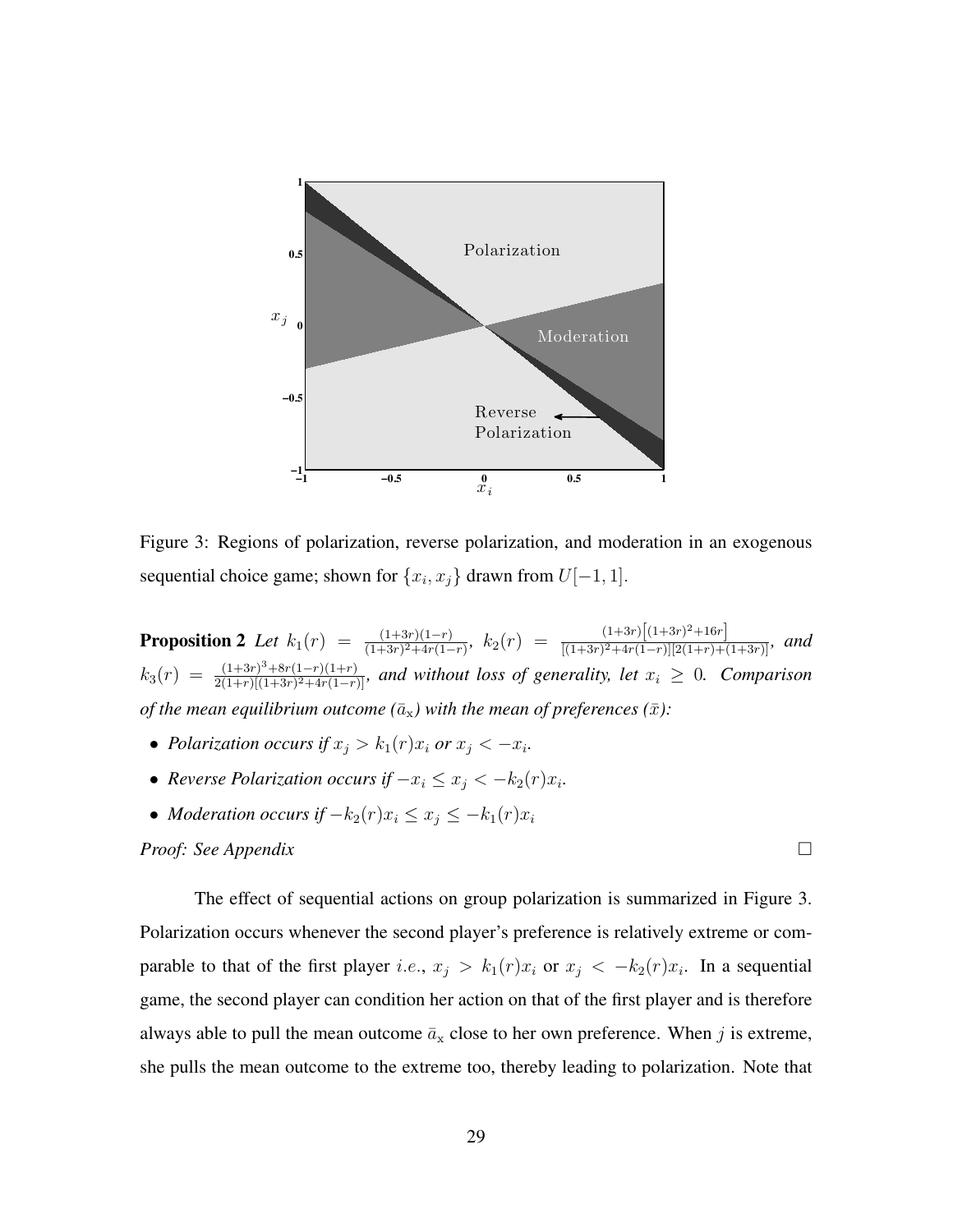within this region when  $-x_i \le x_j \le -k_2(r)x_i$ , the polarization is reverse in the sense that it is in the direction opposite to that implied by  $\bar{x}$ . This happens when  $x_i$  and  $x_j$  lie on opposite sides of zero, and  $|x_i|$  is slightly greater than  $|x_j|$ . In other words, while the agents have preferences that are on opposite side of the issue, the first mover's preference is only slightly more intense. This implies that the mean group preference  $\bar{x}$  lies on the same side of zero as the first mover i. However, in the second period, agent j's optimal action is able to ensure that the mean action  $\bar{a}_x$  is closer to her than to i, i.e., lies on the same side of zero as her own preference  $x_j$  – opposite to that of  $x_i$  and  $\bar{x}$ . Therefore, in this region, the group's mean action or outcome can be seen as being polarized but in the reverse direction.

In contrast, when the second mover j's preference is closer to zero compared to i, then she can choose her second period action so as to bring the group's outcome closer to her preference. This provides a moderating influence, and the overall outcome is closer to zero than the mean preferences. Thus both polarization and moderation are possible in this exogenous sequential game with the actual outcome depending upon on the relative preferences of both players and leans in the direction of the second player. So if the second player is relatively extreme, the outcome is also extreme; however if she is moderate, the outcome is moderate too.

### Comparing Simultaneous and Sequential Games

We compare the simultaneous and sequential action games to understand how the extent of group polarization is affected by the timing of actions.

**Proposition 3** Let  $\{\hat{a}_i, \hat{a}_j\}$  and  $\{\hat{a}_{x1,i}, \hat{a}_{x2,j}\}$  denote the equilibrium actions of i and j in *the simultaneous choice and exogenous sequential choice games, respectively. Without loss of generality, let*  $x_j > 0$ *. Then:* 

- *a*)  $\hat{a}_{x2,j} \ge \hat{a}_j$  if  $x_i \le 0$  and  $\hat{a}_{x2,j} < \hat{a}_j$  if  $x_i > 0$ .
- *b*)  $|\hat{a}_{x1,i}| \geq |\hat{a}_i|$  and  $\frac{d|\hat{a}_{x1,i}|}{dr} < 0$

*Proof: See Appendix*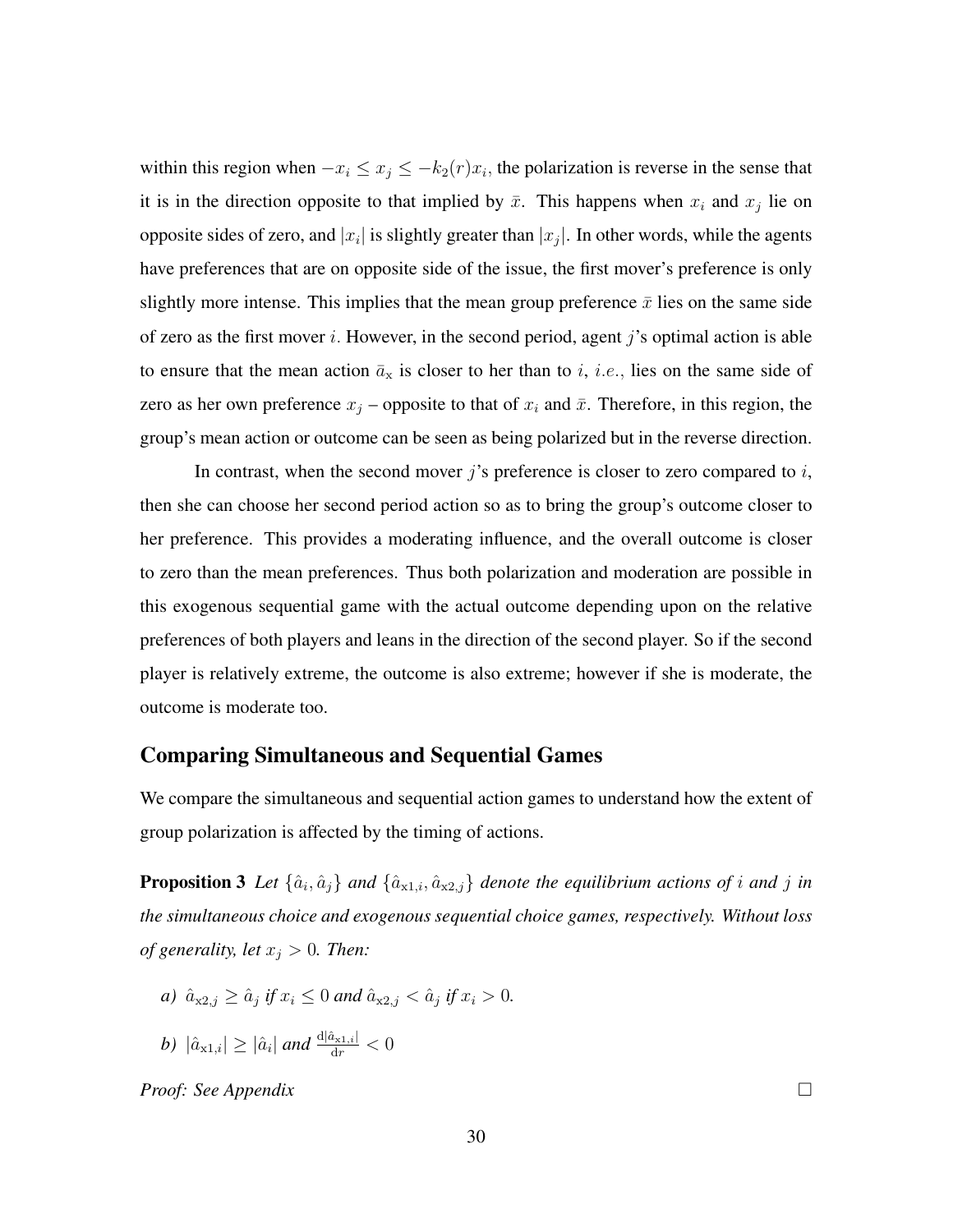Consider first the action of the second player j in the sequential game  $\hat{a}_{x2,j}$  =  $2(1+r)$  $\frac{2(1+r)}{1+3r}x_j - \frac{(1-r)}{1+3r}$  $\frac{(1-r)}{1+3r}\hat{a}_{x1,i}$ . Part  $(a)$  of the Proposition shows that if the players lie on opposite sides of zero, then  $j$  becomes more extreme in the sequential actions game as compared to the simultaneous game. In contrast, when the two players preferences on the same side of zero, then in the second period j is less extreme, in response to i's action. That is, when the first player i chooses an action close to j's own preference, then she is more moderate in comparison to the simultaneous case. This is because exaggeration in the simultaneous case is driven by the anticipation of the other players' opinion. But in the sequential case player  $j$  already observes an action that shows that player  $i$  is not from the opposite camp and so the incentive to exaggerate decreases.

In contrast, the first player  $i$ 's action in the sequential game is always more extreme than that in the simultaneous case (*i.e.*,  $|\hat{a}_{x1,i}| \geq |\hat{a}_i|$ ) because *i* knows that the second player j can compensate for her action in either direction. This is not an issue when j's preferences are similar to her own. But if the preferences happen to be very different, then by virtue of speaking second,  $j$  can nullify the effect of  $i$ 's actions. Because this effect does not exist in the simultaneous game, *i*'s action in the sequential game is more extreme.

Next, we compare the equilibrium outcomes in the two game formats.

Proposition 4 *Comparison of the mean equilibrium outcome in the exogenous sequential game*  $\bar{a}_x$  *with that from the simultaneous game* ( $\bar{a}$ *)*:

- $|\bar{a}_{x}| > |\bar{a}|$  and  $\bar{a}_{x}\bar{x} > 0$  if  $x_{j} < -x_{i}$ , *i.e., the mean outcome in the exogenous sequential game is more extreme than that in the simultaneous game, in the direction of the initial tendency*  $\bar{x}$ *.*
- $|\bar{a}_x| > |\bar{a}|$  and  $\bar{a}_x \bar{x} \leq 0$  if  $-x_i \leq x_j < -k_3(r)x_i$ , *i.e.*, the mean outcome in the *exogenous sequential game is more extreme than that in the simultaneous game, but in the "opposite" direction of the initial tendency*  $\bar{x}$ *.*
- $|\bar{a}_x| \leq |\bar{a}|$  if  $x_j \geq -k_3(r)x_i$ , *i.e., the mean outcome in the exogenous sequential game is moderate compared to the mean outcome in the simultaneous game,*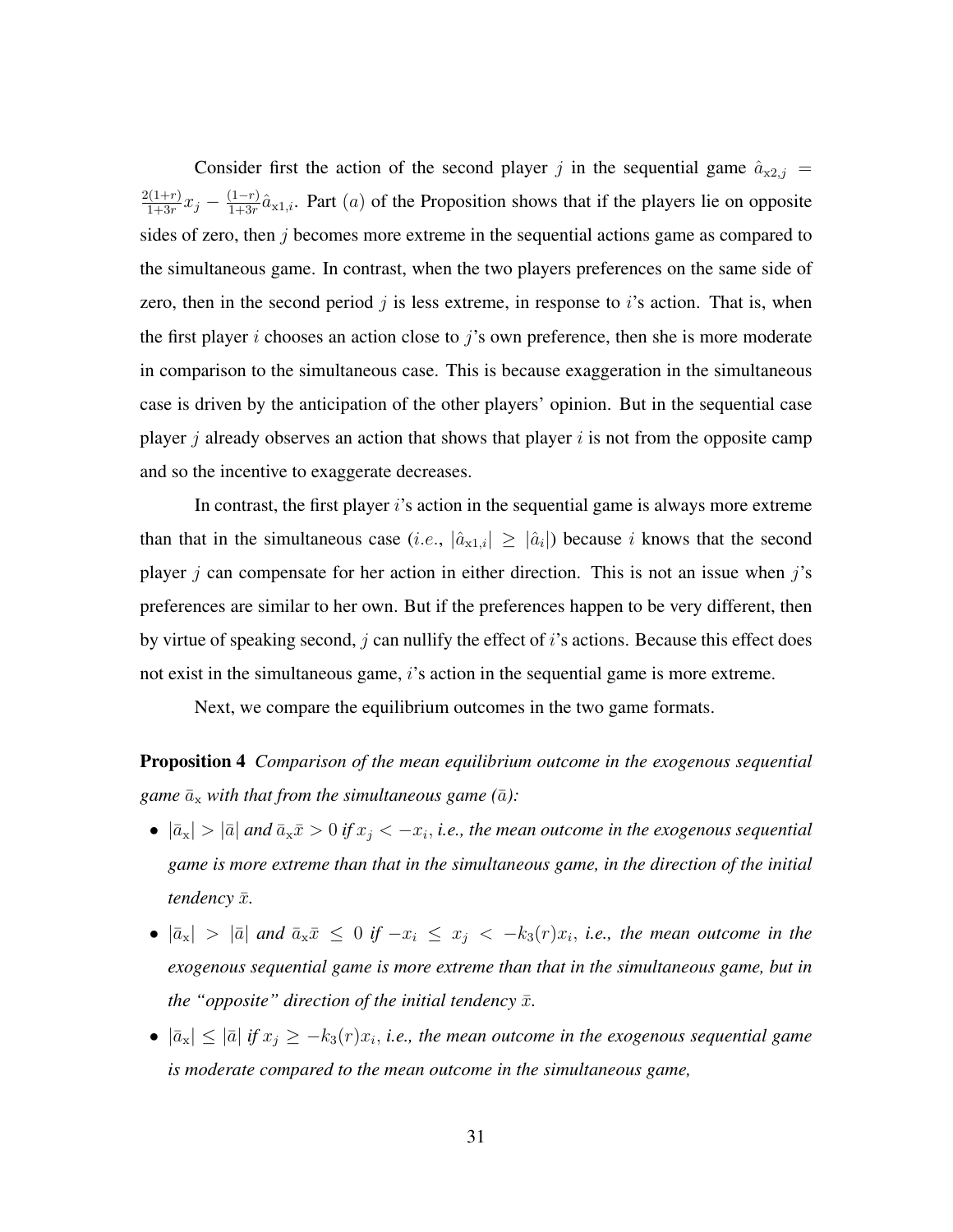

Figure 4: Comparison of mean outcome in the exogenous sequential game with that in the simultaneous game; shown for  $\{x_i, x_j\}$  drawn from  $U[-1, 1]$ .

#### *Proof: see Appendix*

If i and j are relatively similar, then the mean outcome is more moderate in the sequential game (*i.e.*,  $|\bar{a}_x| < |\bar{a}|$ ). On the other hand, if *i* and *j* lie on opposite sides of zero (are relatively different) and  $j$  is relatively extreme, then the mean outcome in the sequential game is more extreme (see Figure 4). Overall, the propositions above reveal the insight that sequential actions may make agents more polarized than in the simultaneous case if they have divergent preferences. But if the individuals have relatively similar preferences, sequential actions has the potential to lead to less polarization of actions. These results highlight how the timing of the game may be exploited to combat polarization. For example, a planner or a group coordinator with an objective to reduce polarization can do so by assigning speaking orders if she expects players to be similar. However, if she expects them to be dissimilar, she may instead opt for a simultaneous choice format.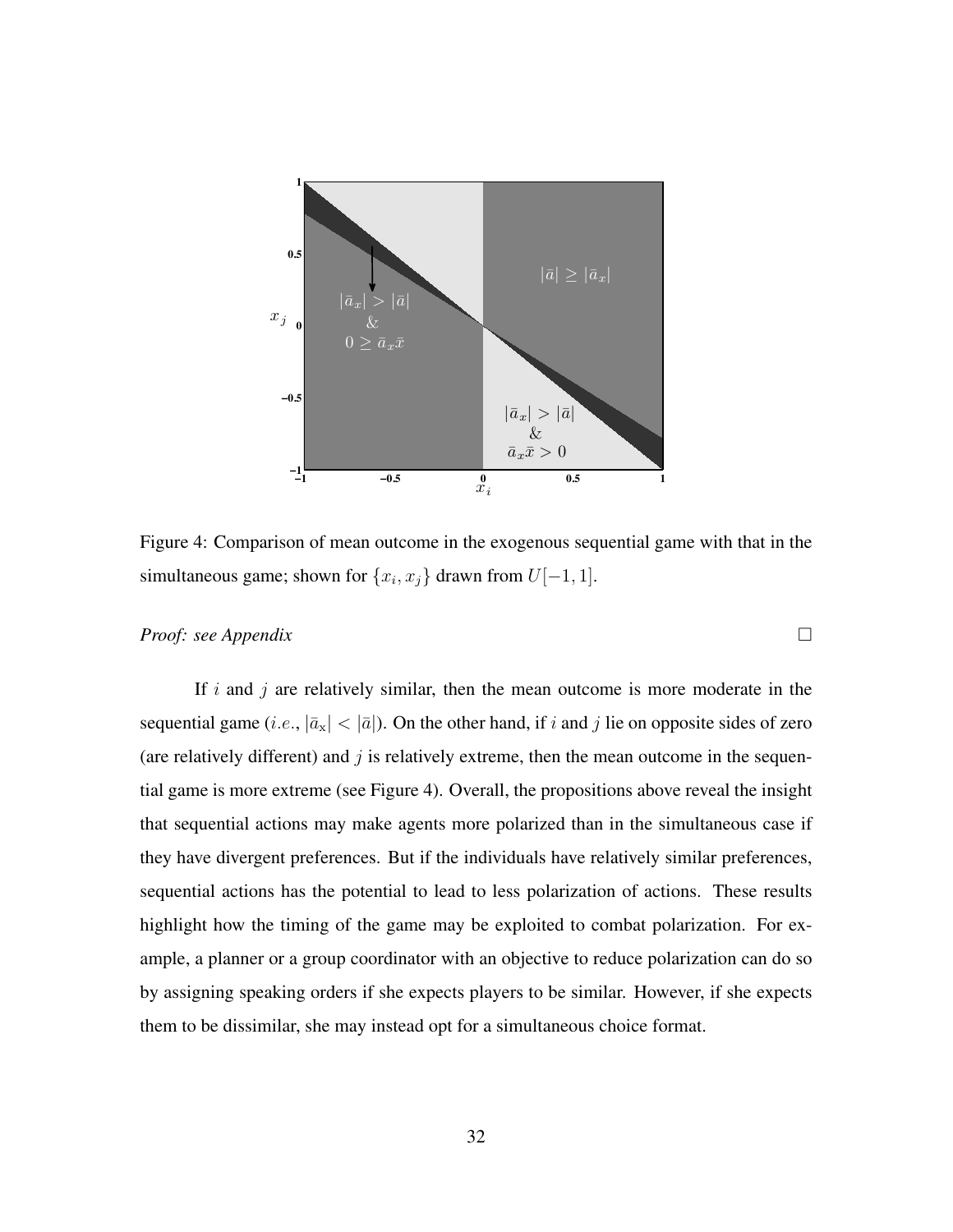### Value of the Speaking Order

We now analyze the relative value of the speaking order for the players by comparing the ex-ante expected utilities from speaking in the first and second periods. Agent i's a priori expected utility from speaking first and choosing action  $a_{x,i}$  is given by equation (11). In equilibrium, *i* optimally chooses action  $\hat{a}_{x1,i}$ . Substituting this into equation (11) gives us:

$$
EU_{x1}(x_i, \hat{a}_{x1,i}) = -\frac{(1-r)(1+r)^2}{(1+3r)^2 + 4r(1-r)}x_i^2 - \frac{(1-r)(1+r)^2}{(1+3r)^2} \int_{\mathbb{R}} x^2 g(x) dx \qquad (12)
$$

Similarly, we can calculate i's a priori expected utility from speaking second as follows:

$$
EU_{x2}(x_i, \hat{a}_{x2,i}) = \frac{\int_{\mathbb{R}} u(x_i, \hat{a}_{x2,i}, \hat{a}_{x1,j}) g(x_j) dx_j}{\int_{\mathbb{R}} g(x_j) dx_j}
$$
  
= 
$$
-\frac{r(1-r)}{1+3r} x_i^2 - \frac{r(1-r)(1+3r)(3+r)^2}{[(1+3r)^2+4r(1-r)]^2} \int_{\mathbb{R}} x^2 g(x) dx
$$
 (13)

The following proposition compares the equilibrium expected utilities of speaking in the first and second periods, for a player i of type  $x_i$ .

**Proposition 5** Let  $D_x(x_i) = EU_{x1}(x_i, \hat{a}_{x1,i}) - EU_{x2}(x_i, \hat{a}_{x2,i})$  denote the difference be*tween the equilibrium expected utilities of agent* i *from speaking in the first and second periods.*

*a)*  $D_x(x_i) \leq 0 \Rightarrow$  *for any agent i, the expected utility from speaking in the second period is greater than or equal to that from speaking in the first period.*

*b*)  $\frac{dD_x(x_i)}{d|x_i|} \leq 0 \Rightarrow$  *the difference in expected utilities of speaking in the first and second periods is increasing in*  $|x_i|$ .

*Proof:* See Appendix 
$$
\Box
$$

The proposition highlights an important trade-off in incentives: Moving first allows an agent to "set the agenda" by committing to an observable action, whereas moving second allows the agent the flexibility to optimally adjust to the first period actions. The analysis indicates a rationale for why agents would wait to react to the actions of other agents, rather than to act first and set the group's agenda. The general point is that, irrespective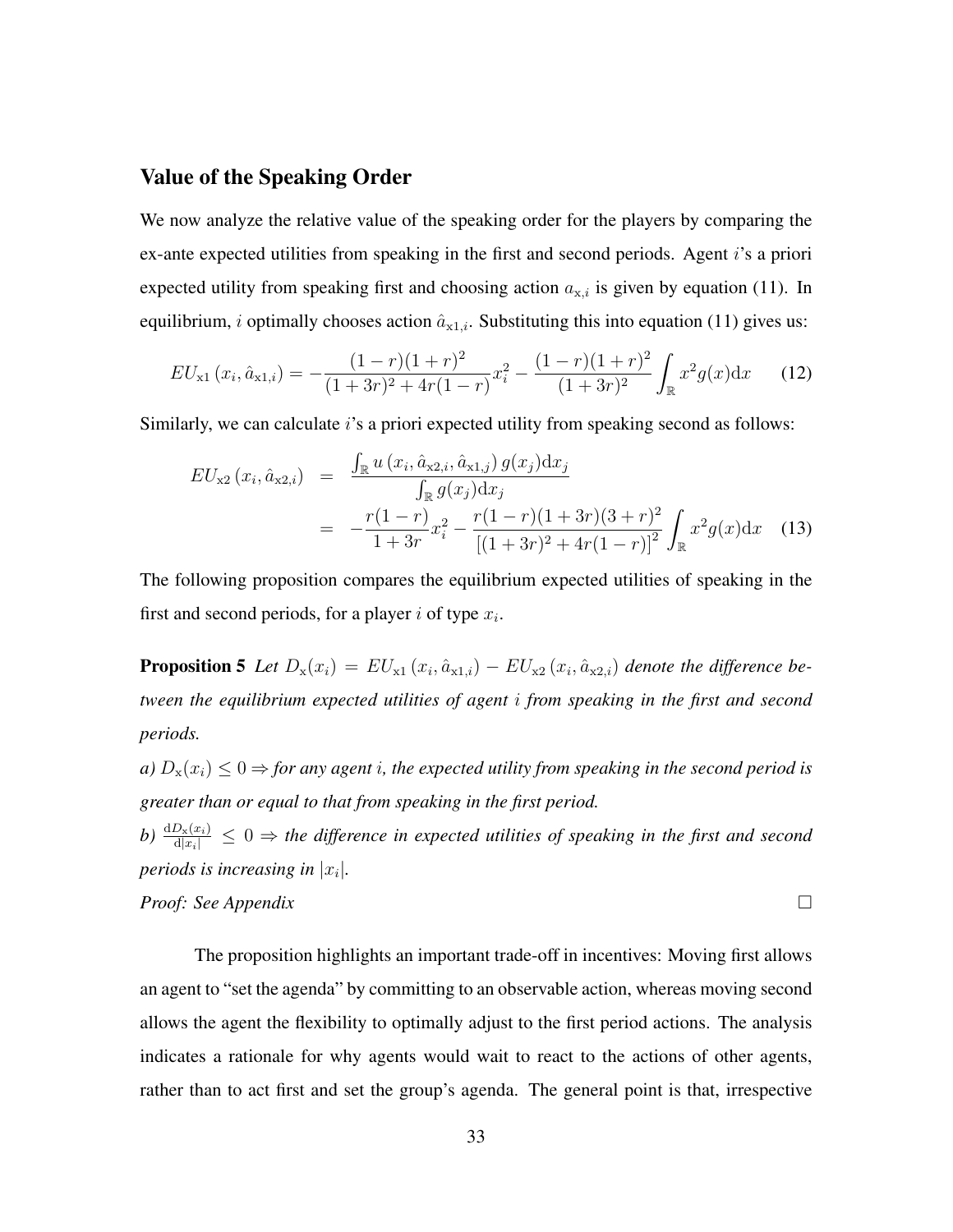

Figure 5: Players' expected utilities in the exogenous sequential choice game. Shown for  ${x_i, x_j}$  drawn from  $U[-1, 1]$  for  $r = 0.1$ .

of the type of the agent, the social influence motive makes the value of flexibility that comes from speaking second to be higher than the commitment value of speaking first and setting the agenda. A player who speaks second observes the first player's action and has the opportunity, if needed, to compensate for it. This works to the second player's advantage irrespective of whether or not the first player's action was close to or not from her preference. If the first player chose an action very different from the second player's preference, then she can compensate by picking a more extreme action in the opposite direction. But if the first player were to choose an action which is already close to her own preference, then the second player can also choose an action close to her preference and thereby not incur the cost of exaggerating.

Because the second player can can adjust her action based on the observed actions of the first player, the first player in anticipation of this behavior has the incentive to be more extreme, which in turn reduces her utility even more. Thus when agents care about influencing the overall group outcome towards their true preference, they prefer if given the choice to wait and delay their actions. The benefit of speaking second is higher for players who are more extreme – moderates have less to lose from speaking first. In general, moderates suffer less from decisions which are away from the middle. However, a player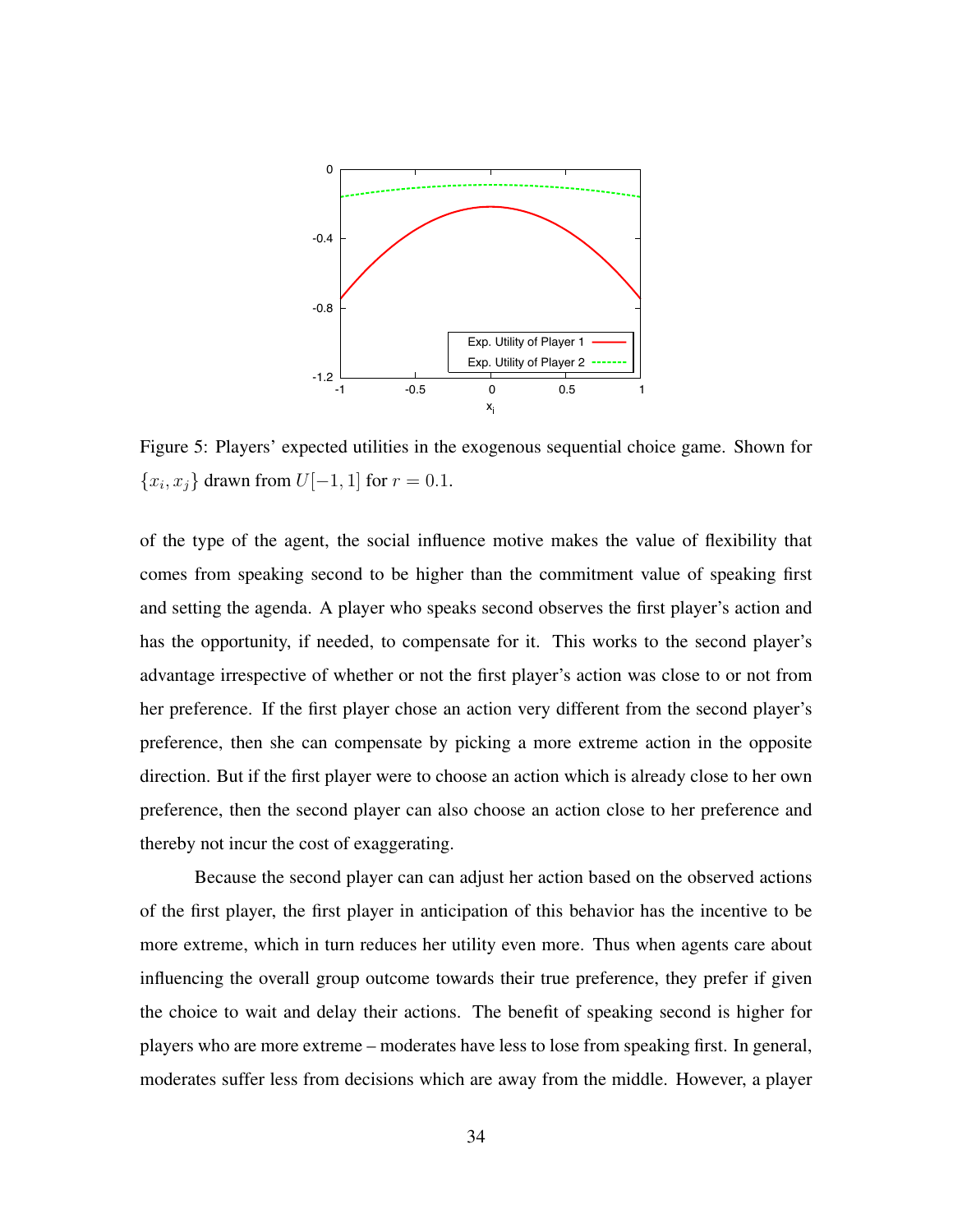whose preference is more extreme on the right suffers a lot if the final outcome is more extreme to the left (and vice-versa). In sum, the analysis suggests that there are inherent advantages to waiting, especially for agents with more extreme preferences.

### Endogenous Sequential Actions: Bidding to Speak

As described above the trade-off faced between truth-telling and group influence leads to a preference among agents to wait and speak in the second period and further such a strategy is more beneficial for players with extreme preferences. The natural question is what would happen in a group where the speaking order is endogenous. Given that speaking second is the dominant choice, there would exist a market for the order of speaking which may be characterized by allowing agents to endogenously bid for the right to determine the speaking order. In reality such an endogenous choice game implies the idea that group members may be willing to take costly actions to determine whether they are able to speak in the most favorable position.

Consider then an extension to the game where in a prior period 1 both agents participate in a first-price sealed bid auction for the opportunity to decide the speaking order. This first stage auction can also be seen agents lobbying to influence the speaking order. A neutral organizer/auctioneer receives agents' bids and announces the winner: if  $b_i > b_j$ , then  $i$  is the winner and in the event of a tie the winner is randomly chosen. The organizer announces the winner (but not the bid amounts) and so each player's beliefs will be based on inferences about the other's type depending upon who won the auction. In period 2, the winner chooses the preferred speaking order. In period 3 the players act based on the speaking-order determined by the winner. Players' have the same utility as in equation (1), except now the winner of the auction (say i) also pays her bid  $b_i$  to the organizer in period 1 for the right to choose the speaking order.

We derive the symmetric equilibrium bidding strategies of this game where the equilibrium bidding functions  $\beta(x)$  are symmetric around zero. Unlike in the standard auction models where the bidder valuations are exogenously specified, the challenge in deriving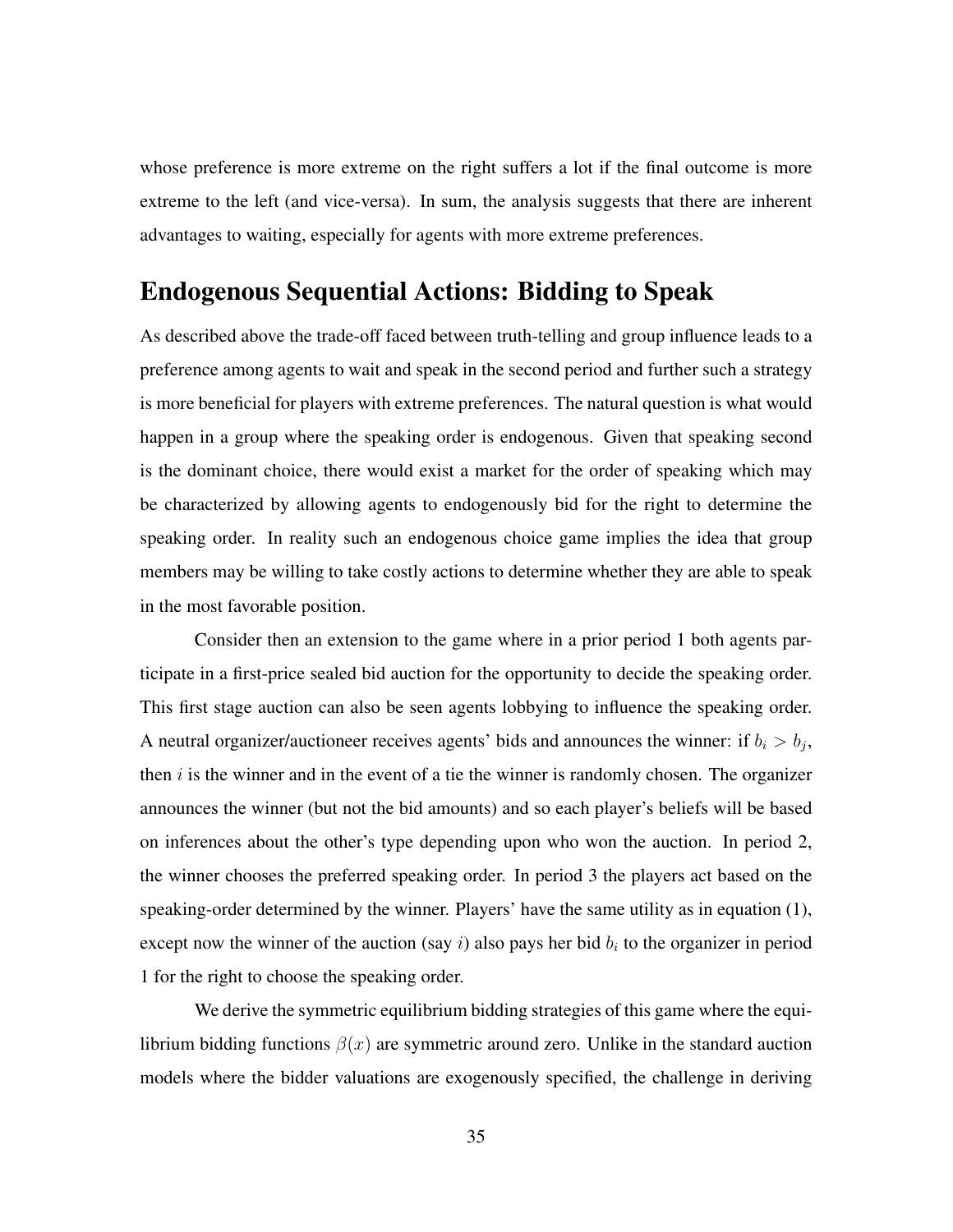the equilibrium strategies in this model stems from the fact that a bidder's valuation for the speaking order is endogenous to the outcome of the auction itself.

Proposition 6 *In the game where the agents participate in a first-price sealed-bid auction to decide on the right to determine the speaking order, there exists a unique symmetric PBE in which, agent* i

- *has a bidding strategy*  $\beta(x_i) = f(r) \frac{\int_0^{x_i} x^2 g(x) dx}{\int_0^{x_i} g(x) dx}$  $\frac{\int_{0}^{\infty}x^{-}g(x)\mathrm{d}x}{\int_{0}^{\pi i}g(x)\mathrm{d}x}$  and chooses to speak second if she *wins the auction. The function*  $f(r)$  *is defined in Web Appendix*  $\S F$  *and has the property that*  $f(r) > 0 \forall r > 0$ *.*
- If agent *i* speaks first, then she chooses  $\hat{a}_{n1,i} = \frac{(1+3r)(3+r)}{(1+3r)^2+4r(1-r)}$  $\frac{(1+3r)(3+r)}{(1+3r)^2+4r(1-r)}x_i$ , whereas if she speaks second, she chooses  $\hat{a}_{n2,i} = \frac{2(1+r)}{1+3r}$  $\frac{2(1+r)}{1+3r}x_i - \frac{(1-r)}{1+3r}$  $\frac{(1-r)}{1+3r}a_{n1,j}$ .

*Proof: See Web Appendix F.*

Note that the equilibrium actions of the agents in this endogenous game end up being the same as that in the exogenous sequential game. Clearly, the agent who moves second faces the same game as the agent in the exogenous sequential game because she always chooses her response  $a_{n2,i}$  in response to the first player's action  $a_{n1,i}$ . The incentives facing the first player is more subtle. If she is speaking first; this could either be because she won the auction and chose to go first, or because she lost and was asked to go first by the other player (the former case turns out to be off the equilibrium path). Regardless,  $i$ does not know  $j$ 's type because  $j$  has not yet spoken. Therefore,  $i$ 's actions will depend on her beliefs about j's type which will be based on the observed outcome of the auction and  $j$ 's choice of speaking order (if  $j$  had the opportunity to decide it).

In a symmetric PBE, the region, say,  $W$  to which  $i$  can expect  $j$  to belong to is symmetric around zero, irrespective of the exact scenario under which  $i$  is speaking first. Hence, i's expected utility from speaking first is obtained by taking the expectation of  $u(x_i, a_{n1,i}, \hat{a}_{n2,j})$  over  $x_j \in W$ , *i.e.*,  $EU_{n1}(x_i, a_{n1,i}) = \frac{\int_W u(x_i, a_{n1,i}, \hat{a}_{n2,j}) g(x_j) dx_j}{\int_W g(x_j) dx_j}$ . This can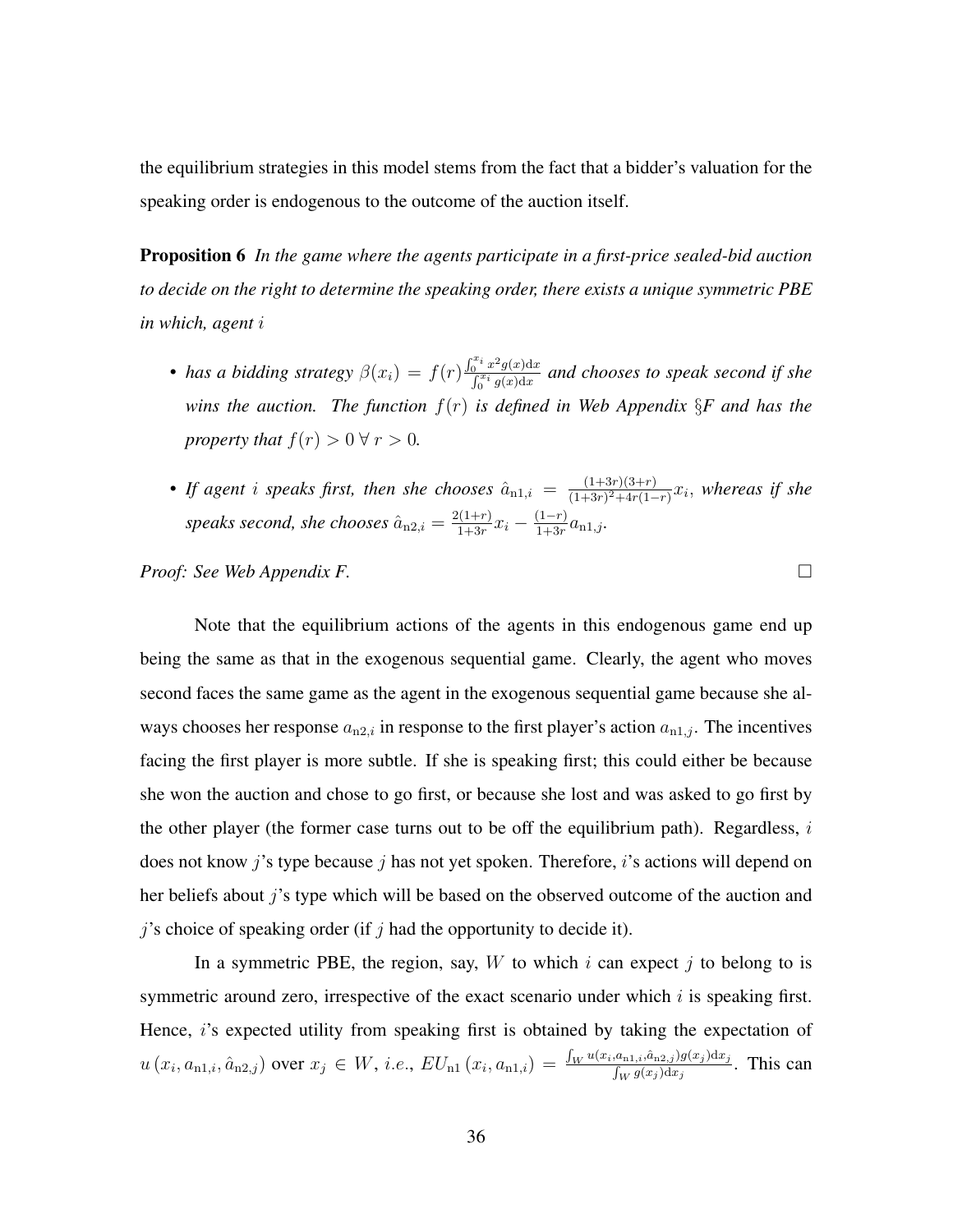be simplified by substituting for  $\hat{a}_{n2,i}$ :

$$
EU_{n1}(x_i, a_{n1,i}) = -r(x_i - a_{n1,i})^2 - (1 - r) \left[ \left( x_i - \frac{2r}{1 + 3r} a_{n1,i} \right)^2 + \left( \frac{1 + r}{1 + 3r} \right)^2 \frac{\int_W x_j^2 g(x_j) dx_j}{\int_W g(x_j) dx_j} \right] - 2 \frac{1 + r}{1 + 3r} \left( x_i - \frac{2r}{1 + 3r} a_{n1,i} \right) \frac{\int_W x_j g(x_j) dx_j}{\int_W g(x_j) dx_j} \tag{14}
$$

The last term vanishes because W is symmetric around zero. By setting  $\frac{dEU_{n1}(x_i,a_{n1,i})}{da_{n1,i}}$  $\bigg\vert_{a_{\mathrm{n}1,i}=\hat{a}_{\mathrm{n}1,i}}$ = 0, we can solve for  $\hat{a}_{n1,i} = \frac{(1+3r)(3+r)}{(1+3r)^2+4r(1-r)}$  $\frac{(1+3r)(3+r)}{(1+3r)^2+4r(1-r)}x_i$  which turns out to be the same as in the exogenous sequential case.

Players' equilibrium beliefs are that upon losing, they will forfeit the right to decide the speaking order, and the right to move second. Given this, the equilibrium bidding strategy can be specified. In deriving the equilibrium bidding strategy, note that a players' value from winning the auction is endogenous, unlike a traditional first-price sealed-bid auction, where players' valuations are exogenously given. The approach to deriving the equilibrium is to show that equilibrium bidding strategies are increasing strictly monotonically in  $|x_i|$ . The equilibrium bidding strategy is derived in the Appendix to be  $\beta(x_i) = f(r) \frac{\int_0^{x_i} x^2 g(x) dx}{\int_0^{x_i} g(x) dx}$  $\int_0^{\infty} \frac{x - g(x) \, dx}{\int_0^{\pi i} g(x) \, dx}$  and it is monotonically increasing in  $|x_i|$ . Thus agents with more extreme preferences have higher value for choosing the speaking order and will accordingly bid higher. The multiplier,  $f(r)$ , of the equilibrium bidding function is monotonically decreasing in r, i.e., as players' need to pull the final outcome  $(\bar{a}_n)$  closer to own preference increases (as r decreases), their bid increases. At  $r = 0$ , the bidding strategy simplifies to  $\beta(x_i)|_{r=0} = 2 \frac{\int_0^{x_i} x^2 g(x) dx}{\int_0^{x_i} g(x) dx}$  $\int_{0}^{\infty} \frac{x - g(x) \, dx}{\int_{0}^{\pi} g(x) \, dx}$ , which is the highest, whereas at  $r = 1$ , the bidding strategy devolves to  $\beta(x_i)|_{r=1} = 0$ .

Consider now the mean equilibrium outcome of the endogenous sequential actions game. For a given  $x_i$  and  $x_j$  suppose  $|x_i| < |x_j|$ , without loss of generality. Then j wins the auction and chooses to speak second, and the mean equilibrium outcome will be  $\bar{a}_{\rm n} = \frac{\hat{a}_{\rm n1,i} + \hat{a}_{\rm n2,j}}{2} = \frac{2r(3+r)}{(1+3r)^2+4r(r)}$  $\frac{2r(3+r)}{(1+3r)^2+4r(1-r)}x_i + \frac{1+r}{1+3r}$  $\frac{1+r}{1+3r}x_j \quad \forall \quad |x_i| < |x_j|$ . Proposition 7 compares the mean outcome,  $\bar{a}_{n}$ , with the mean of the preferences  $\bar{x}$  and the mean outcome in the simultaneous choice game  $\bar{a}$ .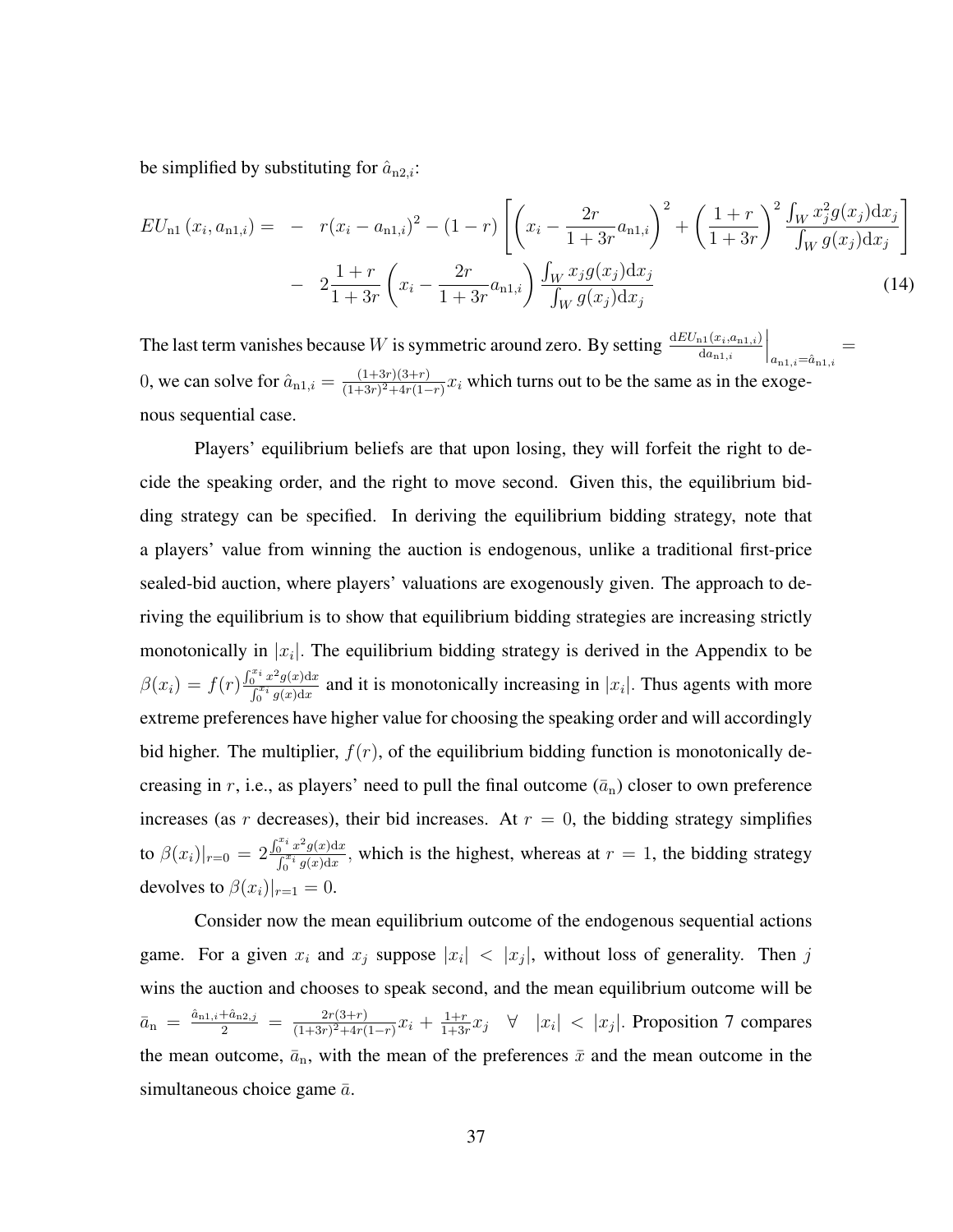Proposition 7 *In the equilibrium of the endogenous sequential actions game polarization always occurs* ( $|\bar{a}_{n}| > |\bar{x}|$  *and*  $\bar{a}_{n}\bar{x} > 0$ *). Comparison of the extent of polarization across the different games yields:*

- If  $x_i \cdot x_j < 0$ , then  $|\bar{a}_n| > |\bar{a}|$ .
- If  $x_i \cdot x_j > 0$ , then  $|\bar{a}_n| \leq |\bar{a}|$

Allowing the agents to compete for the right to speak always leads to the polarization of actions. When the speaking order is endogenous, the agent who wins the right to speak always prefers to wait. Further, it is the agents with more extreme preferences who have the incentive to bid more for the right to determine the speaking order. This leads to the important point that if agents were to bid for the right to speak then the actions of the agents and the group outcome is always polarized. *Unlike in the exogenous sequential game where moderation is a possibility, allowing agents to choose the speaking order always leads to polarization.*

It is also useful to compare the outcome of the endogenous sequential actions game with that of the simultaneous game. If the two players lie on opposite sides of zero, then endogenous sequential actions produces more polarization than the simultaneous actions game. On the other hand, if both players lie on the same side of zero, then the outcome is less polarized than that in the simultaneous game. The basic mechanism at play is that the second player in the sequential actions game can condition her action to that of the first player and accordingly pull the group outcome closer to her own preference. Recall that the first player's action in the sequential case is always more extreme than in the simultaneous case because of a compensation effect: i.e., she knows that the second player can observe and compensate for her action. In the endogenous sequential actions game, it is the more extreme player who ends up winning the right to be the second player. Given this, the player who loses the auction and speaks first can infer that the other player has more extreme preferences. This inference induces her to be even more extreme. When the two players' preferences are on opposite sides of zero then not only does the second player have the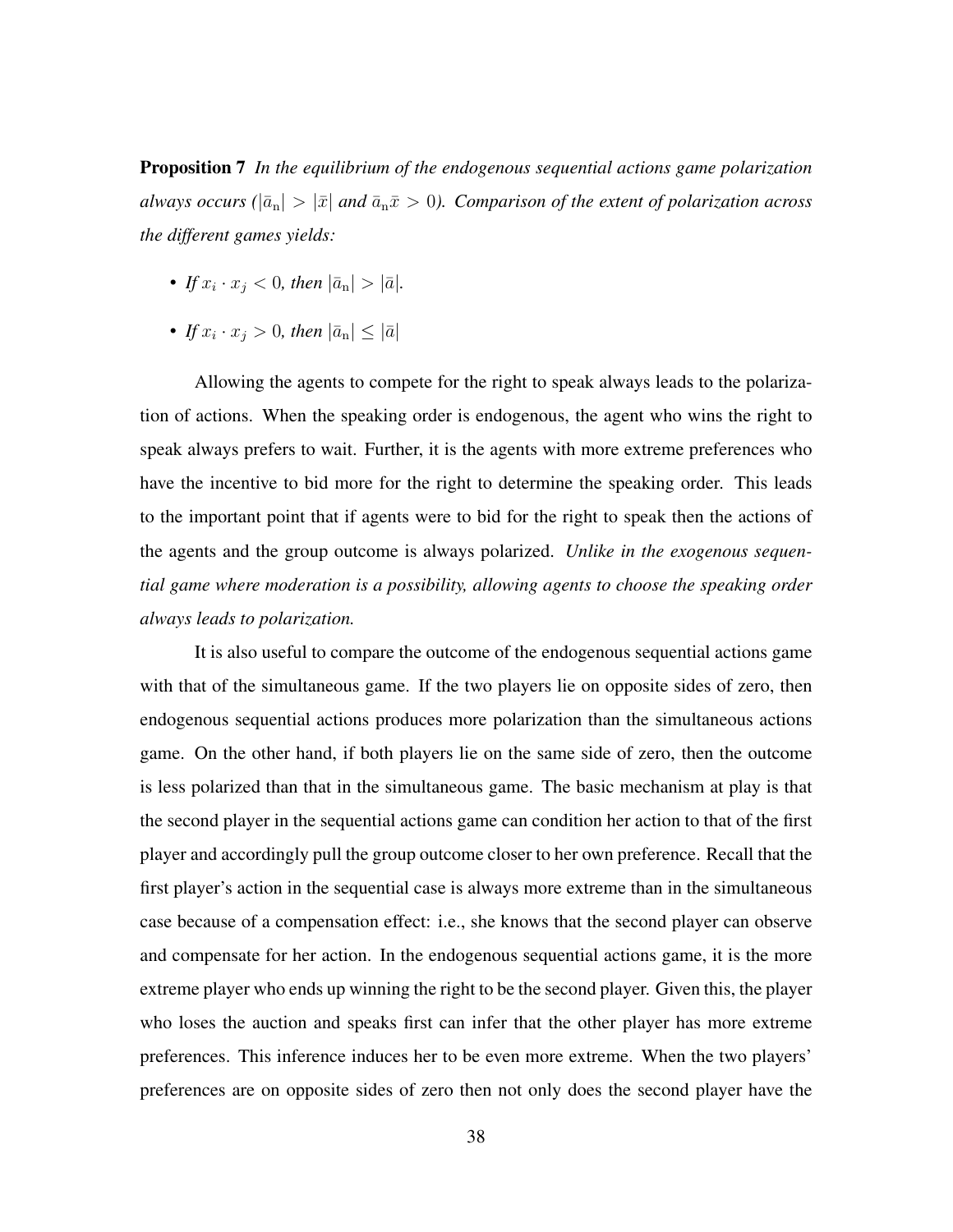incentive to be more extreme (after observing the first player's actions) in order to pull the joint outcome towards her preference, but the inference effect also induces the first player to be more extreme. Consequently, the group becomes more polarized than in the simultaneous actions game. In contrast, when the players' preferences are on the same side of zero, the second player's knowledge of first's actions implies that she does not need to shade and take too extreme actions. The implication is that when the players are similarly inclined, endogenizing the speaking order can help to reduce polarization.



### Welfare Comparisons

Figure 6: Expected social welfare for the four game forms. Shown for  $U[-1, 1]$ .

We start with the planner's problem to understand how a principal would design the group interaction to maximize social welfare. The welfare in the two player system for any  $x_i$  and  $x_j$  is given by Equation (2). Note that any pecuniary transfers (such as bids) are canceled out since they remain within the system and hence have no impact on the total welfare. In discussion forums, the speaking formats (or the timing game-forms) are design decisions and are often chosen before the agents' preferences are drawn. Therefore we can consider the expected welfare for a given game-form across the distribution of player types as a relevant measure for making welfare comparisons, i.e.,  $EW = \frac{\int_{x_i} \int_{x_j} W(x_i, x_j) g(x_i) g(x_j) dx_i dx_j}{\int_{x_j} \int_{x_j} g(x_j) g(x_j) dx_j dx_j}$  $\frac{\int_{x_j} f_{x_j} g(x_i)g(x_j) \mathrm{d}x_i \mathrm{d}x_j}{\int_{x_i} \int_{x_j} g(x_i)g(x_j) \mathrm{d}x_i \mathrm{d}x_j}.$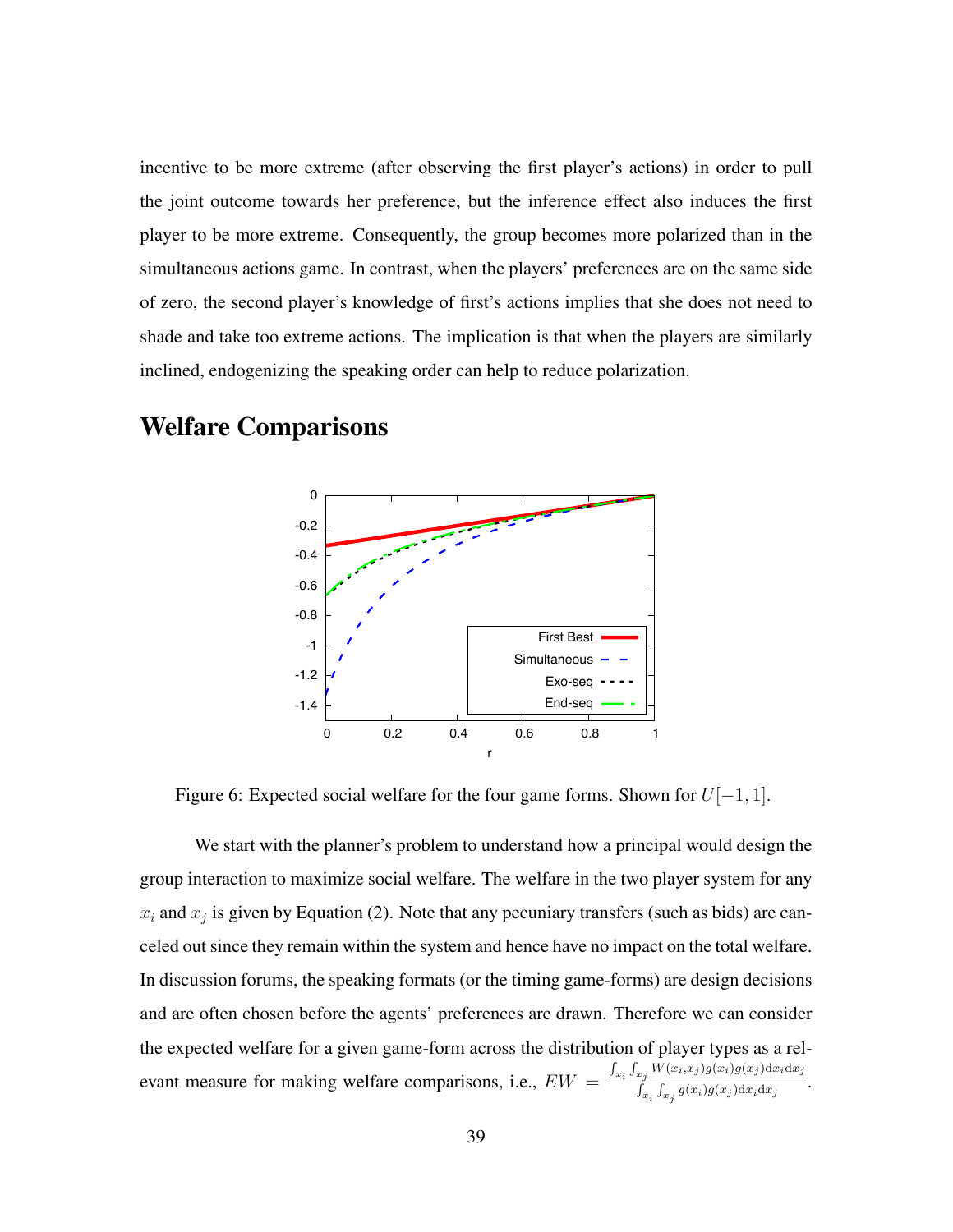Denote the expected welfare for the first-best case to be  $EW_{FB}$ , the simultaneous case by  $EW_s$ , the exogenous sequential by  $EW_x$  and the endogenous sequential by  $EW_n$ .

Figure 6 shows the relationship between expected welfare functions as a function of r for the case of  $U[-1, 1]$ . It can be seen that  $EW_n > EW_s$ . Please see the Appendix for a detailed derivation of this inequality. Within the sequential action formats allowing agents to endogenously bid for the speaking order increases expected welfare as compared to the exogenous assignment of speaking order across the agents. The market clearing for the speaking order through the first-price auction mechanism improves efficiency. Further, it can be seen that the expected welfare under the sequential game (irrespective of whether it is exogenous or endogenous) is higher even though the endogenous sequential choice game produces higher polarization, it also increases the welfare by allowing those with more extreme preferences to obtain the outcomes they desire.

### Conclusion, Marketing Implications, and Future Research

Many formal and informal forums in business, organizational, and socio-political settings facilitate group interactions that shape our views and decisions on issues ranging from brand choices to faculty hiring, diversity, and gun control. We might expect such interactions to help users to exchange information and align their opinions. However, even a cursory glance at the current socio-political landscape in the U.S. suggests otherwise. Indeed, group deliberations seem to increase polarization rather than reducing it. While we show that polarization can lead to higher social welfare, it can also create conflict and lead to other social problems (Esteban and Schneider, 2008). Policymakers may therefore put positive weight on both reducing polarization and increasing welfare. Since these two objectives are not necessarily aligned with each other, pinning down the mechanisms that make actions and opinions more polarized is critical.

We develop a theory that links the polarization of agents' actions to a fundamental trade-off faced by agents between influencing others in a deliberation and expressing their true preferences. When agents' actions affect the group's outcome, deliberations can lead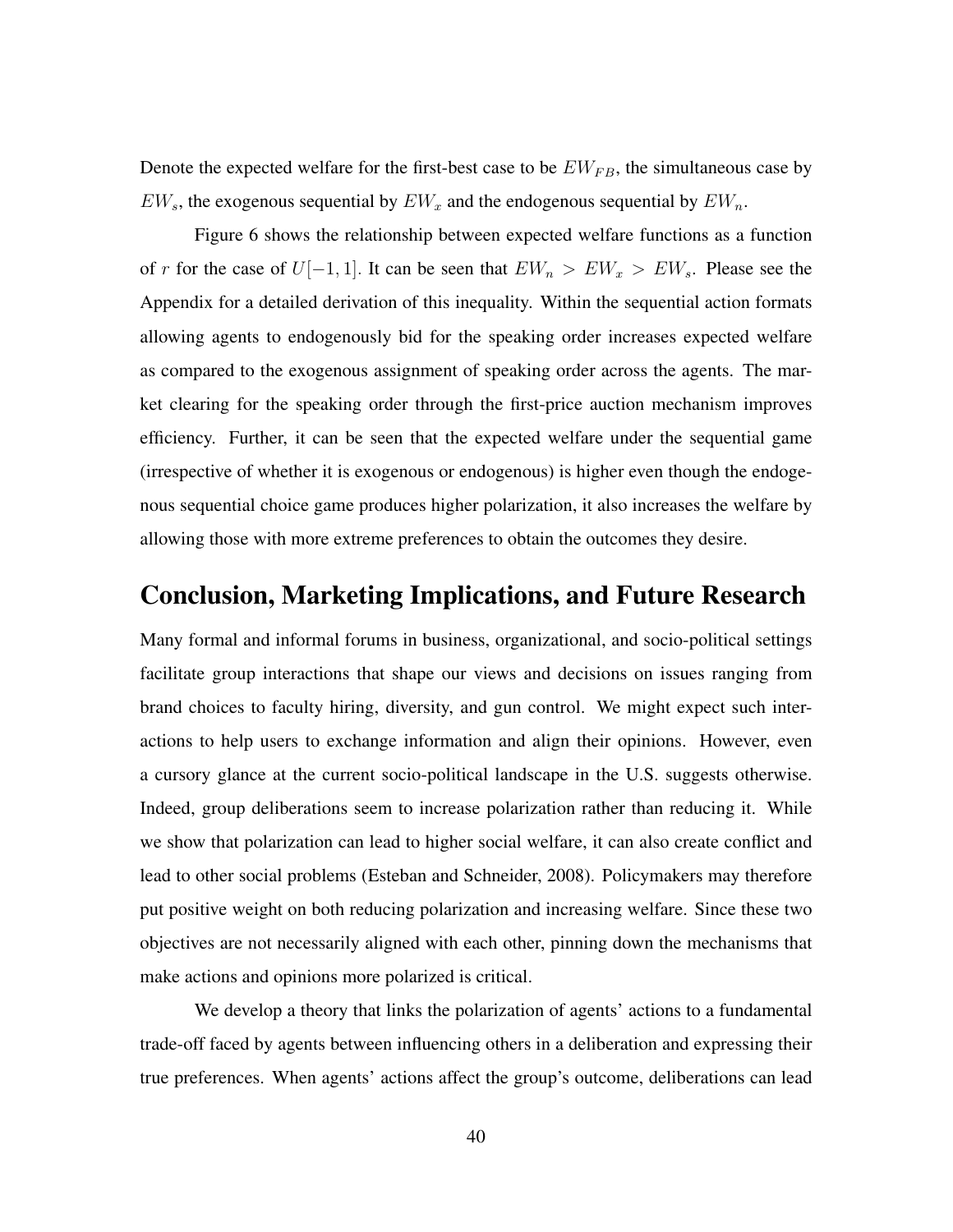to polarization. Further, we show that the more extreme agents end up becoming more polarized in their actions. Next, we analyze and compare the role of two types of speaking orders: simultaneous vs. exogenous sequential. In sequential choice settings, polarization occurs when the agent who moves later is more extreme than the first mover. In this context, we also highlight the trade-off between the commitment value of moving first versus the value of the flexibility (to respond to other user's actions) that comes from moving second. We find that the group influence incentive makes flexibility valuable and induces agents to wait. Further, we see that if agents' preferences are dissimilar, then the sequential actions game produces less polarization compared to the simultaneous game (whereas the opposite is true if agents have similar preferences).

Next, we endogenize speaking order by allowing agents to bid for the right to choose the speaking order. We show that the agent with more extreme preferences bids more, and the winning agent always chooses to speak later. Additionally, we also examine the role of the group size and the presence of sub-groups on polarization. We find that larger groups show less polarization, and smaller sub-groups tend to go extreme. Finally, we investigate alternative preference distributions and information structure to expand and clarify the role of the group influence motive in causing polarization.

Our findings have important implications for the marketing examples discussed in the Introduction. For example, Nike's "Believe in Something" ad campaign featuring Colin Kaepernick evoked highly polarized reactions, with younger (18-34 years) individuals strongly approving the ad and older individuals disapproving. Similar reactions were seen across racial and political affiliations. These results are consistent with our model, where we find that users express opinions that are more extreme in the direction of their original preference in public discourses. In the branding context, this suggests that polarization can be a mechanism to increase brand differentiation as articulated by Phil Knight "It does not matter how many people hate your brand as long as enough people love it," (Stoll, 2019). An implication for brand strategy is that firms can design advertising strategies that take a stand on important social, political, or environmental issues prevalent in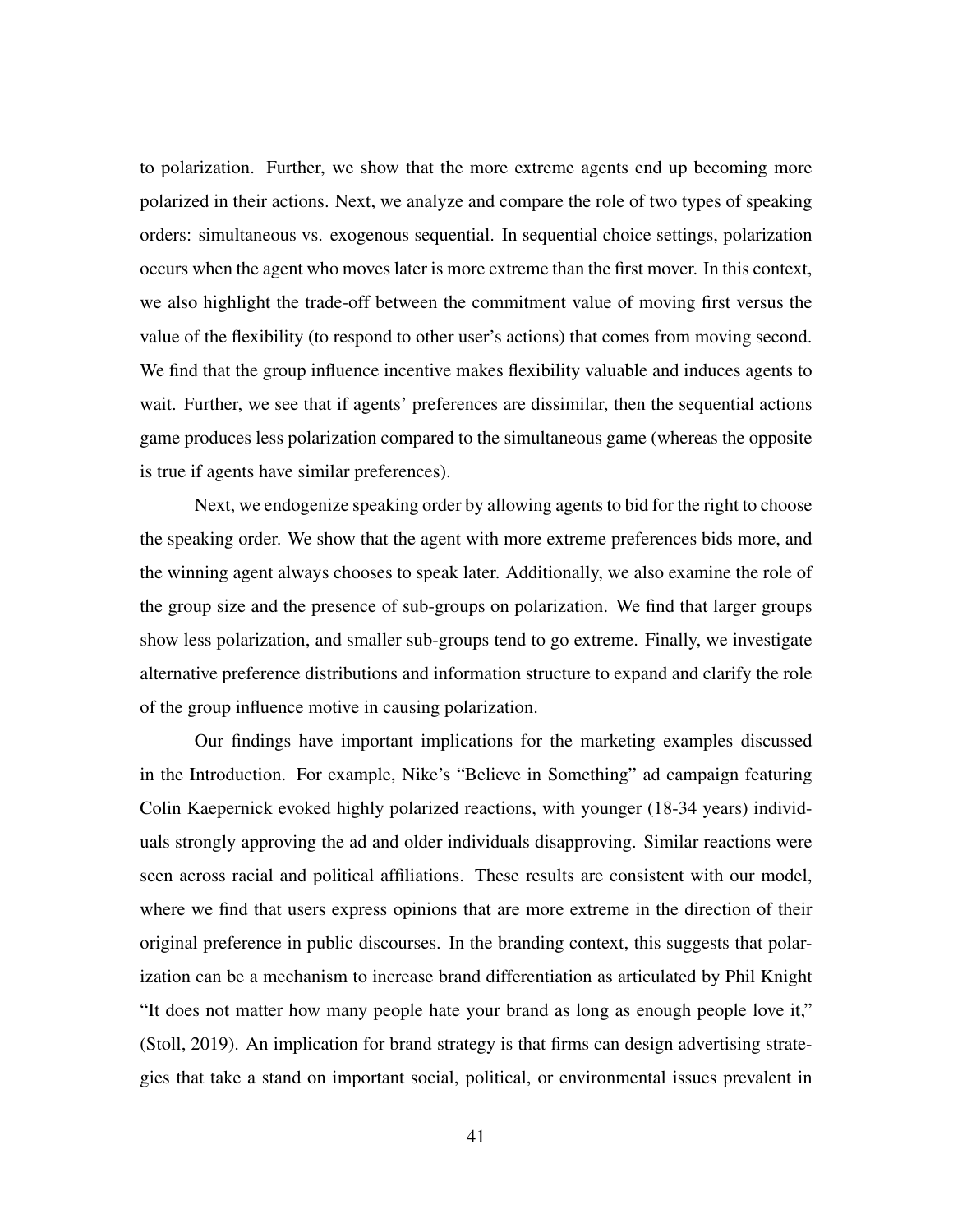society to create strong brand differentiation in competitive markets.

Our analysis is also relevant to the design of review systems in recommendation platforms. Many e-commerce platforms (e.g., Amazon, Tripadvisor, Yelp) display the mean ratings received by a product/seller on their websites. Prior research suggests that consumers pay attention to these aggregate ratings and that this affects platform demand and revenues (Chevalier and Mayzlin, 2006). However, if later reviewers react to earlier reviews and bias their ratings, then the aggregate rating measure can become biased, i.e., no longer represent the mean of consumer preferences. In turn, this can have adverse consequences for consumers' post-purchase satisfaction on a platform, thereby affecting its future reputation. Thus, an important design question for platforms is: "What are the optimal weights for early versus later consumer reviews in aggregation and recommendation algorithms?"

Finally, our paper suggests several avenues for future research. First, our model captures credibility concerns in a reduced form way. While this suffices for our purpose, future researchers may want to develop a complete model of reputation. Combining the dynamics of reputational concerns with polarization can help answer whether reputation systems can improve/exacerbate polarization. Another possible direction is to use data on group decisions to identify and isolate the different sources of polarization (e.g., strategic incentives, polarization of beliefs, and behavioral biases). Field experiments or observational data with exogenous variation in these sources can improve our understanding of how these factors contribute. It would also be valuable to empirically investigate the extent and the nature of the divergence between the polarization of actions and preferences/beliefs. Finally, it may also be useful to tie polarized group decisions/outcomes to broader firm-level decisions or societal decisions.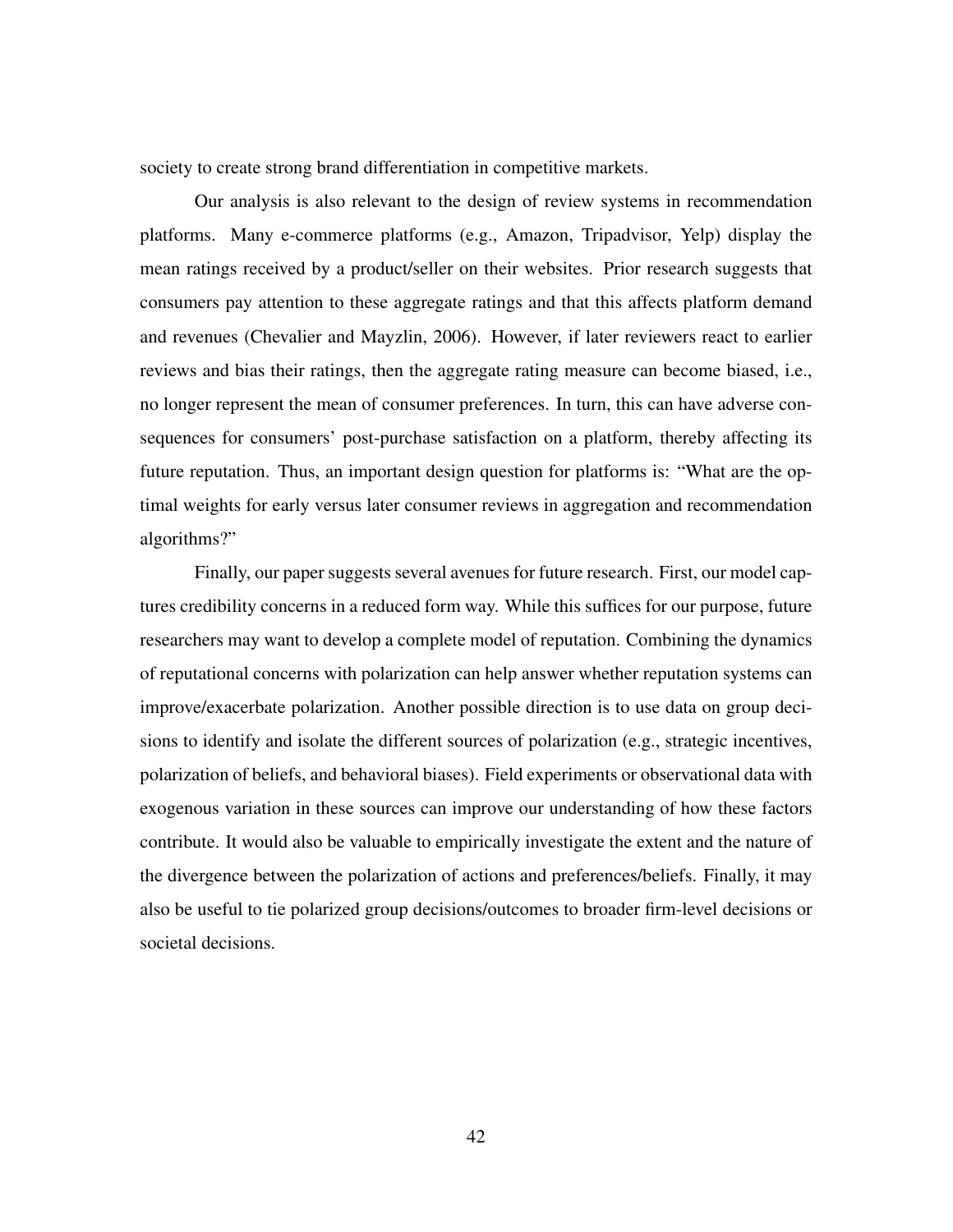### References

- D. Acemoglu, V. Chernozhukov, M. Yildiz, et al. Fragility of Asymptotic Agreement Under Bayesian Learning. Unpublished paper, Department of Economics, Massachusetts Institute of Technology, 2009.
- J. Aguilar. At Shooting Range, Abbott Signs "Open Carry" Bill. The Texas Tribune, 2016. Online, posted 13-June-2015, retrieved 27-March-2016.
- W. Amaldoss and S. Jain. Pricing of Conspicuous Goods: A Competitive Analysis of Social Effects. *Journal of Marketing Research*, 42(1):30–42, 2005.
- J. Andreoni and T. Mylovanov. Diverging Opinions. *American Economic Journal: Microeconomics*, 4(1):209–232, 2012.
- Armed Campuses, 2016. URL http://www.armedcampuses.org/. Online, acessed 27- March-2016.
- D. Austen-Smith. Information transmission in debate. *American Journal of political science*, pages 124–152, 1990.
- C. A. Bail, L. P. Argyle, T. W. Brown, J. P. Bumpus, H. Chen, M. B. F. Hunzaker, J. Lee, M. Mann, F. Merhout, and A. Volfovsky. Exposure to Opposing Views on Social Media can Increase Political Polarization. *Proceedings of the National Academy of Sciences*, 115(37):9216–9221, 2018. ISSN 0027-8424. doi: 10.1073/pnas.1804840115. URL https://www.pnas.org/content/115/37/9216.
- S. Baliga, E. Hanany, and P. Klibanoff. Polarization and Ambiguity. *The American Economic Review*, 103(7):3071–3083, 2013.
- R. S. Baron. So Right It's Wrong: Groupthink and the Ubiquitous Nature of Polarized Group Decision Making. *Advances in Experimental Social Psychology*, 37:219–253, 2005.
- R. Bénabou. Groupthink: Collective Delusions in Organizations and Markets. *Review of Economic Studies*, 80(2):429–462, 2012.
- B. D. Bernheim. A Theory of Conformity. *Journal of political Economy*, 102(5):841–877, 1994.
- S. Bhattacharya and A. Mukherjee. Strategic information revelation when experts compete to influence. *The RAND Journal of Economics*, 44(3):522–544, 2013.
- R. F. Bordley. A Pragmatic Method for Evaluating Election Schemes Through Simulation. *The*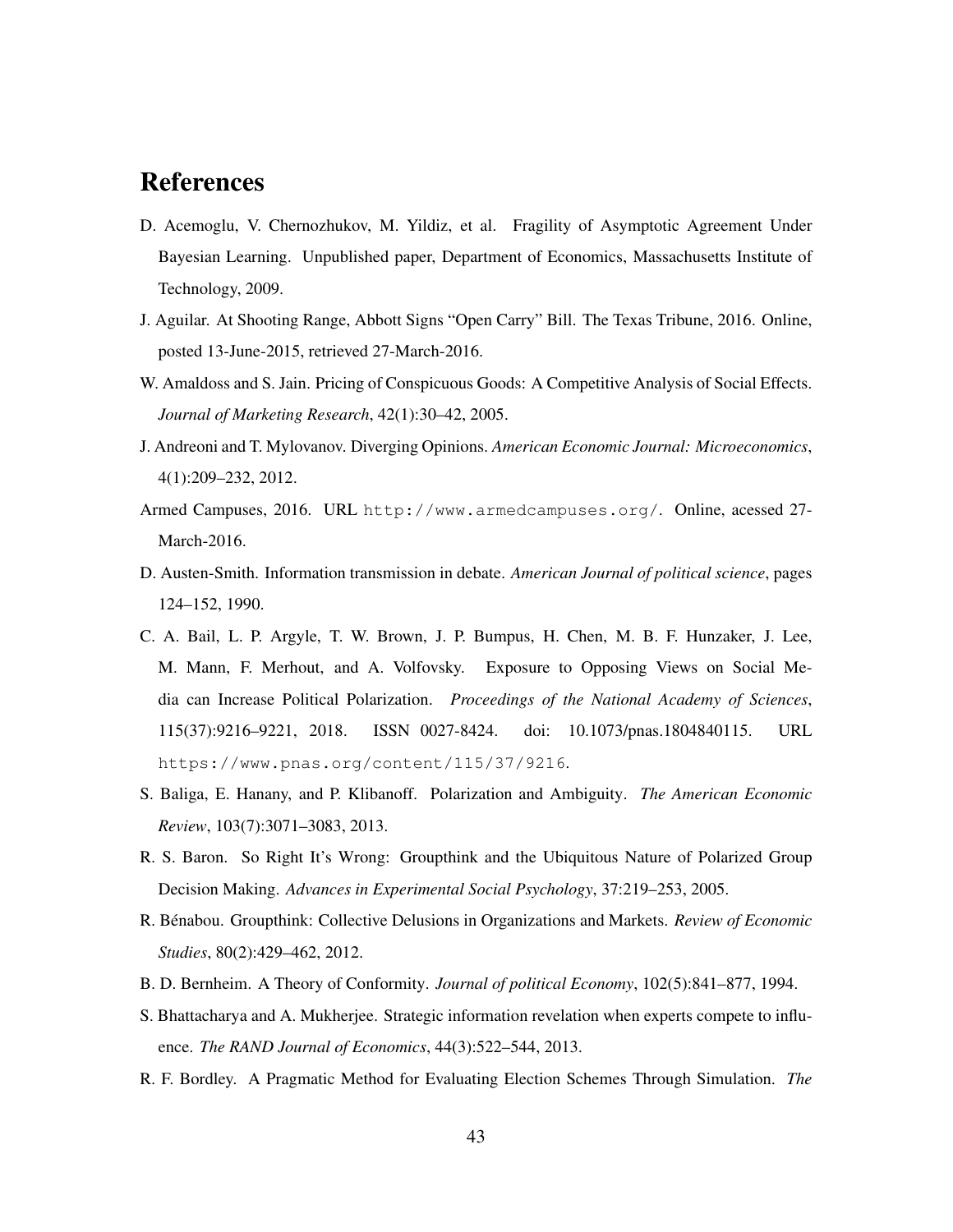*American Political Science Review*, pages 123–141, 1983.

- Campus Carry Policy. Campus Carry Policy Working Group Final Report. Final Report, University of Texas at Austin, 2015. Online, retrieved 27-March-2016.
- Y.-K. Che and I. L. Gale. Caps on political lobbying. *The American Economic Review*, 88(3): 643–651, 1998.
- J. A. Chevalier and D. Mayzlin. The Effect of Word of Mouth on Sales: Online Book Reviews. *Journal of marketing research*, 43(3):345–354, 2006.
- N. Cohn. Polarization Is Dividing American Society, Not Just Politics. New York Times, 2014. Online, posted 12-June-2014, retrieved 27-March-2016.
- K. Corfman and D. Lehmann. Models of Cooperative Group Decision-Making and Relative Influence: An Experimental Investigation of Family Purchase Decisions. *Journal of Consumer Research*, 14(1):–13, 1987.
- W. Dai, L. J. Jin, Ginger, and M. a. Luca. Aggregation of consumer ratings: an application to Yelp. com. *Quantitative Marketing and Economics*, 16(3):289–339, 2018.
- L. De-wit, S. Van der Linder, and C. Brick. Are Social Media Driving Political Polarization? Greater Good Magazine, 2019. published 16-January-2019, retrieved 1-March-2021.
- M. Delmas, J. Lim, and N. Nairn-Birch. Corporate Environmental Performance and Lobbying. *Academy of Management Discoveries*, 2(2):175–197, 2016.
- A. K. Dixit and J. W. Weibull. Political Polarization. *Proceedings of the National Academy of Sciences*, 104(18):7351–7356, 2007.
- T. Eastland. Google in the Dock. Washington Examiner, 2018. Online, retrieved 1-Aug-2019.
- J. Eliashberg and R. Winkler. Risk Sharing and Group Decision Making. *Management Science*, 27 (11):1221–1235, 1981.
- J. Elisahberg, S. LaTour, A. Rangaswamy, and S. Louis. Assessing the Predictive Accuracy of Two Utility-Based Theories in a Marketing Channel Negotiation Context. *Journal of Marketing Research*, 23(2):101–110, 1986.
- J. Esteban and G. Schneider. Polarization and conflict: Theoretical and empirical issues, 2008.
- D. Fudenberg and J. Tirole. *Game Theory*. MIT Press, Cambridge, MA, 1991.
- Gallup. Tea Party Movement, 2015. URL http://www.gallup.com/poll/147635/tea-party-movement Online, retrieved 27-March-2016.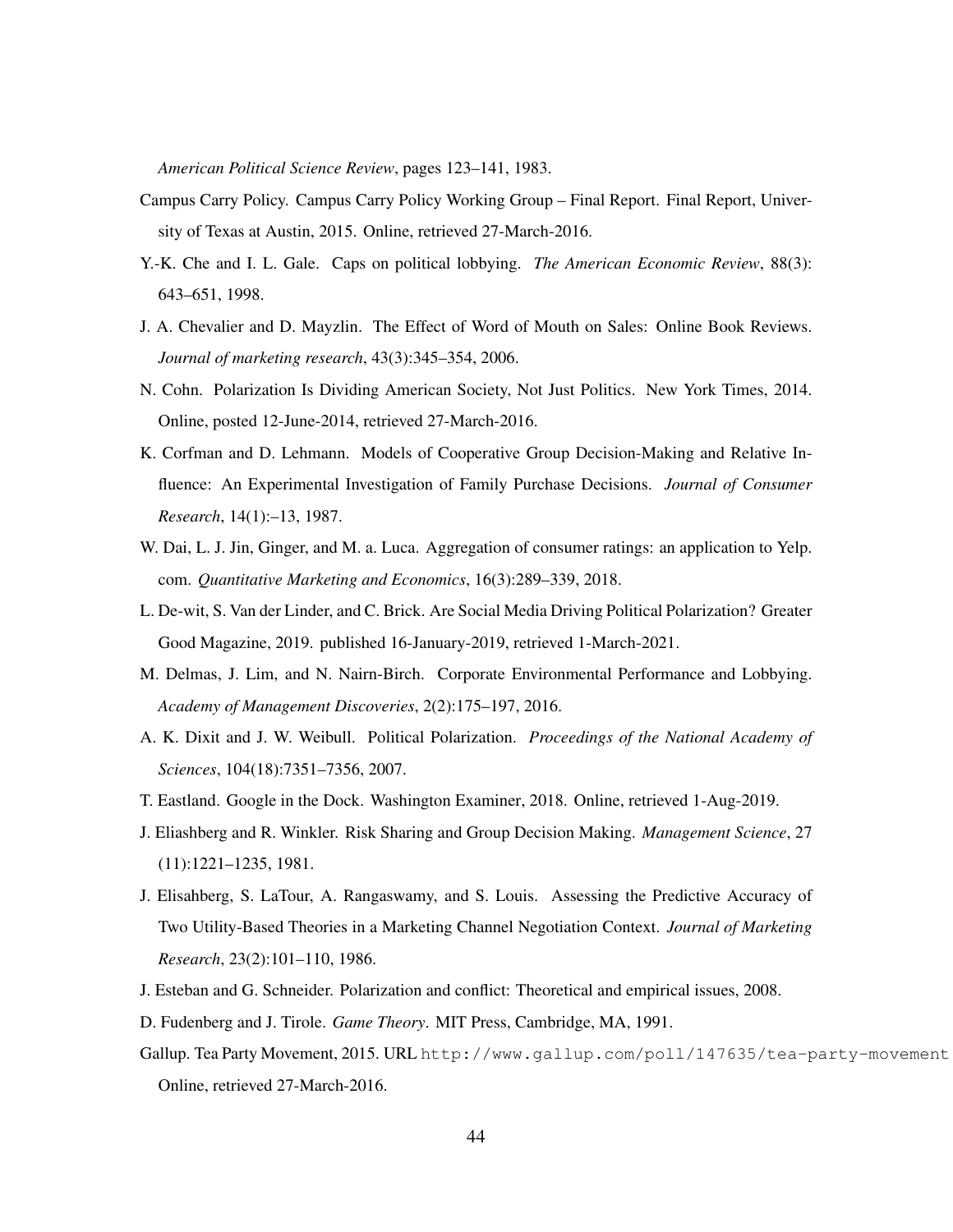- T. W. Gilligan and K. Krehbiel. Asymmetric information and legislative rules with a heterogeneous committee. *American journal of political science*, pages 459–490, 1989.
- E. L. Glaeser and C. R. Sunstein. Extremism and Social Learning. *Journal of Legal Analysis*, 1(1): 263–324, 2009.
- D. Godes and J. C. Silva. Sequential and Temporal Dynamics of Online Opinion. *Marketing Science*, 31(3):448–473, 2012.
- B. Harstad, J. Svensson, et al. *Bribes, Lobbying, and Development*. 2006.
- W. R. Hartmann, P. Manchanda, H. Nair, M. Bothner, P. Dodds, D. Godes, K. Hosanagar, and C. Tucker. Modeling Social Interactions: Identification, Empirical Methods and Policy Implications. *Marketing letters*, 19(3-4):287–304, 2008.
- S. Huitlin. Guns on Campus: An Overview, 2015. URL http://www.ncsl.org/research/education/guns-on-campus-overview.aspx. Online, posted 5-October-2015, retrieved 27-March-2016.
- B. Hulac. Clean Energy Firms Lobby Congess as Much as Dirty Firms Do. Scientific American, 2016. Online, posted 9-September-2016, retrieved 27-February-2021.
- D. J. Isenberg. Group Polarization: A Critical Review and Meta-Analysis. *Journal of Personality and Social Psychology*, 50(6):1141, 1986.
- G. Iyer and D. Soberman. Social Responsibility and Product Innovation. *Marketing Science*, 35(5): 727–742, 2016.
- N. Klein, I. Marinescu, A. Chamberlain, and M. Smart. Online Reviews are Biased. Here's How to Fix Them. *Harvard Business Review*, 2018.
- P. Kondor. The More We Know About The Fundamental, The Less We Agree On The Price. *The Review of Economic Studies*, 79(3):1175–1207, 2012.
- V. Krishna and J. Morgan. A Model of Expertise. *The Quarterly Journal of Economics*, 116(2): 747–775, 2001.
- C. G. Lord, L. Ross, and M. R. Lepper. Biased Assimilation and Attitude Polarization: The Effects of Prior Theories on Subsequently Considered Evidence. *Journal of Personality and Social Psychology*, 37(11):2098, 1979.
- E. C. Main and T. G. Walker. Choice Shifts and Extreme Behavior: Judicial Review in the Federal Courts. *The Journal of Social Psychology*, 91(2):215–221, 1973.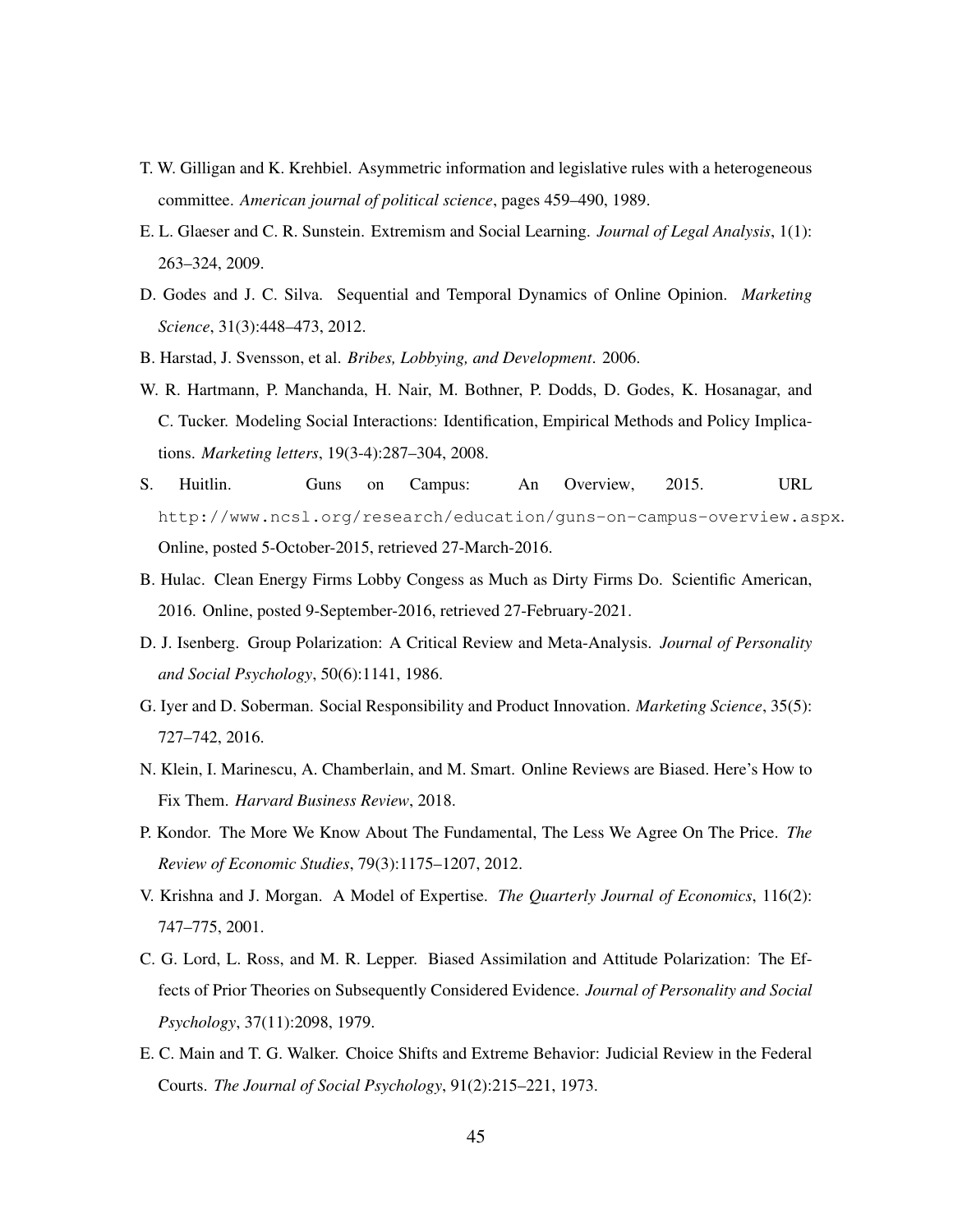- D. G. Myers. Discussion-induced Attitude Polarization. *Human Relations*, 28(8):699–714, 1975.
- D. G. Myers. Polarizing Effects of Social Interaction. *Group Decision Making*, pages 125–161, 1982.
- M. Nielsen and R. T. Stewart. Persistent Disagreement and Polarization in a Bayesian Setting. *The British Journal for the Philosophy of Science*, 2020.
- E. Pacuit. Voting methods. 2011.
- J. Potters and F. Van Winden. Lobbying and Asymmetric Information. *Public Choice*, 74(3):269– 292, 1992.
- M. Rabin and J. L. Schrag. First Impressions Matter: A Model of Confirmatory Bias. *Quarterly journal of Economics*, pages 37–82, 1999.
- V. Rao and J. Steckel. A Polarization Model for Describing Group Preferences. *Journal of Consumer Research*, pages 108–118, 1991.
- J. Rawls. A Theory of Justice. *Bamforth N, Malik M and O'Cinneide C*, 1971.
- J. D. Stoll. When It Comes to Colin Kaepernick, the Flag and Nike, It's Just Business. The Wall Street Journal, 2019. Online, posted 3-July-2019, retrieved 26-February-2021.
- J. A. F. Stoner. *A Comparison of Individual and Group Decisions Involving Risk*. PhD thesis, Massachusetts Institute of Technology, 1961.
- M. Sun, X. Zhang, and F. Zhu. U-shaped Conformity in Online Social Networks. *Marketing Science*, 38(3):461–480, 2019.
- C. R. Sunstein. The Law of Group Polarization. *Journal of Political Philosophy*, 10(2):175–195, 2002.
- K. Taylor. Brands including Papa John's and Starbucks are victims of a 'consumer awakening' as boycotts explode in Trump's America. Business Insider, 2017. Online, posted 22-November-2017, retrieved 27-February-2021.
- C. Todd, M. Murray, and C. Dann. There's The Tea Party And Then There's Everyone Else. NBCNews, 2014. URL http://www.nbcnews.com/politics/first-read/tea-party-stands-alone-key-issues-n Online, published =  $19$ -June-2014, retrived =  $27$ -March-2016.
- H. Yoganarasimhan. Cloak or Flaunt? The Fashion Dilemma. *Marketing Science*, 31(1):74–95, 2012.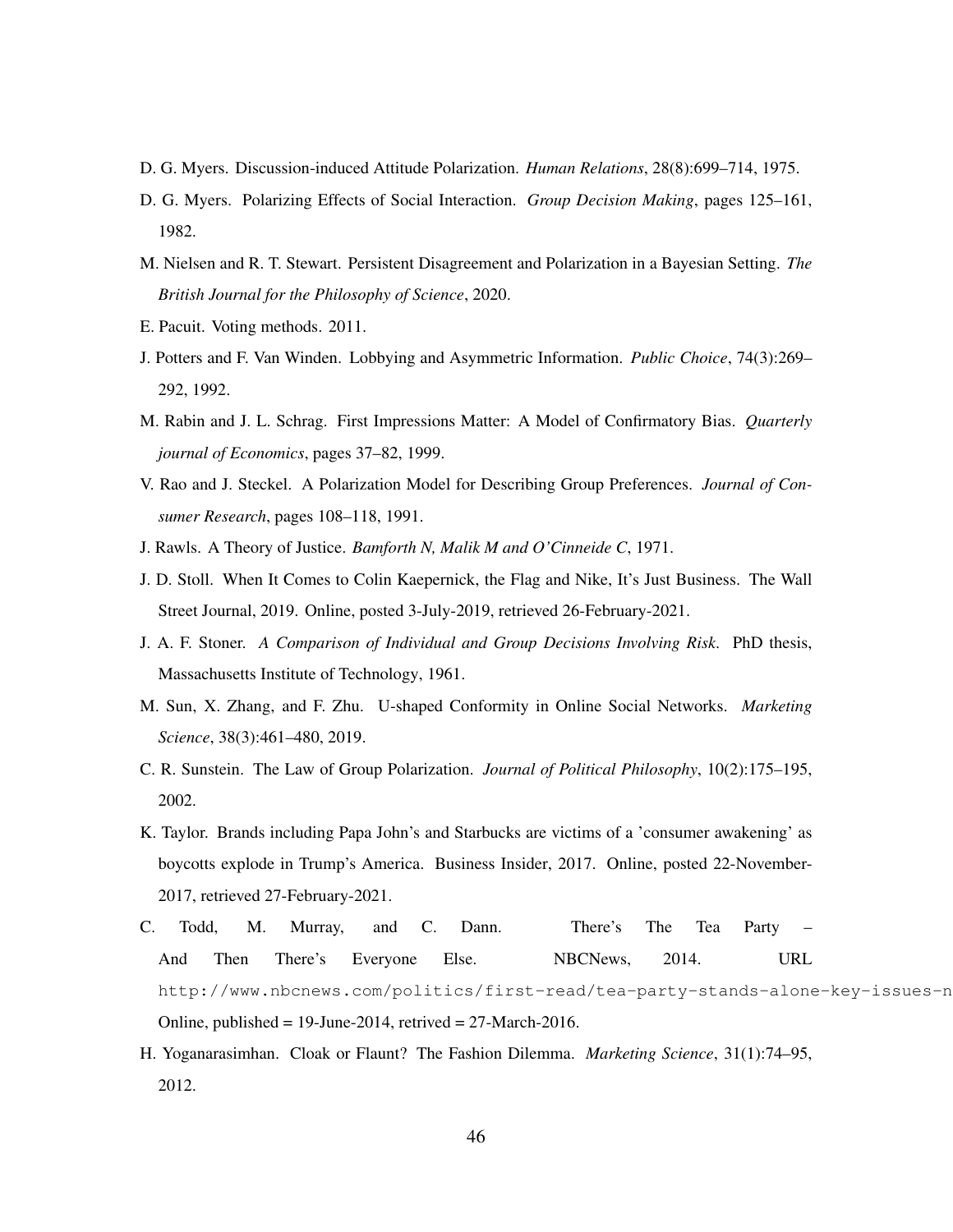- A. Zimper and A. Ludwig. On Attitude Polarization Under Bayesian Learning with Non-Additive Beliefs. *Journal of Risk and Uncertainty*, 39(2):181–212, 2009.
- J. A. Zuber, H. W. Crott, and J. Werner. Choice Shift and Group Polarization: An Analysis of the Status of Arguments and Social Decision Schemes. *Journal of Personality and Social Psychology*, 62(1):50, 1992.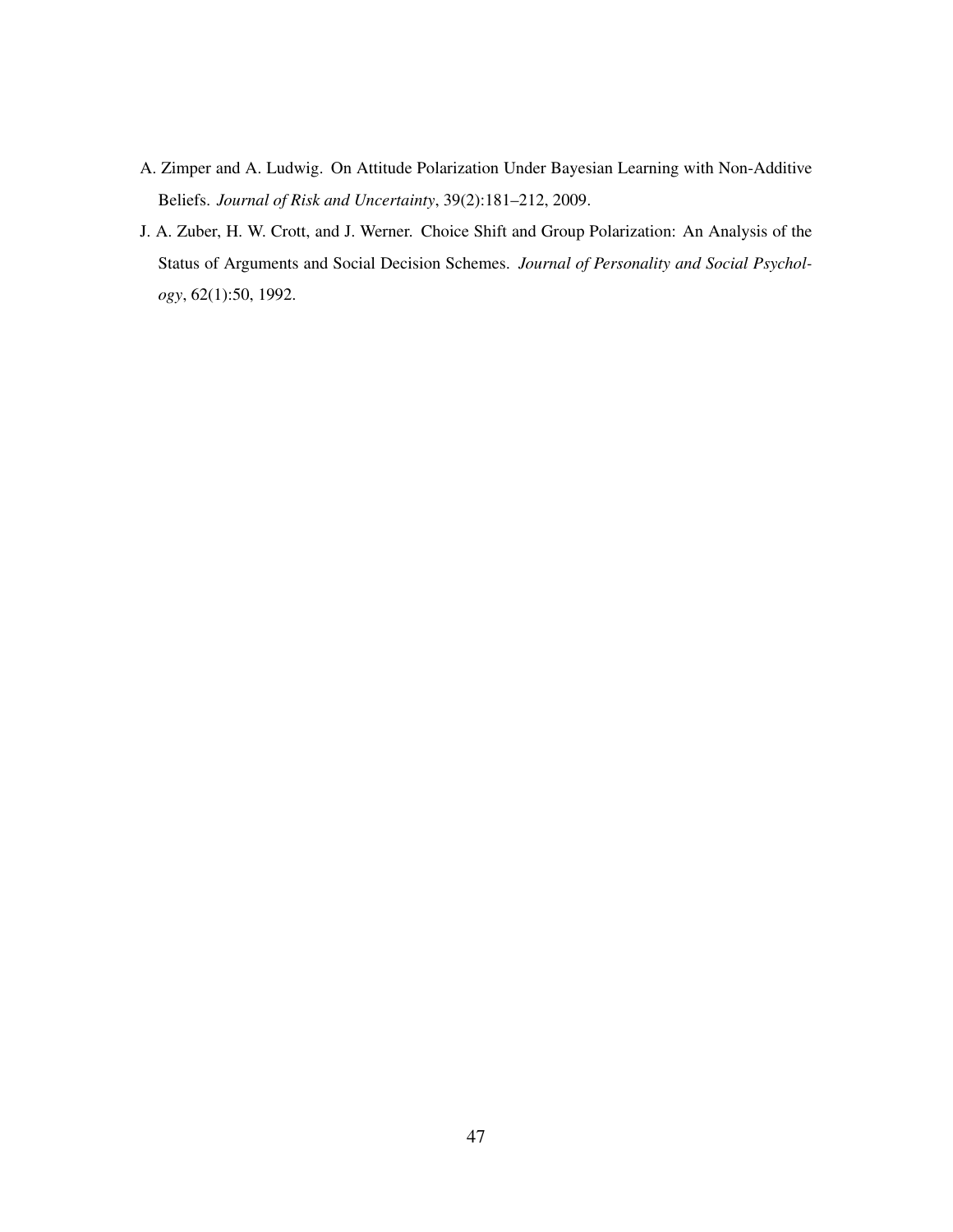# Web Appendix

### A Extensions of the Simultaneous Action Game

### A.1 General Linear Combination

We now consider a case where the group outcome is a linear combination of all agents' revealed preferences such that  $\bar{a} = \alpha a_i + (1 - \alpha)a_j$ , where  $0 < \alpha < 1$ . We can then write the utility as:

$$
u_{\alpha}(x_i, a_i, a_j) = -r(x_i - a_i)^2 - (1 - r)(x_i - \alpha a_i - (1 - \alpha)a_j)^2
$$
 (A1)

Because j's preference  $(x_i)$  is her private information at the time of choosing the action, i's expected utility from choosing  $a_i$  as  $EU_\alpha(x_i, a_i) = \frac{\int_{\mathbb{R}} u_\alpha(x_i, a_i, \hat{a}_j) g(x_j) dx_j}{\int_{\alpha(x_i)} d(x_i)}$  $\frac{L_{i},a_{i},a_{j},g(x_{j})dx_{j}}{\int_{\mathbb{R}} g(x_{j})dx_{j}}$ . By differentiating  $EU(x_{i},a_{i})$  and setting it equal to zero at *i*'s equilibrium action  $a_i = \hat{a}_i$  gives us:

$$
\frac{\partial EU_{\alpha}(x_i, a_i)}{\partial a_i}\bigg|_{a_i = \hat{a}_i} = 2r(x_i - \hat{a}_i) + 2(1 - r)\alpha \left[x_i - \alpha \hat{a}_i\right] + (1 - \alpha) \int_{\mathbb{R}} \hat{a}_j g(x_j) dx_j\bigg] = 0.
$$
 (A2)

We can then write the equilibrium action of  $i$  as:

$$
\hat{a}_i = \frac{r + (1 - r)\alpha}{r + (1 - r)\alpha^2} x_i - \frac{(1 - r)\alpha(1 - \alpha)}{r + (1 - r)\alpha^2} \int_{\mathbb{R}} \hat{a}_j g(x_j) dx_j
$$
\n(A3)

As in the main model, we can easily show that  $\int_{\mathbb{R}} \hat{a}_j g(x_j) dx_j = 0$ . Therefore, we have:

$$
\hat{a}_i = \frac{r + (1 - r)\alpha}{r + (1 - r)\alpha^2} x_i
$$
\n(A4)

We can easily show that  $|\hat{a}_i| > x_i$  and  $|\alpha \hat{a}_i + (1-\alpha)\hat{a}_j| > \bar{x}$ . Thus, we see polarization in individual agents' actions as well as the group outcome.

### A.2 Analysis of m-Player Game

#### A.2.1 Equilibrium of m-Player Game

To derive the Bayesian Nash equilibrium for a  $m$ -player simultaneous game, we can write the utility of a player  $i$  as:

$$
u(x_i, a_{m,i}, a_{m,-i}) = -r(x_i - a_{m,i})^2 - (1 - r) \left( x_i - \frac{a_{m,i}}{m} - \frac{\sum_{j=1}^{m-1} a_{m,j}}{m} \right)^2
$$
 (A5)

To obtain i's expected utility for any  $a_{m,i}$  in equilibrium, we can take the expectation of equation (A5) over all the other  $m - 1$  agents' equilibrium actions:

$$
EU_{\mathbf{m}}(x_i, a_{\mathbf{m},i}) = \frac{\int_{\mathbb{R}} \dots \int_{\mathbb{R}} \int_{\mathbb{R}} \left( u(x_i, a_{\mathbf{m},i}, \hat{a}_{\mathbf{m},-i}) \right) g(x_1) g(x_2) \dots g(x_{m-1}) dx_1 dx_2 \dots dx_{m-1}}{\int_{\mathbb{R}} \dots \int_{\mathbb{R}} \int_{\mathbb{R}} g(x_1) g(x_2) \dots g(x_{m-1}) dx_1 dx_2 \dots dx_{m-1}} \tag{A6}
$$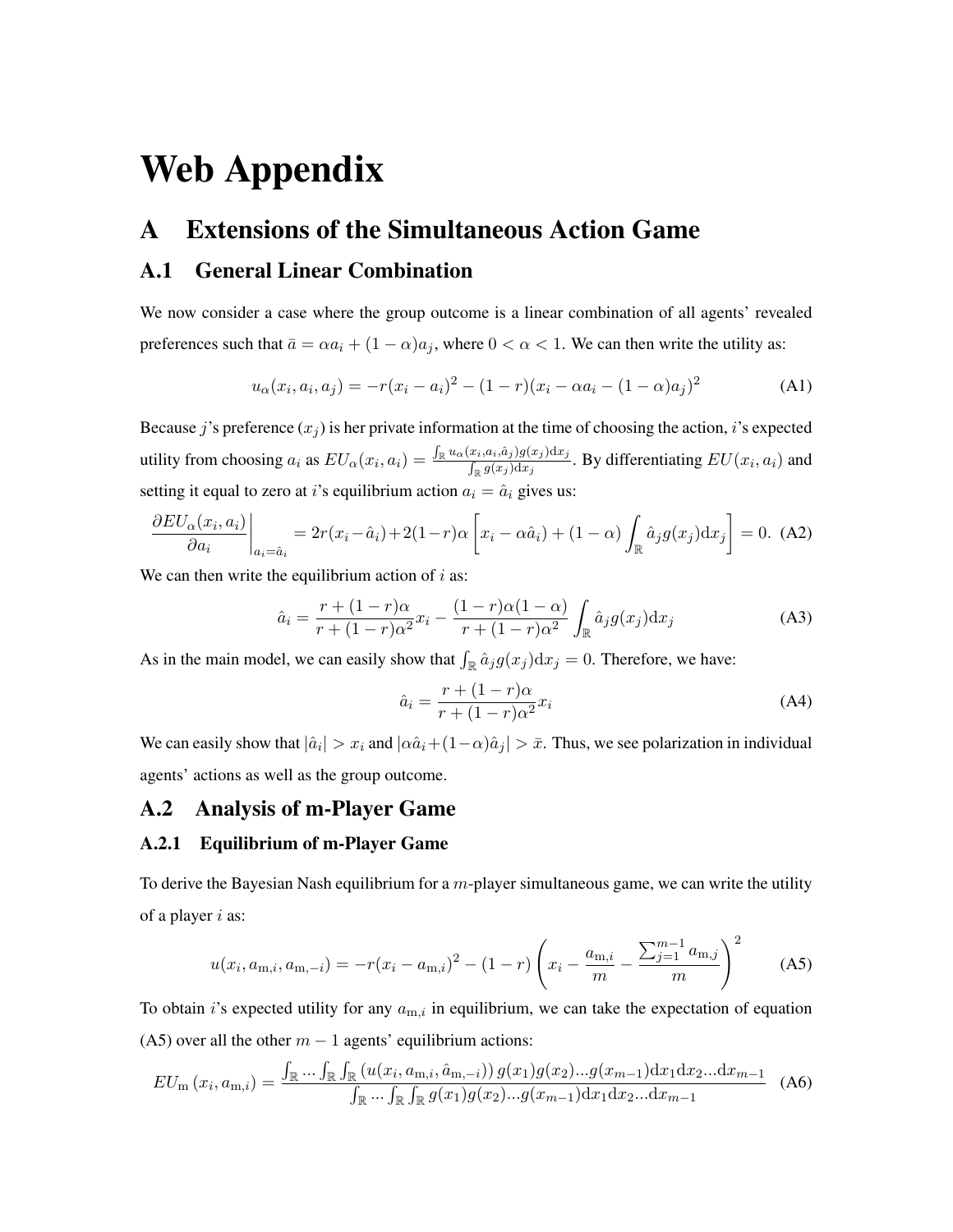Substituting for  $u(x_i, a_{m,i}, a_{m,-i})$  from equation (A5) and simplifying, we have:

$$
EU_{m}(x_{i}, a_{m,i}) = -r(x_{i} - a_{m,i})^{2}
$$
\n
$$
+ \frac{2(1-r)}{m} \left(x_{i} - \frac{a_{m,i}}{m}\right) \frac{\int_{\mathbb{R}} \cdots \int_{\mathbb{R}} \int_{\mathbb{R}} \left(\sum_{j=1}^{m-1} a_{m,j}\right) g(x_{1}) g(x_{2}) \dots g(x_{m-1}) dx_{1} dx_{2} \dots dx_{m-1}}{\int_{\mathbb{R}} \cdots \int_{\mathbb{R}} \int_{\mathbb{R}} g(x_{1}) g(x_{2}) \dots g(x_{m-1}) dx_{1} dx_{2} \dots dx_{m-1}}
$$
\n
$$
- (1-r) \left[ \left(x_{i} - \frac{a_{m,i}}{m}\right)^{2} + \frac{\int_{\mathbb{R}} \cdots \int_{\mathbb{R}} \int_{\mathbb{R}} \left(\sum_{j=1}^{m-1} a_{m,j}\right)^{2} g(x_{1}) g(x_{2}) \dots g(x_{m-1}) dx_{1} dx_{2} \dots dx_{m-1}}{\int_{\mathbb{R}} \int_{\mathbb{R}} \cdots \int_{\mathbb{R}} \int_{\mathbb{R}} g(x_{1}) g(x_{2}) \dots g(x_{m-1}) dx_{1} dx_{2} \dots dx_{m-1}} \right]
$$
\n(47)

We know that  $\int_{\mathbb{R}} g(x)dx = 1$ . Also, from i's perspective, all the other agents' types are i.i.d from the distribution  $g(x)$ . So we can simplify equation (A7) to:

$$
EU_{m}(x_{i}, a_{m,i}) = -r(x_{i} - a_{m,i})^{2} + 2(1 - r)\frac{m - 1}{m}\left(x_{i} - \frac{a_{m,i}}{m}\right)\int_{\mathbb{R}} a_{m,j}g(x_{j})dx_{j}
$$
(A8)  
- 
$$
(1 - r)\left[\left(x_{i} - \frac{a_{m,i}}{m}\right)^{2} + \int_{\mathbb{R}}...\int_{\mathbb{R}}\int_{\mathbb{R}}\left(\sum_{j=1}^{m-1}a_{m,j}\right)^{2}g(x_{1})g(x_{2})...g(x_{m-1})dx_{1}dx_{2}...dx_{m-1}\right]
$$

Taking the F.O.C of Equation (A8) w.r.t  $a_{m,i}$  at  $\hat{a}_{m,i}$  gives us:

$$
\frac{dEU_m(x_i, a_{m,i})}{da_{m,i}}\Big|_{a_{m,i}=\hat{a}_{m,i}} = 2r(x_i - \hat{a}_{m,i}) - \frac{(1-r)(m-1)}{m^2} \int_{\mathbb{R}} \hat{a}_{m,j} g(x_j) dx_j + \frac{1-r}{m} \left(x_i - \frac{\hat{a}_{m,i}}{m}\right) = 0
$$
\n(A9)

This gives us  $\hat{a}_{m,i}$  as:

$$
\hat{a}_{m,i} = \frac{\left[ rm^2 + (1-r)m \right] x_i - (1-r)(m-1) \int_{\mathbb{R}} \hat{a}_{m,j} g(x_j) dx_j}{rm^2 + (1-r)}
$$
(A10)

Integrating  $\hat{a}_{m,i}$  w.r.t  $x_i$ , we have:

$$
\int_{\mathbb{R}} \hat{a}_{m,i} g(x_i) dx_i = \frac{\left[ rm^2 + (1-r)m \right] \int_{\mathbb{R}} x_i g(x_i) dx_i - (1-r)(m-1) \int_{\mathbb{R}} \hat{a}_{m,j} g(x_j) dx_j \int_{\mathbb{R}} g(x_i) dx_i}{rm^2 + (1-r)}
$$
\n(A11)

Since  $\int_{\mathbb{R}} g(x_i) dx_i = 1$  and  $\int_{\mathbb{R}} \hat{a}_{m,i} g(x_i) dx_i = \int_{\mathbb{R}} \hat{a}_{m,j} g(x_j) dx_j = E(a_m)$  this simplifies to  $E(a_m) = E(x)$ . Since  $E(x) = 0$  in a symmetric distribution, we have:

$$
\hat{a}_{m,i} = \frac{rm^2 + (1 - r)m}{rm^2 + (1 - r)} x_i
$$
\n(A12)

#### A.2.2 Comparative Statics in m-Player Game

We now derive the comparative statics regarding the extent of shading  $s_{m,i}$ .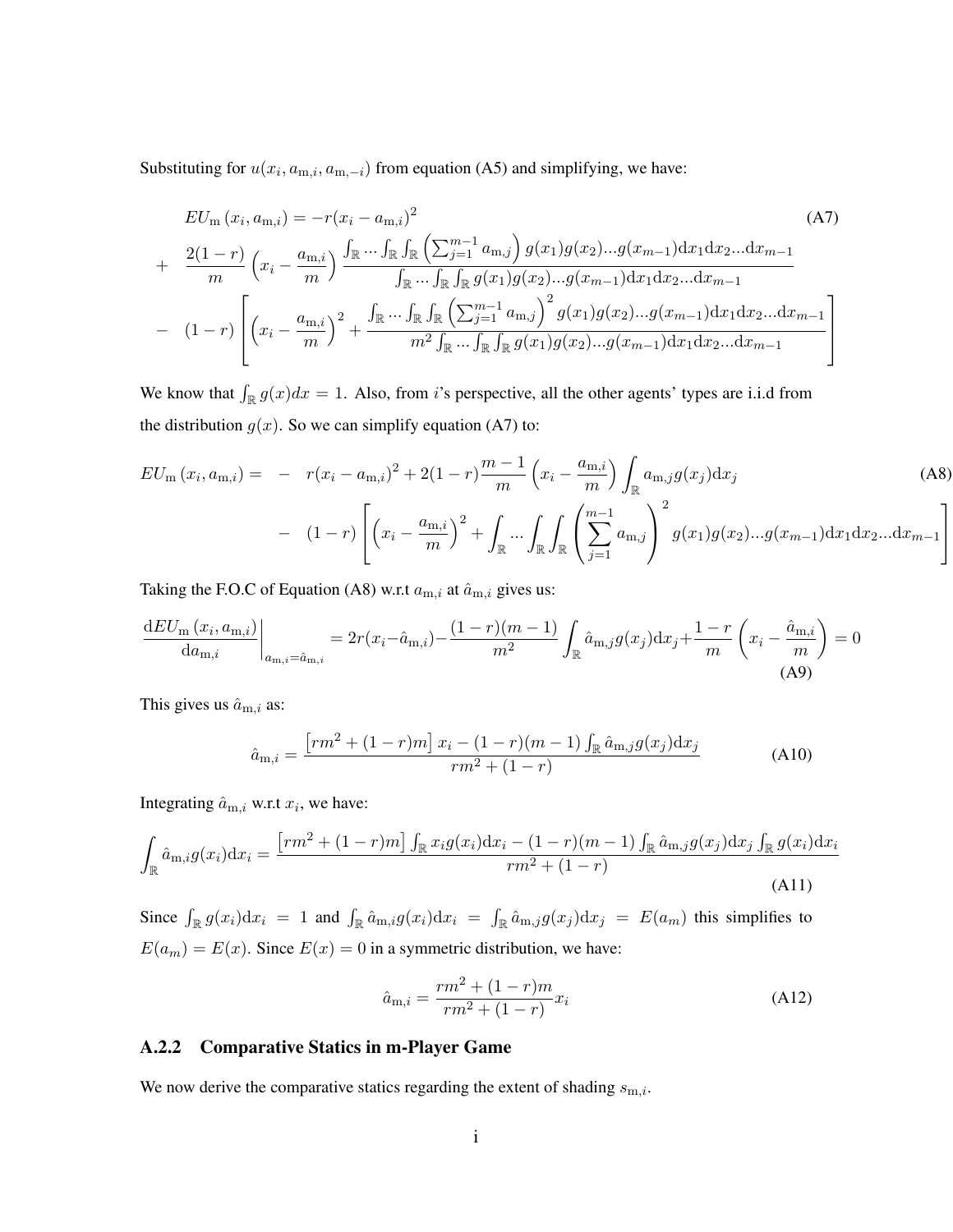i)  $\frac{ds_{m,i}}{dr} = (m-1) \frac{-(1-r)(m^2-1)-[rm^2+(1-r)]}{[rm^2+(1-r)]^2}|x_i|$ . This simplifies to  $\frac{ds_{m,i}}{dr} = -\frac{(m-1)m^2}{[rm^2+(1-r)]^2}|x_i|$ . We know that  $m, m - 1 > 0$ , because by definition  $m \ge 2$ . Also, it is clear that  $\lceil rm^2 + (1 - r) \rceil^2 > 0$ and that  $|x_i| \geq 0$ . It therefore follows that  $\frac{ds_{m,i}}{dr} \geq 0$ .

ii)  $\frac{ds_{m,i}}{d|x_i|} = \frac{(1-r)(m-1)}{rm^2+(1-r)}$  $\frac{(1-r)(m-1)}{rm^2+(1-r)}$ . Since  $0 < r < 1$  and  $m \ge 2$ , this value is always positive. So  $\frac{ds_{m,i}}{d|x_i|} > 0$ . iii)  $\frac{ds_{m,i}}{dm} = (1-r) \frac{1-r(m-1)^2}{[rm^2+(1-r)]^2}$ . If  $m < \frac{1}{\sqrt{2}}$  $\frac{1}{r}$  + 1, then  $1 - r(m-1)^2 > 0$ ; so in this range  $\frac{ds_{m,i}}{dm} > 0$ . Else if  $m > \frac{1}{\sqrt{2}}$  $\frac{1}{r}$  + 1, then  $1 - r(m-1)^2 < 0$ ; so in this range  $\frac{ds_{m,i}}{dm} < 0$ .

### A.3 Equilibrium for Sub-group Interactions

The expected utility of agent i from sub-group 1 and agent j in sub-group 2 are given in Equations (6). The first-order condition for agent *i* is  $\frac{dE U_1^i}{d a_1^i} = 0$  which can be calculated to be:

$$
r(x_1 - a_1^i) + \frac{1 - r}{m} \left( x_1 - \frac{a_1^i + \sum_{k_1=1}^{n_1} a_1^{k_1} + \sum_{k_2=1}^{n_2} \int_{\mathbb{R}} a_2^{k_2} dx_2}{m} \right) = 0 \quad (A13)
$$

As we are looking for a symmetric in actions with sub-group equilibrium, we can set  $a_1^i =$  $a_1^k = \hat{a}_1$ , and  $a_2^k = \hat{a}_2$ , and simplify (A13) to:

$$
x_1(r + \frac{1-r}{m}) - \hat{a}_1(r + \frac{n_1(1-r)}{m^2}) - \frac{(1-r)n_2}{m^2} \int_{\mathbb{R}} \hat{a}_2 g(x_2) dx_2 = 0 \tag{A14}
$$

Thus the equilibrium action  $\hat{a}_1$  for agents from sub-group 1 is:

$$
\hat{a}_1 = x_1 \left( \frac{m(mr + (1 - r))}{m^2r + n_1(1 - r)} \right) - \frac{(1 - r)n_2}{m^2r + n_1(1 - r)} \int_{\mathbb{R}} \hat{a}_2 g(x_2) dx_2 \tag{A15}
$$

Integrating the equilibrium action over the entire distribution of  $x_1$  we can get:

$$
\int_{\mathbb{R}} \hat{a}_1 g(x_1) dx_1 = E(x_1) \left( \frac{m(mr + (1 - r))}{m^2 r + n_1 (1 - r)} \right) - \frac{(1 - r)n_2}{m^2 r + n_1 (1 - r)} \int_{\mathbb{R}} \hat{a}_2 g(x_2) dx_2 \tag{A16}
$$

By noting that  $E(x_1) = 0$  for a symmetric distribution, we have that  $\int_{\mathbb{R}} \hat{a}_1 g(x_1) dx_1 =$  $\int_{\mathbb{R}} \hat{a}_2 g(x_2) dx_2$ . Therefore the equilibrium  $\hat{a}_1$  is  $\hat{a}_1 = x_1 \left( \frac{m(mr + (1-r))}{m^2 r + n_1(1-r)} \right)$  $\frac{m^2r+n_1(1-r)}{n}$  . Using similar analysis for sub-group 2 we can also derive  $\hat{a}_2 = x_2 \left( \frac{m(mr + (1-r))}{m^2 r + m_2(1-r)} \right)$  $m^2r+n_2(1-r)$  $\big)$  .

### A.4 Analysis of Constrained Choice Game

For a m-player simultaneous choice where preferences are drawn from  $U[-1, 1]$  and actions are curtailed between  $[-1, 1]$ , there exists a unique Perfect Bayesian equilibrium, where player i chooses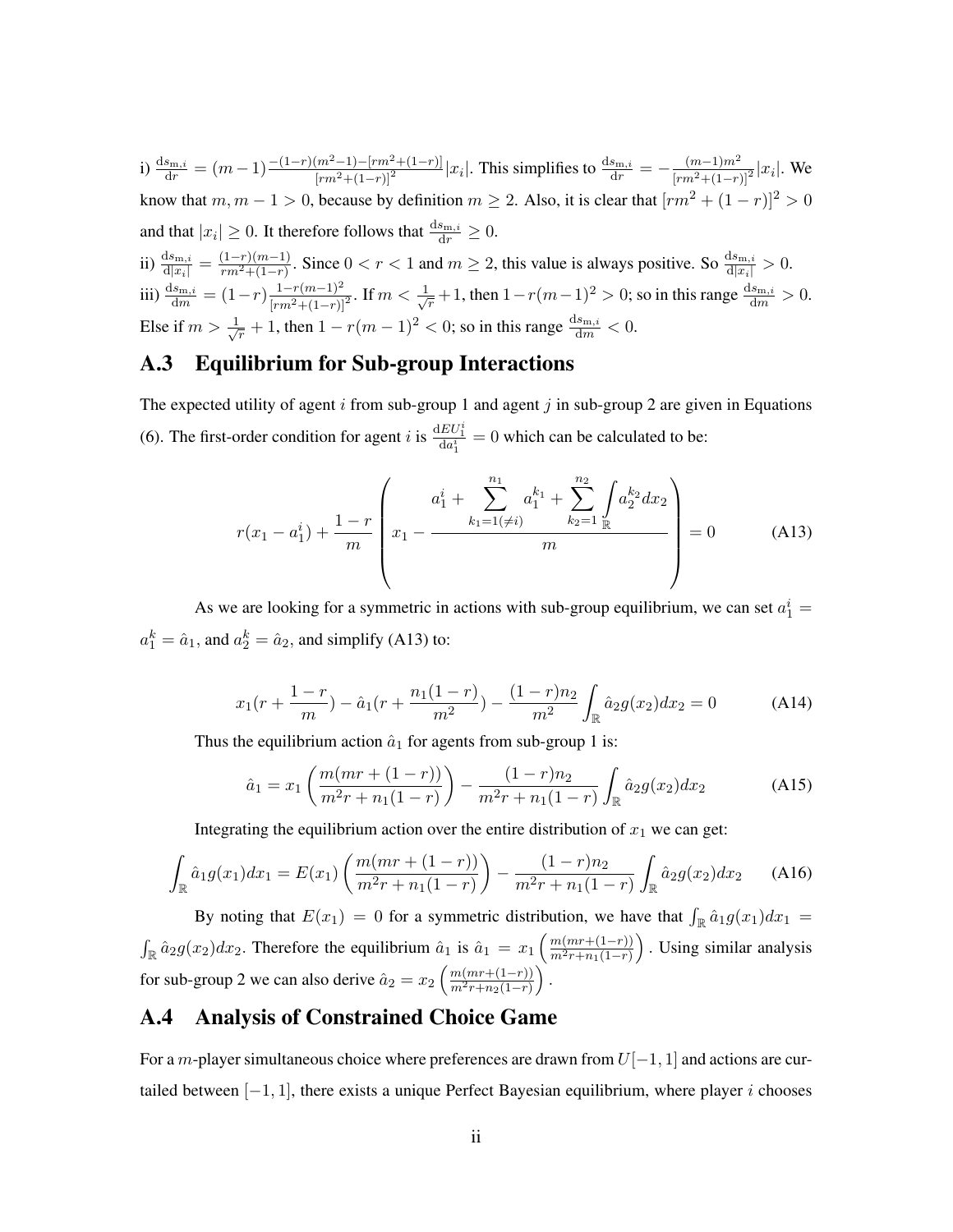action  $\hat{a}_{c,i} = min\{\frac{rm^2 + (1-r)m}{rm^2 + (1-r)}\}$  $\frac{m^2+(1-r)m}{rm^2+(1-r)}x_i,1\}$  if  $x_i\geq 0$ , and  $\hat a_{\text{c},i}=max\{\frac{rm^2+(1-r)m}{rm^2+(1-r)}\}$  $\frac{m^2+(1-r)m}{rm^2+(1-r)}x_i, -1$  if  $x_i < 0$ .

We now present the detailed proof for the above statement. Let  $\hat{a}_{c,i}$  be *i*'s equilibrium action, and let  $A_{c,i}$  be i's optimal action. It therefore follows that  $\hat{a}_{c,i} = min\{A_{c,i}, 1\}$  if  $A_{c,i} \ge 0$ and  $\hat{a}_{c,i} = max\{A_{c,i}, -1\}$  if  $A_{c,i} < 0$ . Player i's optimal action  $A_{c,i}$  can be derived using the same steps those used in Web Appendix A.2.1. We therefore have:

$$
A_{c,i} = \frac{\left[2rm^2 + 2(1-r)m\right]x_i - (m-1)\int_{-1}^1 \hat{a}_{c,j} dx_j}{2rm^2 + 2(1-r)}
$$
(A17)

Note that  $A_{c,i}$  is monotonically increasing in  $x_i$ . Hence, if at some point  $x_i = q_2 > 0$ ,  $A_{c,i} = 1$ , then for all  $x_i > q_2$ ,  $A_{c,i} > 1$ , which implies that  $\hat{a}_{c,i} = 1$ . Similarly, if at some point  $x_i = q_1 < 0$ ,  $A_{c,i} = -1$ , then for all  $x_i < q_2, A_{c,i} < -1$ , which implies that  $\hat{a}_{c,i} = -1$ . Therefore, we can express  $\int_{-1}^{1} \hat{a}_{c,i} dx_i$  as follows:

$$
\int_{-1}^{1} \hat{a}_{c,i} dx_i = \int_{-1}^{q_1} -1 dx_i + \int_{q_1}^{q_2} A_{c,i} dx_i + \int_{q_2}^{1} 1 dx_i
$$
 (A18)

Substituting for  $A_{c,i}$  from Equation (A17) and integrating, we have:

$$
\int_{-1}^{1} \hat{a}_{c,i} dx_i = -(1+q_1) + \frac{1}{2} \frac{rm^2 + (1-r)m}{rm^2 + (1-r)} \left( q_2^2 - q_1^2 \right) - (q_2 - q_1) \frac{m-1}{2rm^2 + 2(1-r)} \int_{-1}^{1} \hat{a}_{c,j} + (1-q_2) \tag{A19}
$$

We also know that  $A_{c,i}$  is just equal to  $-1$  at  $q_1$  and  $A_{c,i}$  is just equal to 1 at  $q_2$ . So, we have:

$$
-1 = \frac{\left[2rm^2 + 2(1-r)m\right]q_1 - (m-1)\int_{-1}^1 \hat{a}_{c,j}dx_j}{2rm^2 + 2(1-r)}
$$
(A20)

$$
1 = \frac{\left[2rm^2 + 2(1-r)m\right]q_2 - (m-1)\int_{-1}^1 \hat{a}_{c,j}dx_j}{2rm^2 + 2(1-r)}
$$
(A21)

Next, we multiply Equation (A20) with  $q_1$  and Equation (A21) with  $q_2$  and subtract the latter from the former. This gives us:

$$
(q_2 - q_1) \frac{m-1}{2rm^2 + 2(1-r)} \int_{-1}^1 \hat{a}_{c,j} dx_j = (q_2^2 - q_1^2) \frac{2rm^2 + 2(1-r)m}{2rm^2 + 2(1-r)} - (q_1 + q_2)
$$
 (A22)

Next, we substitute the L.H.S of Equation (A22) in Equation (A19) and obtain:

$$
\int_{-1}^{1} \hat{a}_{c,i} dx_i = -\frac{1}{2} \frac{rm^2 + (1 - r)m}{rm^2 + (1 - r)} \left( q_2^2 - q_1^2 \right)
$$
 (A23)

Adding Equation (A20) to Equation (A21) gives us:

$$
(q_1 + q_2)\frac{rm^2 + (1 - r)m}{rm^2 + (1 - r)} = \frac{(m - 1)}{rm^2 + (1 - r)}\int_{-1}^{1} \hat{a}_{c,j} dx_j
$$
 (A24)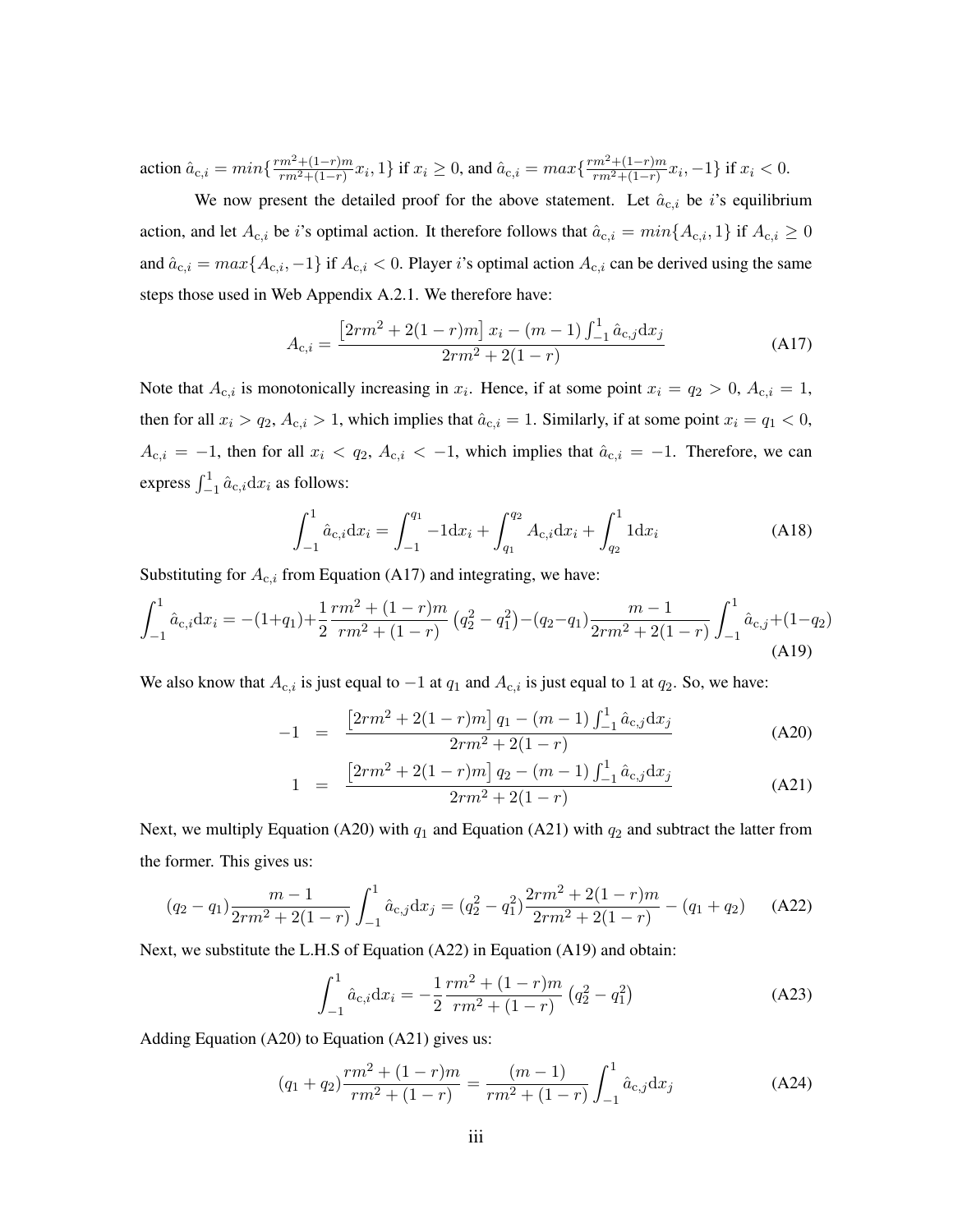Substituting the L.H.S into Equation (A23) gives us:

$$
\int_{-1}^{1} \hat{a}_{c,i} dx_i = -\frac{q_2 - q_1}{2} \frac{(m-1)}{rm^2 + (1-r)} \int_{-1}^{1} \hat{a}_{c,j} dx_j
$$
 (A25)

If  $q_2 - q_1 = 0$ , then we directly have:  $\int_{-1}^{1} \hat{a}_{c,j} dx_j = 0$ . Else if  $q_2 - q_1 \neq 0$ , it still follows that  $\int_{-1}^{1} \hat{a}_{c,i} dx_i = \int_{-1}^{1} \hat{a}_{c,j} dx_j = 0$ . Hence the optimal response of agent *i* is:

$$
A_{c,i} = \frac{rm^2 + (1 - r)m}{rm^2 + (1 - r)}x_i
$$
 (A26)

It is clear that  $\frac{rm^2+(1-r)m}{rm^2+(1-r)} > 0$ . So the equilibrium response of agent *i* is given by  $\hat{a}_{c,i}$  =  $min\{\frac{rm^2+(1-r)m}{rm^2+(1-r)}\}$  $\frac{m^2+(1-r)m}{rm^2+(1-r)}x_i,1\}$  if  $x_i\geq 0$  and  $\hat{a}_{\text{c},i}=max\{\frac{rm^2+(1-r)m}{rm^2+(1-r)}\}$  $\frac{m^2+(1-r)m}{rm^2+(1-r)}x_i, -1$ } if  $x_i < 0$ .

### A.5 Asymmetric Distribution

We now consider a game where the distribution of types,  $g(x)$ , is asymmetric, i.e.,  $E(x) \neq 0$ . To solve for the equilibrium in this case, we start with the general equation considered in Equation (4):

$$
\hat{a}_i = \frac{2(1+r)}{1+3r}x_i - \frac{(1-r)}{(1+3r)} \int_{\mathbb{R}} \hat{a}_j g(x_j) dx_j
$$

As usual, integrating i's equilibrium action  $\hat{a}_i$  over the entire range of  $x_i$  gives us:

$$
\int_{\mathbb{R}} \hat{a}_i g(x_i) dx_i = \frac{2(1+r)}{1+3r} \int_{\mathbb{R}} x_i g(x_i) dx_i - \frac{(1-r)}{(1+3r)} \int_{\mathbb{R}} \hat{a}_j g(x_j) dx_j \int_{\mathbb{R}} g(x_i) dx_i \tag{A27}
$$

Unlike the symmetric distribution case, here we know that  $E(x_i) = \int_{\mathbb{R}} x_i g(x_i) dx_i \neq 0$ . But we can re-arrange the terms to write  $\int_{\mathbb{R}} \hat{a}_i g(x_i) dx_i$  as follows:

$$
\int_{\mathbb{R}} \hat{a}_i g(x_i) \mathrm{d}x_i = E(x_i) \tag{A28}
$$

We can now substitute the above equivalence in Equation (4) to derive the  $a_i$  as follows:

$$
\hat{a}_i = \frac{2(1+r)}{1+3r}x_i - \frac{(1-r)}{1+3r}E(x_i)
$$
\n(A29)

#### A.6 Partial Knowledge

#### A.6.1 Same-side Leaning Agents

First, we consider the case where both agents i and j lean on the same side. Without loss of generality, let both agents be drawn from  $\mathbb{R}_+$ . Then, we have:

$$
\hat{a}_i = \frac{2(1+r)}{1+3r}x_i - \frac{(1-r)}{(1+3r)} \int_{\mathbb{R}_+} \hat{a}_j g(x_j) dx_j
$$
\n(A30)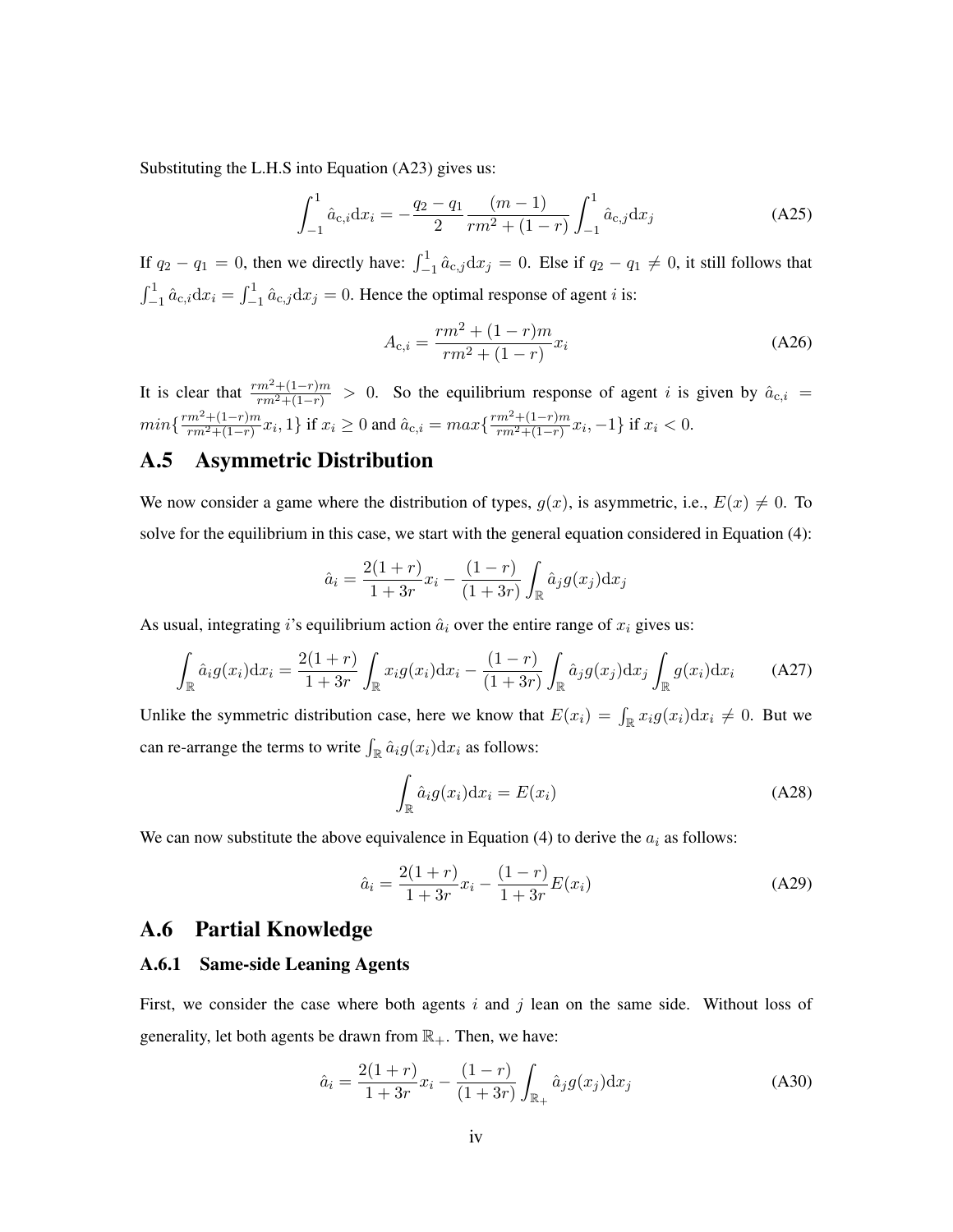Integrating *i*'s equilibrium action  $\hat{a}_i$  over the entire range of  $x_i$  gives us:

$$
\int_{\mathbb{R}_{+}} \hat{a}_{i} g(x_{i}) dx_{i} = \frac{2(1+r)}{1+3r} \int_{\mathbb{R}_{+}} x_{i} g(x_{i}) dx_{i} - \frac{(1-r)}{(1+3r)} \int_{\mathbb{R}_{+}} \hat{a}_{j} g(x_{j}) dx_{j} \int_{\mathbb{R}_{+}} g(x_{i}) dx_{i} \quad (A31)
$$

Since we know that  $x_i \in \mathbb{R}_+$ ,  $\int_{\mathbb{R}_+} g(x_i) dx_i = 1$ . This gives us:

$$
\int_{\mathbb{R}_+} \hat{a}_i g(x_i) dx_i = \int_{\mathbb{R}_+} x_i g(x_i) dx_i
$$
\n(A32)

Substituting the above equivalence into Equation (A33), we have:

$$
\hat{a}_i = \frac{2(1+r)}{1+3r}x_i - \frac{(1-r)}{(1+3r)} \int_{\mathbb{R}_+} x_j g(x_j) \mathrm{d}x_j \tag{A33}
$$

#### A.6.2 Opposite Leaning Agents

Next, we consider the case where  $i$  knows that  $j$  is on the opposite side (and vice-versa). Without loss of generality, let *i* be drawn from  $\mathbb{R}_+$  and *j* be drawn from  $\mathbb{R}_-$ . Then, we have:

$$
\hat{a}_i = \frac{2(1+r)}{1+3r}x_i - \frac{(1-r)}{(1+3r)} \int_{\mathbb{R}_-} \hat{a}_j g(x_j) dx_j
$$
\n(A34)

Integrating *i*'s equilibrium action  $\hat{a}_i$  over the entire range of  $x_i$  gives us:

$$
\int_{\mathbb{R}_{+}} \hat{a}_{i} g(x_{i}) dx_{i} = \frac{2(1+r)}{1+3r} \int_{\mathbb{R}_{+}} x_{i} g(x_{i}) dx_{i} - \frac{(1-r)}{(1+3r)} \int_{\mathbb{R}_{-}} \hat{a}_{j} g(x_{j}) dx_{j} \int_{\mathbb{R}_{+}} g(x_{i}) dx_{i} \quad (A35)
$$

Since we know that  $x_i \in \mathbb{R}_+$ ,  $\int_{\mathbb{R}_+} g(x_i) dx_i = 1$ . This gives us:

$$
\int_{\mathbb{R}_+} \hat{a}_i g(x_i) dx_i = \frac{2(1+r)}{1+3r} \int_{\mathbb{R}_+} x_i g(x_i) dx_i - \frac{(1-r)}{(1+3r)} \int_{\mathbb{R}_-} \hat{a}_j g(x_j) dx_j \tag{A36}
$$

Similarly, for  $j$ , we can write:

$$
\int_{\mathbb{R}_{-}} \hat{a}_{j} g(x_{j}) dx_{j} = \frac{2(1+r)}{1+3r} \int_{\mathbb{R}_{-}} x_{j} g(x_{j}) dx_{j} - \frac{(1-r)}{(1+3r)} \int_{\mathbb{R}_{+}} \hat{a}_{i} g(x_{i}) dx_{i} \tag{A37}
$$

Because the distribution  $g(x)$  is symmetric, we know that  $\int_{\mathbb{R}_+} x_i g(x_i) = -\int_{\mathbb{R}_-} x_j g(x_j)$ . Therefore, adding up Equations (A36) and (A37), we have:

$$
\int_{\mathbb{R}_+} \hat{a}_i g(x_i) dx_i = - \int_{\mathbb{R}_-} \hat{a}_j g(x_j) dx_j
$$
\n(A38)

We can thus write  $\int_{\mathbb{R}_-} \hat{a}_j g(x_j) dx_j$  as follows:

$$
\int_{\mathbb{R}_-} \hat{a}_j g(x_j) dx_j = \frac{(1+r)}{2r} \int_{\mathbb{R}_-} x_j g(x_j) dx_j
$$
\n(A39)

Substituting this in Equation (A34), we have:

$$
\hat{a}_i = \frac{2(1+r)}{1+3r}x_i - \frac{(1-r)(1+r)}{2r(1+3r)} \int_{\mathbb{R}_-} x_j g(x_j) \mathrm{d}x_j \tag{A40}
$$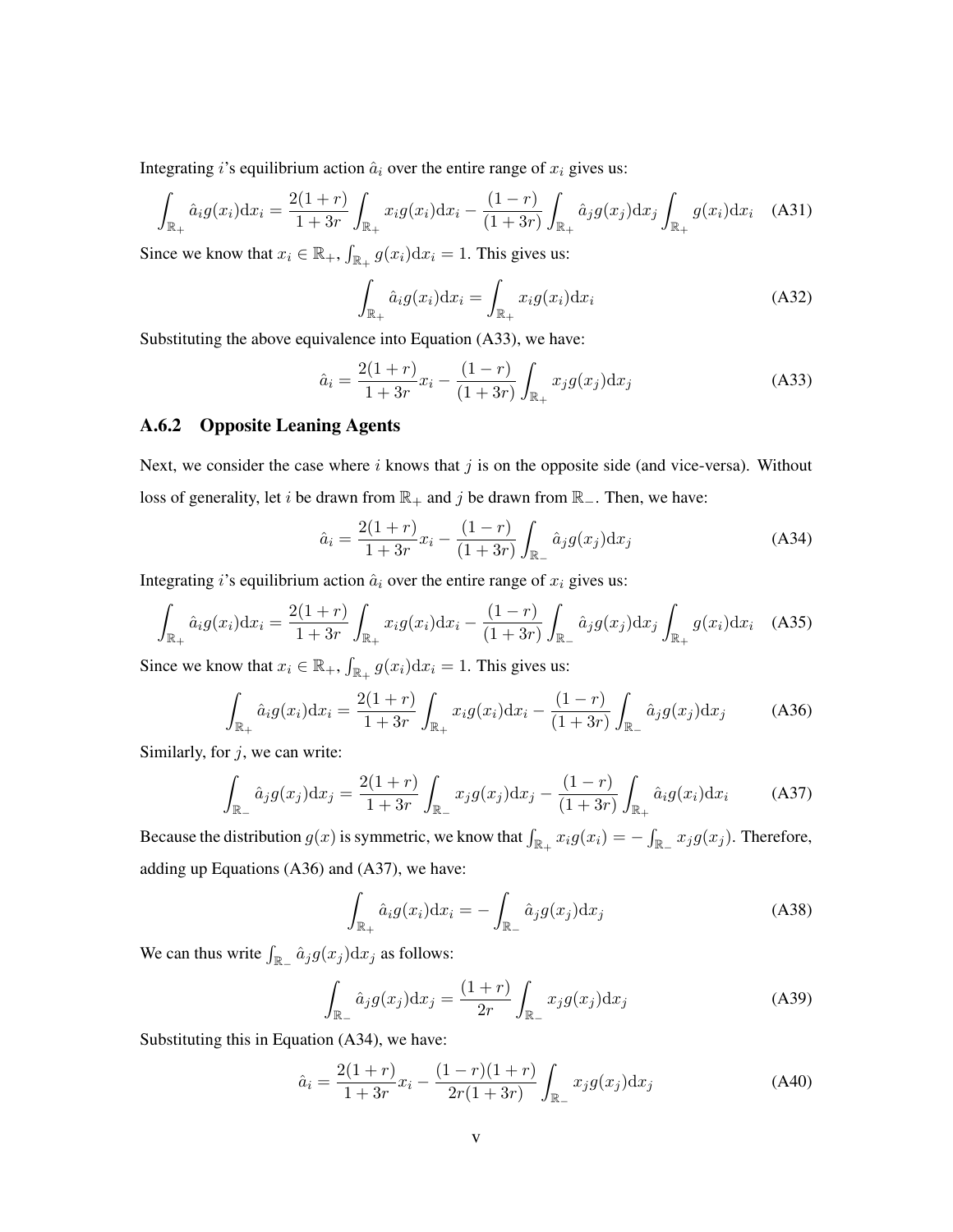### A.7 Game with Disclosure

Consider a two-stage game such that in Stage 1, agents have the opportunity to simultaneously reveal their type (which is verifiable). Then in Stage 2, the players simultaneously choose an action. There are four possible equilibria of this game: (D,D), (ND, ND), (D, ND), and (ND, ND), where D stands for Disclosure and ND stands for Non-Disclosure. The (ND, ND) equilibrium is equivalent to the baseline game considered in the main analysis, where agents' types are private information.

We first consider a (ND, ND) equilibrium and see whether agent  $i$  has the incentive to deviate. Suppose that i deviates are reveals her type and  $j$  plays the equilibrium strategy of not disclosing her type  $x_j$ . Then we can derive the optimal actions of j in this case as:

$$
\hat{a}_j = \frac{2(1+r)}{1+3r}x_j - \frac{(1-r)}{(1+3r)}\hat{a}_i
$$
\n(A41)

Note that there is no integral over  $a_i$  since j does not have uncertainty on i's type anymore. Next, we can derive  $a_i$  as:

$$
\hat{a}_i = \frac{2(1+r)}{1+3r}x_i - \frac{(1-r)}{(1+3r)} \int_{\mathbb{R}} \hat{a}_j g(x_j) dx_j
$$
\n(A42)

Substituting  $a_i$  from Equation (A41) into the above equation, we have:

$$
\hat{a}_i = \frac{1+3r}{4r}x_i\tag{A43}
$$

Now we can write the expected utility of  $i$  when she plays the equilibrium strategy as:

$$
EU_{ND,ND}(x_i, a_i) = -\frac{r(1-r)^2}{(1+3r)^2}x_i^2 - \frac{(1-r)4r^2}{(1+3r)^2}x_i^2 - \frac{(1-r)(1+r)^2}{(1+3r)^2} \int_{\mathbb{R}} x_j^2 g(x_j) dx_j.
$$
 (A44)

Similarly, we can write the expected utility of  $i$  when she deviates as:

$$
EU_{D,ND}(x_i, a_i) = -\frac{(1-r)^2}{16r}x_i^2 - \frac{(1-r)}{4}x_i^2 - \frac{(1-r)(1+r)^2}{(1+3r)^2} \int_{\mathbb{R}} x_j^2 g(x_j) dx_j.
$$
 (A45)

Comparing Equations (A44) and (A45), we can see that  $EU_{ND,ND}(x_i, a_i) > EU_{D,ND}(x_i, a_i)$  if:

$$
-\frac{r(1-r)^2}{(1+3r)^2}x_i^2 - \frac{(1-r)4r^2}{(1+3r)^2}x_i^2 > \frac{(1-r)^2}{16r}x_i^2 - \frac{(1-r)}{4}x_i^2
$$
\n
$$
\Rightarrow -\frac{r(1-r)}{(1+3r)^2} - \frac{4r^2}{(1+3r)^2} > -\frac{(1-r)}{16r} - \frac{1}{4}
$$
\n
$$
\Rightarrow -\frac{r}{(1+3r)} > -\frac{1+3r}{16r}
$$
\n
$$
\Rightarrow -16r^2 + (1+3r)^2 > 0
$$
\n
$$
\Rightarrow (1+7r)(1-r) > 0 \tag{A46}
$$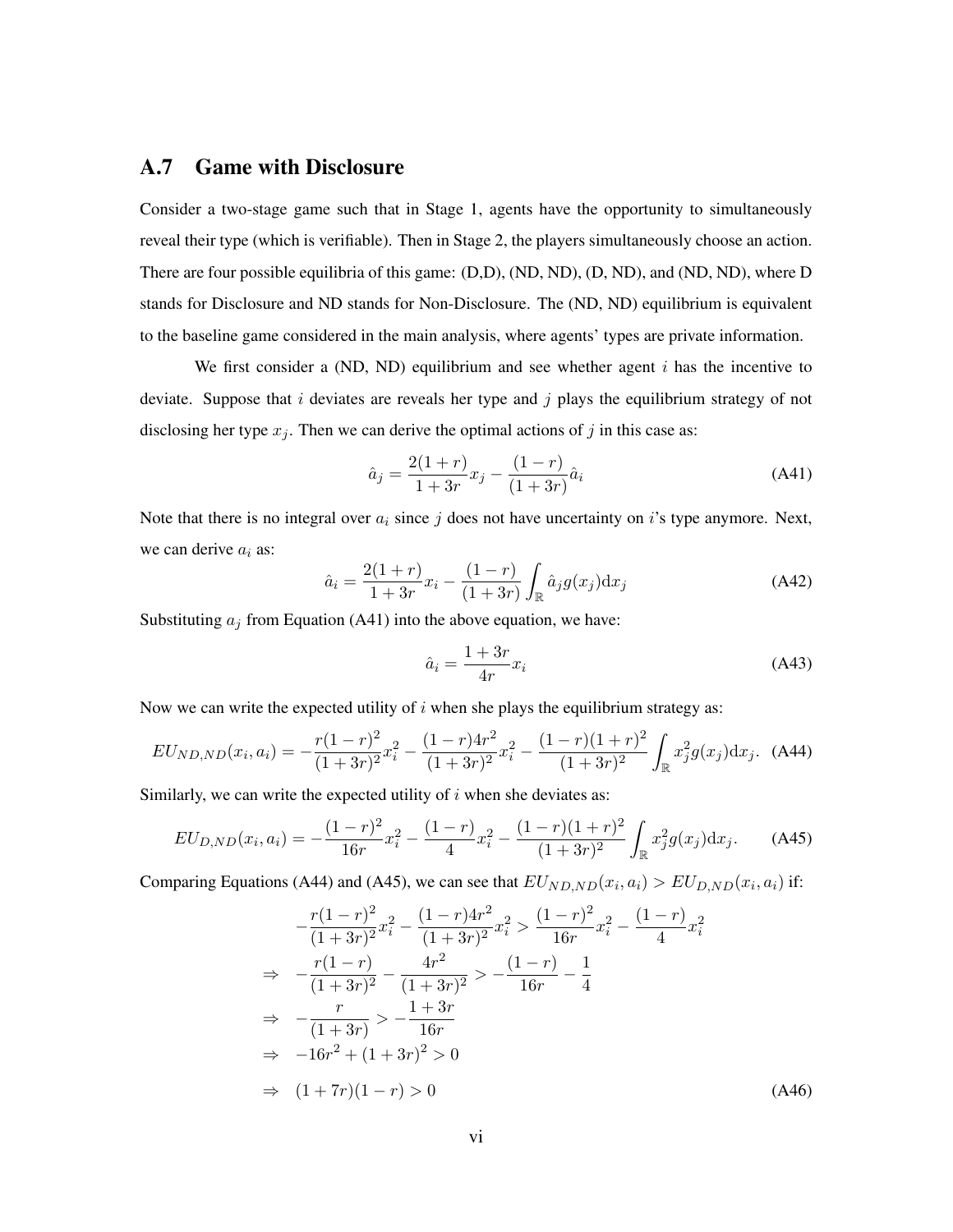The above inequality is always true. Hence, we know that agent  $i$  has no incentive to deviate from the (ND, ND) equilibrium. Based on the same inequality, we also know that both (D, ND) and (ND, D) cannot be equilibrium outcomes since the agent who is disclosing her type will always benefit from deviating and choosing to not disclose her type.

### A.8 Alternative Preferences

We first consider the case where agents care about choosing an action that is close to the mean preferences of the group. That is, suppose that the agent's utility can be expressed as:

$$
u_1(x_i, a_i, a_j) = -r(x_i - a_i)^2 - (1 - r)(x_i - \bar{x})^2
$$
 (A47)

Taking the expectation, i's expected utility from choosing  $a_i$  in this setting can be written as  $EU_1(x_i, a_i) = \frac{\int_{\mathbb{R}} u_1(x_i, a_i, \hat{a}_j) g(x_j) \mathrm{d}x_j}{\int_{\mathcal{A}} g(x_j) \mathrm{d}x_j}$  $\frac{\sum_{i} a_{i} a_{i} y_{j} y_{j} (x_{j}) dx_{j}}{\int_{\mathbb{R}} g(x_{j}) dx_{j}}$ . By differentiating  $EU_1(x_i, a_i)$  and setting it equal to zero at *i*'s equilibrium action  $a_i = \hat{a}_i$  gives us:

$$
\frac{\partial EU_1(x_i, a_i)}{\partial a_i}\bigg|_{a_i = \hat{a}_i} = 2r(x_i - \hat{a}_i) - 2(1 - r)\left[\hat{a}_i - \frac{x_i}{2} - \frac{1}{2}\int_{\mathbb{R}} x_j g(x_j) dx_j\right] = 0 \quad (A48)
$$

This in turn simplifies to:

$$
\hat{a}_i = \frac{(1+r)}{2} x_i \tag{A49}
$$

Next, consider the second alternative preference structure, where agents care about choosing an action that is close to the group's decision  $(\bar{a})$ . We can write agent i's utility in this case as:

$$
u_2(x_i, a_i, a_j) = -r(x_i - a_i)^2 - (1 - r)(a_i - \bar{a})^2
$$
 (A50)

Taking the expectation, i's expected utility from choosing  $a_i$  in this setting can be written as  $EU_2(x_i, a_i) = \frac{\int_{\mathbb{R}} u_2(x_i, a_i, \hat{a}_j) g(x_j) \mathrm{d}x_j}{\int_{\mathcal{A}} g(x_i) \mathrm{d}x_j}$  $\frac{\sum_{i} a_{i} a_{i} y_{j} y_{j} (x_{j}) dx_{j}}{\int_{\mathbb{R}} g(x_{j}) dx_{j}}$ . By differentiating  $EU_2(x_i, a_i)$  and setting it equal to zero at *i*'s action  $\hat{a}_i$ , we have:

$$
\frac{\partial EU_2(x_i, a_i)}{\partial a_i}\bigg|_{a_i = \hat{a}_i} = 2r(x_i - \hat{a}_i) - \frac{(1 - r)}{2} \left[\hat{a}_i - \int_{\mathbb{R}} \hat{a}_j g(x_j) dx_j\right] = 0 \tag{A51}
$$

Re-arranging the terms, we have:

$$
\hat{a}_i = \frac{4r}{(1+3r)}x_i + \frac{(1-r)}{(1+3r)} \int_{\mathbb{R}} \hat{a}_j g(x_j) dx_j
$$
 (A52)

Taking the integral of the above equation with respect to the distribution of  $x_i$ , we have:

$$
\int_{\mathbb{R}} \hat{a}_i g(x_i) dx_i = \frac{4r}{(1+3r)} \int_{\mathbb{R}} x_i g(x_i) dx_i + \frac{(1-r)}{(1+3r)} \int_{\mathbb{R}} \hat{a}_j g(x_j) dx_j \tag{A53}
$$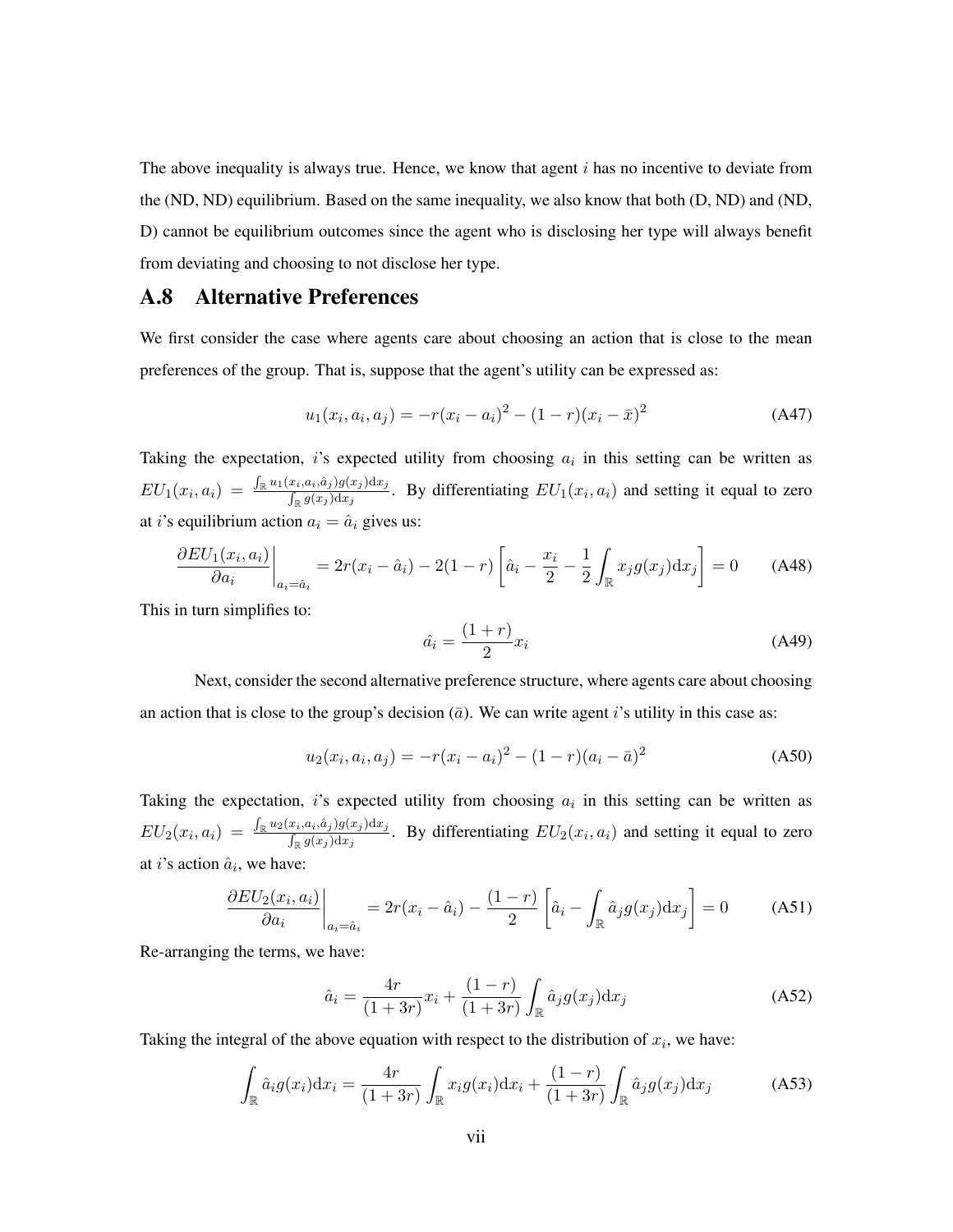Since  $\int_{\mathbb{R}} x_i g(x_i) dx_i = 0$ , we have  $\int_{\mathbb{R}} \hat{a}_i g(x_i) dx_i = 0$ . This gives us the equilibrium action of i as:

$$
\hat{a}_i = \frac{4r}{(1+3r)}x_i\tag{A54}
$$

### B Equilibrium of the Exogenous Sequential Game

Let i and j be the first and second players, respectively. The second player j's equilibrium action has already been derived in the main text (see section ??), and is equal to:

$$
\hat{a}_{x2,j} = \frac{2(1+r)}{1+3r}x_j - \frac{(1-r)}{1+3r}a_{x1,i}
$$
\n(A55)

So we now derive the first player's optimal action  $\hat{a}_{x1,i}$ . In equilibrium, i's utility from choosing action  $a_{x1,i}$  is given by:

$$
u(x_i, a_{x1,i}, \hat{a}_{x2,j}) = -r(x_i - a_{x1,i})^2 - (1 - r)(x_i - \bar{a}_x)^2
$$
 (A56)

where  $\bar{a}_{x} = \frac{a_{x1,i} + \hat{a}_{x2,j}}{2}$  $\frac{a_{x2,j}}{2}$ . We know that when i chooses  $a_{x1,i}$ , in response, j chooses  $\hat{a}_{x2,j}$  =  $2(1+r)$  $\frac{2(1+r)}{1+3r}x_j - \frac{(1-r)}{1+3r}$  $\frac{(1-r)}{1+3r}a_{x1,i}$ . This in turn gives us  $\bar{a}_x$  as:

$$
\bar{a}_{x} = \frac{(1+r)x_j + 2ra_{x1,i}}{1+3r} \tag{A57}
$$

Substituting this value of  $\bar{a}_x$  into Equation (A56), we have:

$$
u(x_i, a_{x1,i}, \hat{a}_{x2,j}) = -r(x_i - a_{x1,i})^2 - (1-r) \left[ \left( x_i - \frac{2r}{1+3r} a_{x1,i} \right)^2 + \left( \frac{1+r}{1+3r} x_j \right)^2 \right] + 2(1-r) \left[ \left( x_i - \frac{2r}{1+3r} a_{x1,i} \right) \left( \frac{1+r}{1+3r} x_j \right) \right] (A58)
$$

Hence, the expected utility of agent i in from choosing action  $a_{x1,i}$  in period 1 is:

$$
EU_{x1}\left(x_i, a_{x1,i}\right) = \frac{\int_{\mathbb{R}} u\left(x_i, a_{x1,i}, \hat{a}_{x2,j}\right) g(x_j) \mathrm{d}x_j}{\int_{\mathbb{R}} g(x_j) \mathrm{d}x_j} \tag{A59}
$$

We can simplify the above as follows:

$$
EU_{x1}(x_i, a_{x1,i}) = -r(x_i - a_{x1,i})^2 + 2(1-r)\left(x_i - \frac{2r}{1+3r}a_{x1,i}\right)\left(\frac{1+r}{1+3r}\right)\int_{\mathbb{R}} x_j g(x_j)dx_j
$$

$$
- (1-r)\left[\left(x_i - \frac{2r}{1+3r}a_{x1,i}\right)^2 + \left(\frac{1+r}{1+3r}\right)^2\int_{\mathbb{R}} x_j^2 g(x_j)dx_j\right]
$$
(A60)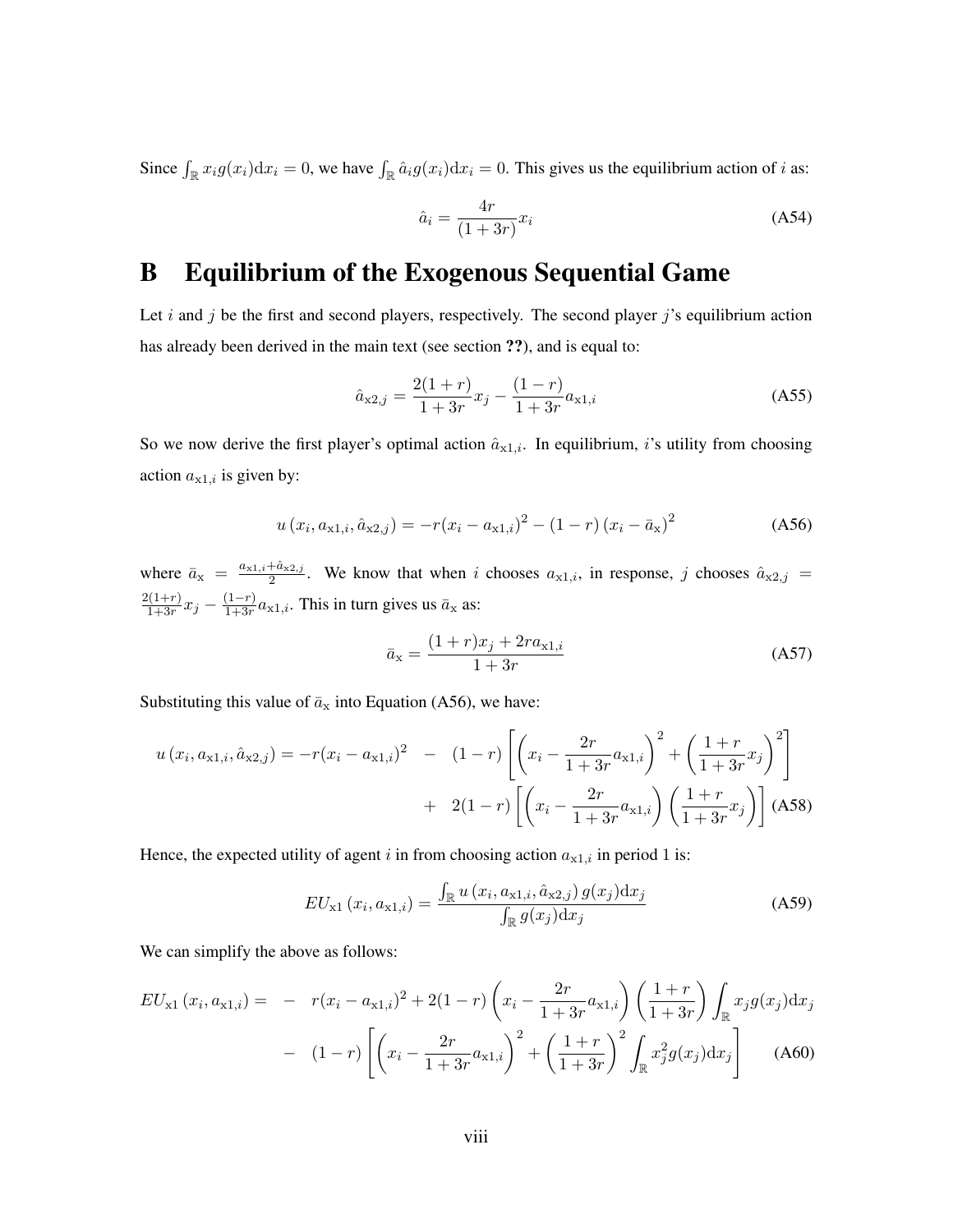Computing the integrals in Equation (A60), we have:

$$
EU_{x1}(x_i, a_{x1,i}) = -r(x_i - a_{x1,i})^2 - (1-r)\left[ \left( x_i - \frac{2r}{1+3r} a_{x1,i} \right)^2 + \left( \frac{1+r}{1+3r} \right)^2 \int_{\mathbb{R}} x_j^2 g(x_j) dx_j \right]
$$
\n(A61)

Solving the first-order condition for agent i's action gives us the equilibrium choice  $\hat{a}_{x1,i}$ :

$$
\hat{a}_{x1,i} = \frac{(1+3r)(3+r)}{(1+3r)^2 + 4r(1-r)}x_i
$$
\n(A62)

Thus, given  $x_i$  and  $x_j$ , there exists a unique exogenous sequential choice equilibrium, where  $\hat{a}_{x1,i} =$  $(1+3r)(3+r)$  $\frac{(1+3r)(3+r)}{(1+3r)^2+4r(1-r)}x_i$  and  $\hat{a}_{x2,j} = \frac{2(1+r)x_j-(1-r)a_{x1,i}}{1+3r}$  $\frac{j-(1-r)a_{x1,i}}{1+3r}$ .

### C Proof of Proposition 2

Recall that the mean of the equilibrium outcome for the exogenous sequential game can be expressed as:

$$
\bar{a}_{x} = \frac{\hat{a}_{x1,i} + \hat{a}_{x2,j}}{2} = \frac{2ra_{x1,i} + (1+r)x_j}{1+3r} = \frac{2r(3+r)}{(1+3r)^2 + 4r(1-r)}x_i + \frac{1+r}{1+3r}x_j
$$
 (A63)

Next we show that  $0 < k_1(r)$ ,  $k_2(r)$ ,  $k_3(r) < 1$ .

- $k_1(r)$  < 1 if  $\frac{(1+3r)(1-r)}{(1+3r)^2+4r(1-r)}$  < 1 ⇒  $(1+3r)(1-r)$  <  $(1+3r)^2+4r(1-r)$  ⇒  $-4r(1+3r)$  <  $4r(1 - r)$ , which is always true if  $0 < r < 1$ . Hence  $k_1(r) < 1$ .
- $k_2(r) < 1$  if  $\frac{(1+3r)\left[(1+3r)^2+16r\right]}{[(1+3r)^2+4r(1-r)][2(1+r)+6r]}$  $\frac{(1+3r)[(1+3r)^2+4r(1-r)][2(1+r)+(1+3r)]}{[(1+3r)^2+4r(1-r)][2(1+r)+(1+3r)]} < 1, \Rightarrow 4r(1+3r)(3+r) < 2(1+3r)^2(1+r)$  $r) + 4r(1 - r)(1 + r) \Rightarrow -(1 + 3r)(1 - r)^2 < 4r(1 - r)(1 + r)$ , which is always true since  $0 < r < 1$ .
- $k_3(r) < 1$  if  $\frac{(1+3r)^3+8r(1-r)(1+r)}{2(1+r)[(1+3r)^2+4r(1-r)}$  $\frac{(1+3r)^3+8r(1-r)(1+r)}{2(1+r)[(1+3r)^2+4r(1-r)]} < 1 \Rightarrow (1+3r)^3 < 2(1+r)(1+3r)^2, \Rightarrow r < 1$ , which we know is always true.

Further,  $k_1(r)$ ,  $k_2(r)$ ,  $k_3(r) > 0$  since all the terms in their numerators and denominators are positive. Thus  $0 < k_1(r)$ ,  $k_2(r)$ ,  $k_3(r) < 1$ . Next, we present the proofs of Proposition 3a and 3b. a) First, we compare  $\bar{a}_x$  with  $\bar{x}$ . Without loss of generality, let  $x_i \geq 0$ .

- Polarization  $|\bar{a}_x| > |\bar{x}|$  and  $\bar{a}_x \bar{x} > 0$ .
	- First, consider the case where  $x_j > k_1(r)x_i$ . In this case,  $\bar{a}_x \bar{x} > 0$  because both  $\bar{a}_x > 0$  and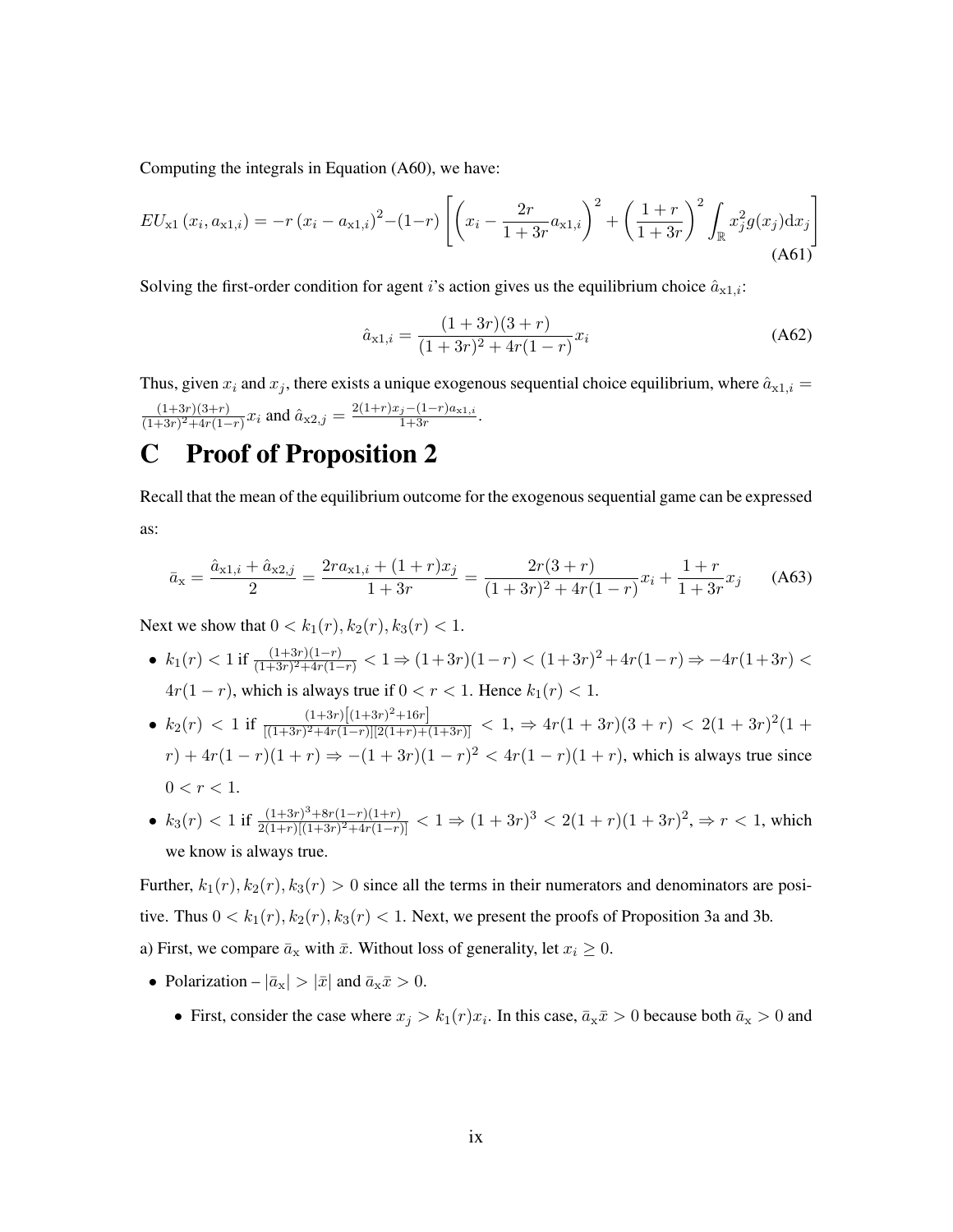$\bar{x} > 0$ . The condition  $|\bar{a}_x| > |\bar{x}|$  therefore simplifies to  $\bar{a}_x > \bar{x}$ . This can be expressed as:

$$
\frac{2r(3+r)}{(1+3r)^2+4r(1-r)}x_i + \frac{1+r}{1+3r}x_j > \frac{1+r}{1+3r}x_i + \frac{1+r}{1+3r}x_j
$$
\n
$$
\Rightarrow x_j > \frac{(1+3r)(1-r)}{(1+3r)^2+4r(1-r)}x_i
$$
\n(A64)

where the multiplier of  $x_i$  is  $k_1(r) = \frac{(1+3r)(1-r)}{(1+3r)^2+4r(1-r)}$ . By definition,(A64) is satisfied.

- Second, consider the case where  $-x_i < x_j \le k_1(r)x_i$ . Here,  $\bar{x} > 0$ . So the condition  $|\bar{a}_x| > |\bar{x}|$  simplifies to  $\bar{a}_x < \bar{x}$ . From the previous case, we know that  $\bar{a}_x > \bar{x}$  if and only if  $x_j > k_1(r)x_i$ . This is not possible here since by definition  $x_j \leq k_1(r)x_i$ .
- Third, consider the case where  $x_j = -x_i$ . Here  $\bar{x} = 0$ . So, we cannot have  $\bar{a}_{\bar{x}} \bar{x} > 0$ .
- Fourth, consider the case where  $x_j < -x_i$ . Here,  $\bar{x} < 0$ . Since we require  $\bar{a}_x \bar{x}$  to be greater than zero, it follows that  $\bar{a}_x < 0$ . So the condition  $|\bar{a}_x| > |\bar{x}|$  simplifies to  $\bar{a}_x < \bar{x} \Rightarrow$  $x_j < k_1(r)x_i$ , which is always true since by definition  $x_j < -x_i$ .

Hence, polarization occurs in the first and third cases, *i.e.*, when  $x_j > k_1(r)x_i$  or when  $x_j <$  $-x_i$ .

- Reverse Polarization  $|\bar{a}_x| > |\bar{x}|$  and  $\bar{a}_x \bar{x} \leq 0$ .
	- First, consider the case where  $x_j > -k_2(r)x_i$ . Here both  $\bar{a}_x > 0$  and  $\bar{x} > 0$  since  $k_2(r) < 1$ . So it cannot be that  $\bar{a}_x\bar{x} \leq 0$ . Therefore, this case is ruled out.
	- Second, consider the case where  $-x_i \leq x_j < -k_2(r)x_i$ . Here  $\bar{x} \geq 0$ . So the condition  $|\bar{a}_x| \geq |\bar{x}|$  simplifies to  $\bar{a}_x \leq -\bar{x}$ . This can be expressed as:

$$
\frac{2r(3+r)}{(1+3r)^2+4r(1-r)}x_i + \frac{1+r}{1+3r}x_j < -\frac{1+r}{1+3r}x_i - \frac{1+r}{1+3r}x_j
$$
\n
$$
\Rightarrow x_j < \frac{(1+3r)\left[(1+3r)^2+16r\right]}{[(1+3r)^2+4r(1-r)]\left[2(1+r)+(1+3r)\right]}x_i \tag{A65}
$$

where the multiplier of  $x_i$  is labeled  $k_2(r) = \frac{(1+3r)(1+3r)^2+16r}{[(1+3r)^2+4r(1-r)][9(1+r)+1+r]}$  $\frac{(1+3r)(1+3r)+13r}{[(1+3r)^2+4r(1-r)][2(1+r)+(1+3r)]}$ . Since by definition  $x_j < -k_2(r)x_i$ , condition (A65) is always satisfied.

• Third, consider the case where  $x_j < -x_i$ . Here  $\bar{x} < 0$ . So the condition  $|\bar{a}_x| \ge |\bar{x}|$  simplifies to  $\bar{a}_x \geq \bar{x}$ , which we know is the same as  $x_j \geq k_1(r)x_i > 0$ . However, this is not possible since by definition  $x_j < -x_i$ .

Hence, Reverse Polarization only occurs when  $-x_i \leq x_j < -k_2(r)x_i$ .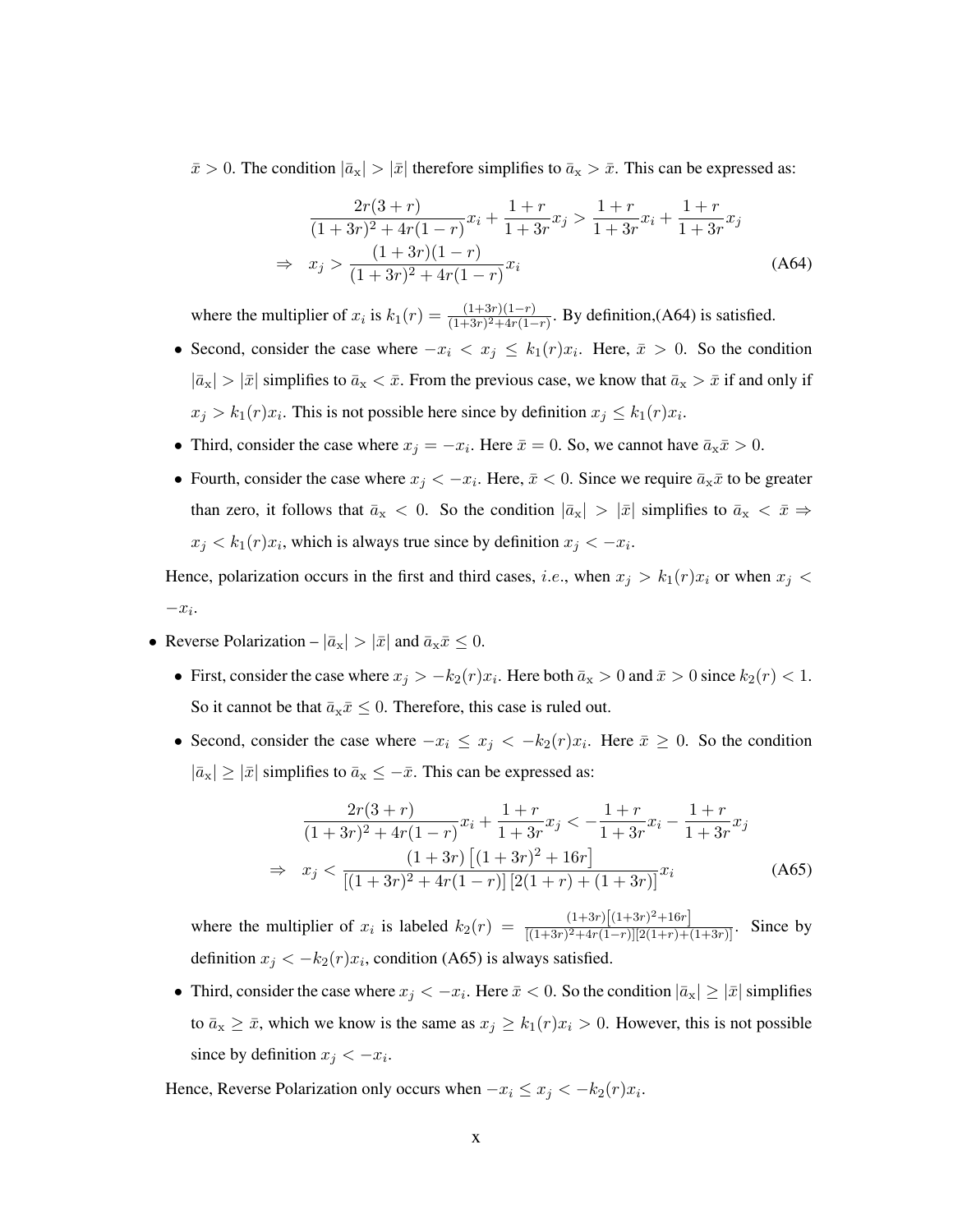- Moderation  $|\bar{a}_x| \leq |\bar{x}|$ .
	- First, consider the case where  $x_j < -x_i$ . Here,  $\bar{x} \le 0$ . So the condition  $|\bar{a}_x| \le |\bar{x}|$  simplifies to  $-\bar{x} \le \bar{a}_x \le \bar{x}$ . If  $-\bar{x} \le \bar{a}_x$ , it then follows that  $x_j \ge k_2(r)x_i \ge 0$ , which is impossible since by definition  $x_j < -x_i$ .
	- Second, consider the case where  $-x_i \leq x_j < -k_2(r)x_i$ . Here,  $\bar{x} \geq 0$ . So the condition  $|\bar{a}_x| \leq |\bar{x}|$  simplifies to  $-\bar{x} \leq \bar{a}_x \leq \bar{x}$ . We know that this condition can be expressed as  $-k_2(r)x_i \le x_j \le k_1(r)x_i$ . This is not possible, since by definition  $x_j < -k_2(r)x_i$ .
	- Third, consider the case where  $-k_2(r)x_i \leq x_j \leq k_1(r)x_i$ . Here,  $\bar{x} > 0$ . So the condition  $|\bar{a}_x| \leq |\bar{x}|$  simplifies to  $\bar{x} \leq \bar{a}_x \leq -\bar{x}$ . This in turn can be expressed as  $-k_2(r)x_i \leq x_j \leq$  $k_1(r)x_i$ , which we know is true by definition.
	- Fourth, consider the case where  $x_j > k_1(r)x_i$ . Here,  $\bar{x} > 0$ . So the condition  $|\bar{a}_x| \leq |\bar{x}|$ simplifies to  $\bar{x} \le \bar{a}_x \le -\bar{x}$ . This in turn can be expressed as  $-k_2(r)x_i \le x_j \le k_1(r)x_i$ , which cannot be true, since by definition  $x_j > k_1(r)x_i$ .

Hence, Moderation occurs only when  $-k_2(r)x_i \leq x_j \leq k_1(r)x_i$ .

### Proof of Proposition 3

Required to show that, for  $x_j > 0$ ,  $\hat{a}_{x2,j} \ge \hat{a}_j$  if  $x_i \le 0$ , and  $\hat{a}_{x2,j} < \hat{a}_j$  if  $x_i > 0$ .

i) 
$$
x_i \leq 0
$$

 $\hat{a}_{x2,j} - \hat{a}_j$  can be simplified to  $\hat{a}_{x2,j} - \hat{a}_j = -\frac{(1-r)}{1+3r}$  $\frac{(1-r)}{1+3r}\hat{a}_{x1,i}$ . We know that  $\hat{a}_{x1,i} = \mu_x(r)x_i \leq 0$ because  $\mu_x(r) > 0$ ,  $x_i \le 0$ . It therefore follows that  $-\frac{(1-r)}{1+3r}$  $\frac{(1-r)}{1+3r}\hat{a}_{x1,i} \geq 0 \Rightarrow \hat{a}_{x2,j} \geq \hat{a}_j.$ ii)  $x_i > 0$ 

As before  $\hat{a}_{x2,j} - \hat{a}_j = -\frac{(1-r)}{1+3r}$  $\frac{(1-r)}{1+3r}\hat{a}_{x1,i}$ . However, here  $\hat{a}_{x1,i} = \mu_x(r)x_i > 0$  because  $\mu_x(r), x_i > 0$ . Hence it follows that  $\hat{a}_{x2,j} - \hat{a}_j < 0 \Rightarrow \hat{a}_{x2,j} < \hat{a}_j$ .

b) The derivative of  $\hat{a}_{x1,i}$  w.r.t r can be calculated and simplified to  $\frac{d\hat{a}_{x1,i}}{dr} = -\frac{4(5r^2 + 6r + 5)}{[(1+3r)^2 + 4r(1-r)]}$  $\frac{4(3r + 6r + 3)}{[(1+3r)^2+4r(1-r)]^2}x_i.$ Since  $r > 0$ , it follows that  $\frac{d\hat{a}_{x_1,i}}{dr} < 0$ 

c) To show that  $|\hat{a}_{x1,i}| \geq |\hat{a}_i|$ , we need to show that  $\mu_x(r) \geq \mu(r)$ .

$$
\mu_{x}(r) - \mu(r) = \frac{(1+3r)(3+r)}{(1+3r)^{2} + 4r(1-r)} - \frac{2(1+r)}{1+3r}
$$

$$
= \frac{(1-r)^{3}}{(1+3r)[(1+3r)^{2} + 4r(1-r)]} > 0 \text{ if } r > 0 \qquad (A66)
$$

Therefore,  $\mu_{\mathbf{x}}(r) \geq \mu(r) \Rightarrow |\hat{a}_{\mathbf{x}}| \geq |\hat{a}_i|$ .

<sup>|</sup>.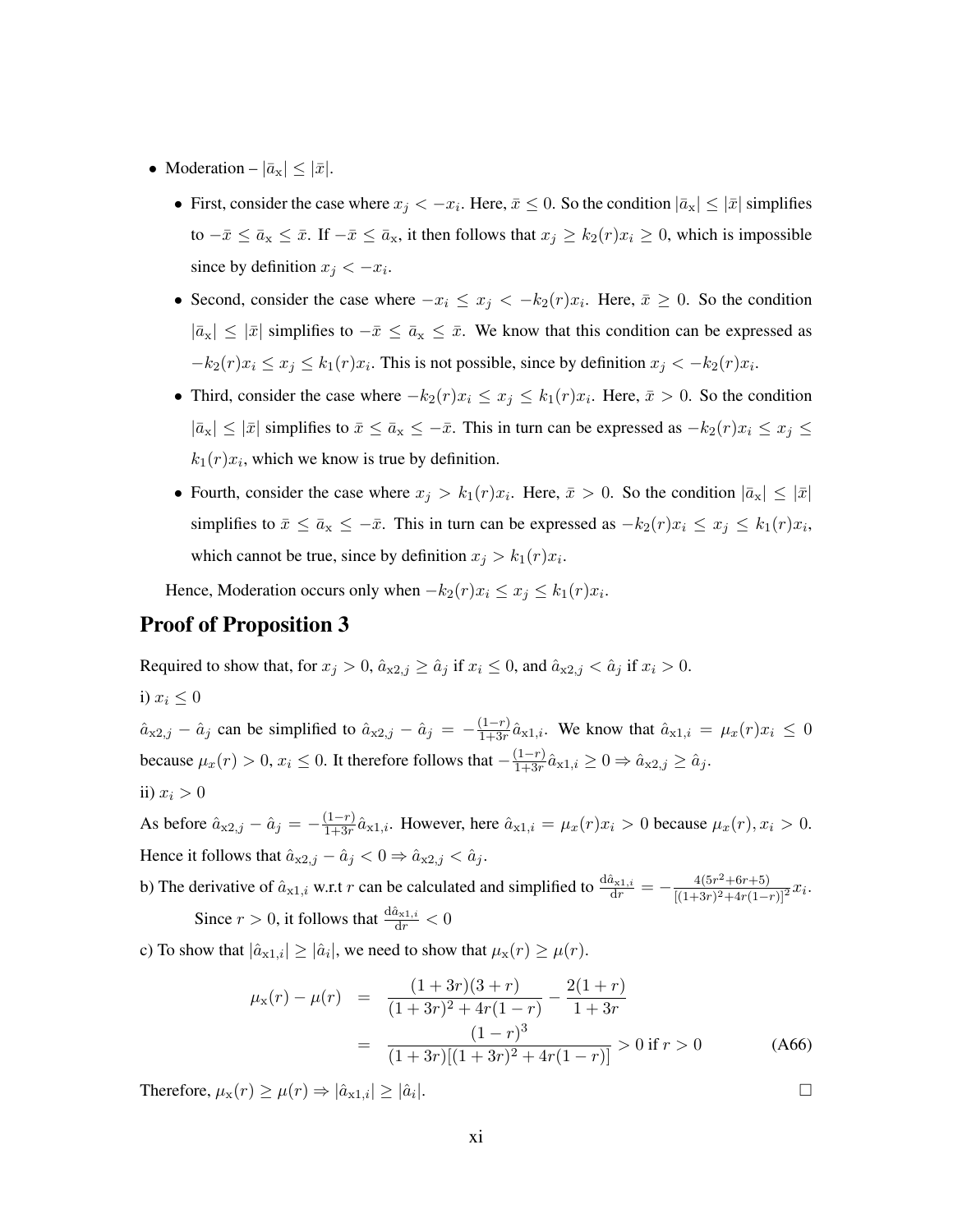### D Proof of Proposition 4

We now compare  $\bar{a}_x$  with  $\bar{a}$ . Without loss of generality, let  $x_i \geq 0$ .

- $|\bar{a}_x| > |\bar{a}|$  and  $\bar{a}_x \bar{x} > 0$ .
	- First, consider the case where  $x_j \geq -x_i$ . Here,  $\bar{x} \geq 0$ . So the condition  $|\bar{a}_x| > |\bar{a}|$  simplifies to  $\bar{a}_{\text{x}} > \bar{a} \Rightarrow \frac{2r(3+r)}{(1+3r)^2+4r(1-r)}x_i > \frac{1+r}{1+3r}$  $\frac{1+r}{1+3r}x_i$ , which is impossible since  $0 < r < 1$  and  $x_i \ge 0$ .
	- Second, consider the case where  $-x_j < x_i$ . Here  $\bar{x} < 0$ . So the condition  $|\bar{a}_x| > |\bar{a}|$ simplifies to  $\bar{a}_x < \bar{a} \Rightarrow, \frac{2r(3+r)}{(1+3r)^2+4r(r)}$  $\frac{2r(3+r)}{(1+3r)^2+4r(1-r)}x_i < \frac{1+r}{1+3r}$  $\frac{1+r}{1+3r}x_i$ , which is always true for  $0 < r < 1$ ,  $x_i \geq 0$ .

Hence, for  $-x_j < x_i$ , the mean outcome in the exogenous sequential game is more polarized than that in the simultaneous game, and this polarization is in the same direction as  $\bar{x}$ .

- $|\bar{a}_{x}| > |\bar{a}|$  and  $\bar{a}_{x}\bar{x} \leq 0$ .
	- First, consider the case where  $x_j < -x_i$ . Then  $\bar{a}, \bar{x} < 0$ . So for  $\bar{a}_x \bar{x} \leq 0$  to be true, we require  $\bar{a}_x \leq 0$ , which is not possible since  $\bar{a}_x < \bar{x} < 0$ .
	- Second, consider the case where  $-x_i \leq x_j < -k_3(r)x_i$ . Here,  $\bar{x} \geq 0$  and the condition  $|\bar{a}_x| > |\bar{a}|$  simplifies to  $\bar{a}_x > -\bar{a}$ . This can be expressed as:

$$
\frac{2r(3+r)}{(1+3r)^2+4r(1-r)}x_i < -\frac{1+r}{1+3r}x_i
$$
  
\n
$$
\Rightarrow x_j < \frac{(1+3r)^3+8r(1-r)(1+r)}{2(1+r)[(1+3r)^2+4r(1-r)]}x_i
$$
 (A67)

where the multiplier of  $x_i$  is labeled  $k_3(r) = \frac{(1+3r)^3 + 8r(1-r)(1+r)}{2(1+r)(1+3r)^2 + 4r(1-r)}$  $\frac{(1+3r)^3+8r(1-r)(1+r)}{2(1+r)[(1+3r)^2+4r(1-r)]}x_i$ . Since by definition,  $x_j < k_3(r)x_i$ , condition (A67) is always satisfied.

• Third, consider the case where  $x_j \ge k_3(r)x_i$ . Then,  $\bar{x} \ge 0$  and the  $|\bar{a}_x| > |\bar{a}|$  simplifies to  $\bar{a}_x < -\bar{a}$ . However, from the second case, we know that this condition can only be satisfied when  $x_j < k_3(r)x_i$ , which cannot hold here, since by definition  $x_j \ge k_3(r)x_i$ .

Hence, for  $-x_i \leq x_j < -k_3(r)x_i$ , the mean outcome in the exogenous sequential game is more extreme than that in the simultaneous game, but in the direction opposite to that indicated by the mean preference  $\bar{x}$ .

- $|\bar{a}_x| \leq |\bar{a}|.$ 
	- First, consider the case where  $x_j \geq -k_3(r)x_i$ . Here,  $\bar{a}_x, \bar{x}, \bar{a} \geq 0$ . So the condition  $|\bar{a}_x| \leq$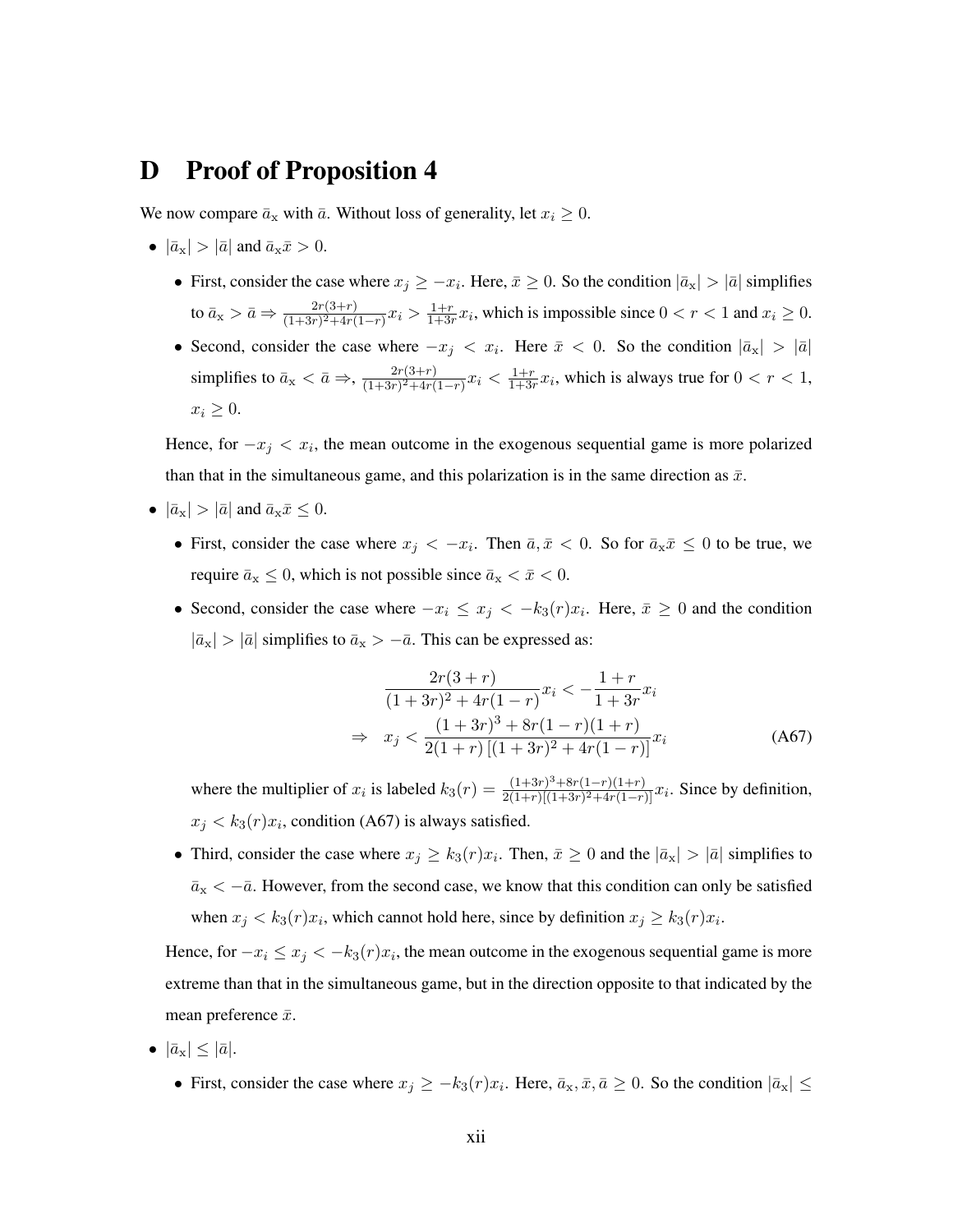$|\bar{a}|$  simplifies to  $\bar{a}_{x} \leq \bar{a} \Rightarrow, \frac{2r(3+r)}{(1+3r)^{2}+4r(r)}$  $\frac{2r(3+r)}{(1+3r)^2+4r(1-r)}x_i \leq \frac{1+r}{1+3r}$  $\frac{1+r}{1+3r}x_i$ , which is always true for  $0 < r < 1$ ,  $x_i \geq 0$ .

- Second, consider the case where  $-x_i \leq x_j < k_3(r)x_i$ . Here also  $\bar{x}, \bar{a} \geq 0$ . So the condition  $|\bar{a}_x| \leq |\bar{a}|$  simplifies to  $-\bar{a} \leq \bar{a}_x \leq \bar{a}$ . From the case before, we know that  $\bar{a}_x \leq \bar{a}$  for  $x_i \geq 0$ . However, to ensure that  $-\bar{a} \leq \bar{a}_{\rm x}$ , we need  $x_j \geq k_3(r)x_i$ , which cannot be true since by definition  $-x_i \leq x_j < k_3(r)x_i$ .
- Third, consider the case where  $x_j < -x_i$ . Here,  $\bar{x}, \bar{a} < 0$ . So the condition  $|\bar{a}_x| \leq |\bar{a}|$ simplifies to  $\bar{a} \le \bar{a}_x \le -\bar{a}$ . The condition  $\bar{a}_x \ge \bar{a}$  reduces to  $x_j \ge -k_3(r)x_i$ , which we know is not possible since  $x_j < -x_i$  and  $0 < k_3(r) < 1$ .

Hence, for  $x_j \geq -k_3(r)x_i$ , the mean outcome in the exogenous sequential game is less extreme (moderate) compared to that in the simultaneous game.

### E Proof of Proposition 5

The expected utility of the first player i in equilibrium is given by (11). Substituting for  $\hat{a}_{x1,i}$  gives us:

$$
EU_{x1}(x_i, \hat{a}_{x1,i}) = -r \left( x_i - \frac{(1+3r)(3+r)}{(1+3r)^2 + 4r(1-r)} x_i \right)^2
$$
  
- 
$$
(1-r) \left[ \left( x_i - \frac{2r(3+r)}{(1+3r)^2 + 4r(1-r)} x_i \right)^2 + \frac{(1+r)^2}{3(1+3r)^2} \int_{\mathbb{R}} x_j^2 g(x_j) d\mathbf{x} d\mathbf{x}
$$

This in turn simplifies to:

$$
EU_{x1}(x_i, \hat{a}_{x1,i}) = -\frac{(1-r)(1+r)^2}{(1+3r)^2 + 4r(1-r)}x_i^2 - \frac{(1-r)(1+r)^2}{(1+3r)^2} \int_{\mathbb{R}} x_j^2 g(x_j) dx_j \qquad (A69)
$$

Next, consider the a priori expected utility of player  $j$ , in equilibrium. It is obtained by integrating the utility of the second player over the range of  $x_i$ . That is,  $EU_{x2}(x_j, \hat{a}_{x2,j})$  =  $\int_{\mathbb{R}} u(x_i, \hat{a}_{x2,i}, \hat{a}_{x1,i}) g(x_i) dx_i$ . Substituting for  $\hat{a}_{x2,j}$  as  $\frac{2(1+r)}{1+3r}$  $\frac{2(1+r)}{1+3r}x_j - \frac{(1-r)}{1+3r}$  $\frac{(1-r)}{1+3r}a_{x1,i}$ , we have:

$$
EU_{x2}(x_j, \hat{a}_{x2,j}) = -r \int_{\mathbb{R}} \left( x_j - \frac{2(1+r)}{1+3r} x_j - \frac{1-r}{1+3r} \hat{a}_{x1,i} \right)^2 g(x_i) dx_i
$$

$$
- (1-r) \int_{\mathbb{R}} \left( x_j - \frac{1+r}{1+3r} x_j - \frac{2r}{1+3r} \hat{a}_{x1,i} \right)^2 g(x_i) dx_i \quad (A70)
$$

Substituting for  $\hat{a}_{x1,i}$  and integrating, we have:

$$
EU_{x2}(x_j, \hat{a}_{x2,j}) = -\frac{r(1-r)}{1+3r}x_i^2 - \frac{r(1-r)(1+3r)(3+r)^2}{[(1+3r)^2+4r(1-r)]^2} \int_{\mathbb{R}} x^2 g(x) dx \tag{A71}
$$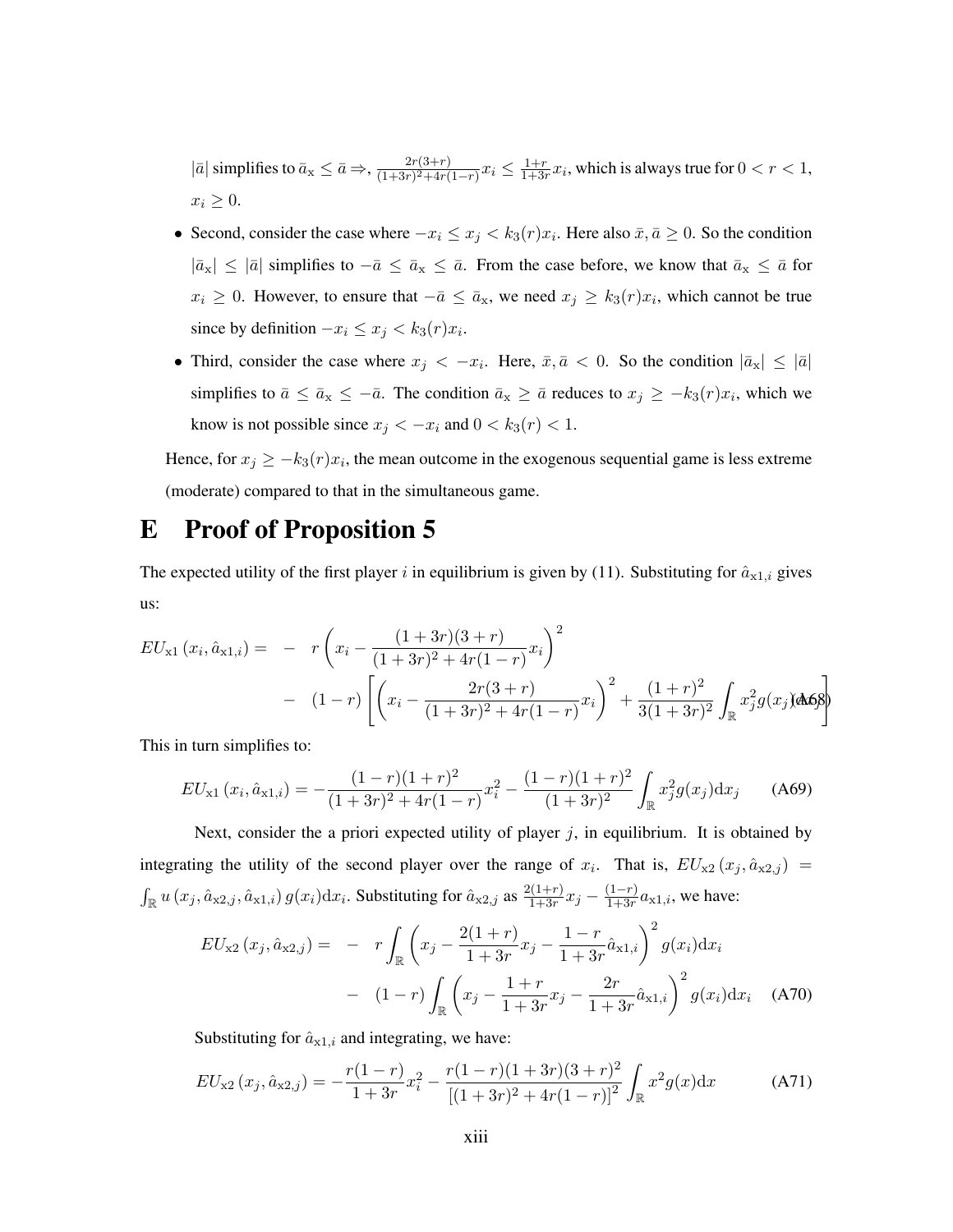Next, we compare the difference in the expected utilities for a specific player  $i$ , where  $D_{\mathbf{x}}(x_i) = EU_{\mathbf{x}1}(x_i, \hat{a}_{\mathbf{x}1,i}) - EU_{\mathbf{x}2}(x_i, \hat{a}_{\mathbf{x}2,i}).$  We can show that  $D_{\mathbf{x}}(x_i) \leq 0$  for all i if the following two conditions are satisfied:

$$
\frac{r(1-r)(1+3r)(3+r)^2}{[(1+3r)^2+4r(1-r)]^2} > -\frac{(1-r)(1+r)^2}{(1+3r)^2}
$$
(A72)

and

$$
-\frac{r(1-r)}{1+3r} \ge -\frac{(1-r)(1+r)^2}{(1+3r)^2+4r(1-r)}
$$
(A73)

First, consider the inequality (A72), which can be simplified to:

$$
(1+r)^{2} [(1+3r)^{2} + 4r(1-r)]^{2} > r(3+r)^{2}(1+3r)^{3}
$$
 (A74)

This in turn simplifies to:

$$
(1+3r)^3 \left[ (1+r)^2 (1+3r) - r(3+r)^2 \right] + (1+r)^2 \left[ 16r^2 (1-r)^2 + 8r(1-r)(1+3r)^2 \right] > 0
$$
  
\n
$$
\Rightarrow 16r^2 (1+r)^2 (1-r)^2 + (1+3r)^2 (1-r) \left[ 2r(1+r)^2 + (1+3r)(1-r) \right] > 0 \tag{A75}
$$

Since both the terms in the R.H.S of inequality (A75) are non-negative, the inequality is always true. Therefore, (A72) is always true. Next, consider the inequality (A73), which can be expressed as:

$$
\frac{(1-r)(1+r)^2}{(1+3r)^2+4r(1-r)}x_i^2 \ge \frac{r(1-r)}{1+3r}x_i^2
$$
\n(A76)

This is true if:

$$
(1-r)\left[(1+r)^{2}(1+3r) - r[(1+3r)^{2} + 4r(1-r)]\right]x_{i}^{2} \ge 0
$$
  
\n
$$
\Rightarrow (1-r)^{2}\left[2r^{2} + 5r + 1\right]x_{i}^{2} \ge 0
$$
\n(A77)

We know that  $x_i^2 \ge 0$  and that both  $(1 - r)^2$  and  $2r^2 + 5r + 1$  are positive for  $0 < r < 1$ . Hence this inequality is always true too. Further, since both (A72) and (A73) are always true, it follows that  $EU_{x2}(x_i, \hat{a}_{x2,i}) > EU_{x1}(x_i, \hat{a}_{x1,i}).$ 

b) Now we prove the second part of the Proposition. Let  $x_i > 0$ , then:

$$
\frac{dD_x(x_i)}{dx_i} = 2x_i(1-r)\left[\frac{r}{1+3r} - \frac{(1+r)^2}{(1+3r)^2 + 4r(1-r)}\right]
$$
(A78)

Since we have already shown that (A73) is true, we know that  $(1-r)\left[\frac{r}{1+3r} - \frac{(1+r)^2}{(1+3r)^2+4r}\right]$  $\frac{(1+r)^2}{(1+3r)^2+4r(1-r)}$  > 0. It therefore follows that  $2x_i(1 - r) \left[ \frac{r}{1+3r} - \frac{(1+r)^2}{(1+3r)^2+4r} \right]$  $\left(\frac{(1+r)^2}{(1+3r)^2+4r(1-r)}\right) \leq 0$ . Hence,  $\frac{dD_x(x_i)}{dx_i} \leq 0$ . Similar proof applies for  $x_i < 0$ .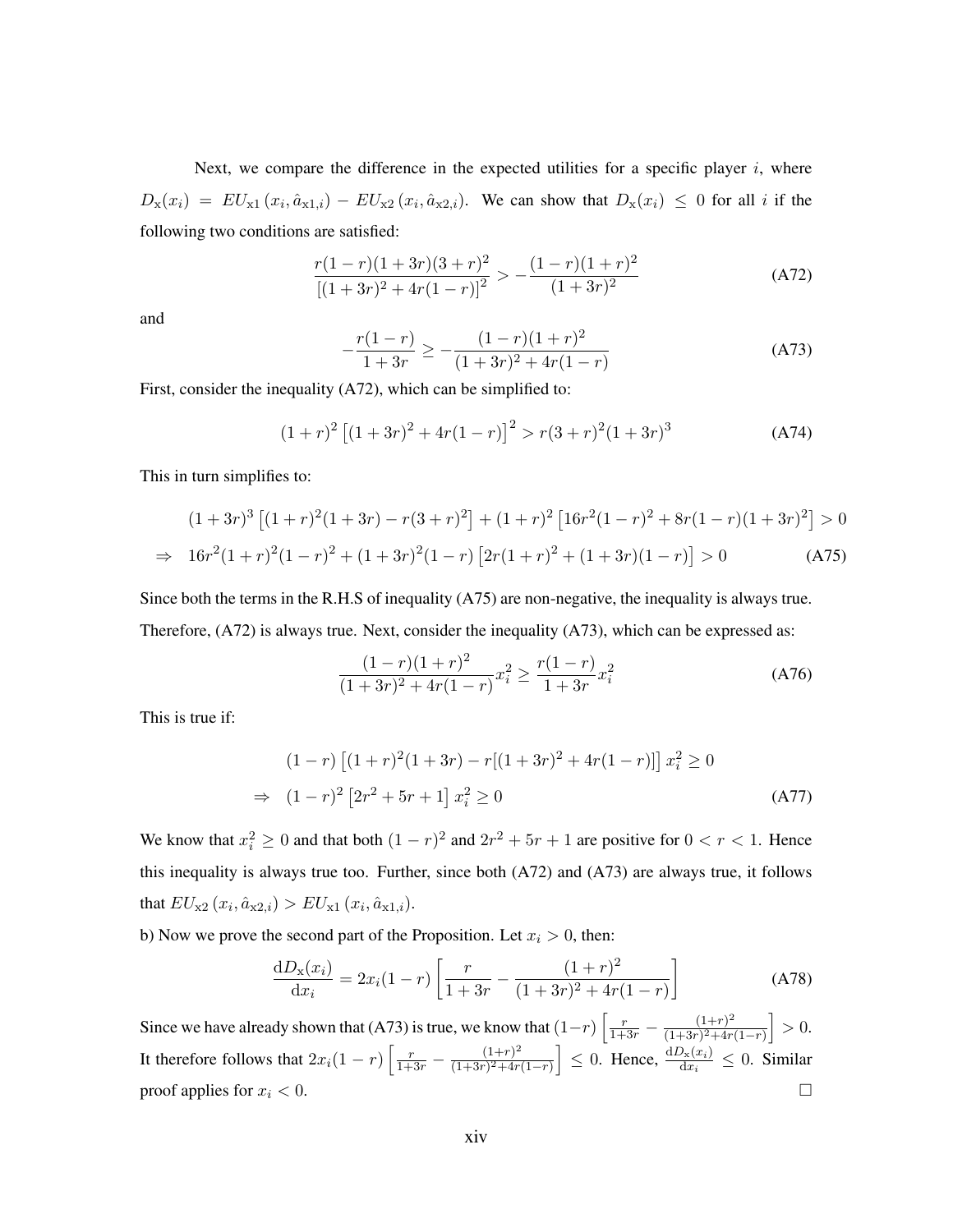### F Proof of Proposition 6

The solutions for the optimal actions for periods 3 and 4 are analogous to that in the exogenous sequential choice game and are outlined in the main text. Below, we derive the players' optimal action for the first two periods.

**Period 2** – A player who has lost the auction makes no decisions in period 2. So we only consider the actions of a player who won the auction in period 1. Suppose player  $j$  bids according to the symmetric bidding function  $\beta(\cdot)$ , then player i belief upon winning is that player j must belong to a some symmetric region  $W$  for her to have won the auction. In that case,  $i$ 's expected utility from speaking first is:

$$
EU_{n1}(x_i, a_{n1,i}) = -r(x_i - a_{n1,i})^2 - (1 - r) \left[ \left( x_i - \frac{2r}{1 + 3r} a_{n1,i} \right)^2 + \left( \frac{1 + r}{1 + 3r} \right)^2 \frac{\int_W x_j^2 g(x_j) dx_j}{\int_W g(x_j) dx_j} \right] - 2 \frac{1 + r}{1 + 3r} \left( x_i - \frac{2r}{1 + 3r} a_{n1,i} \right) \frac{\int_W x_j g(x_j) dx_j}{\int_W g(x_j) dx_j}
$$
(A79)

The last term vanishes because  $W$  is symmetric around zero. So:

$$
EU_{n1}(x_i, a_{n1,i}) = -r(x_i - a_{n1,i})^2 - (1 - r) \left[ \left( x_i - \frac{2r}{1 + 3r} a_{n1,i} \right)^2 + \left( \frac{1 + r}{1 + 3r} \right)^2 \frac{\int_W x_j^2 g(x_j) dx_j}{\int_W g(x_j) dx_j} \right]
$$

$$
= -\frac{(1 - r)(1 + r)^2}{(1 + 3r)^2 + 4r(1 - r)} x_i^2 - \frac{(1 - r)(1 + r)^2}{(1 + 3r)^2} \frac{\int_W x_j^2 g(x_j) dx_j}{\int_W g(x_j) dx_j}
$$
(A80)

Similarly, simplifying *i*'s expected utility from speaking second gives us:

$$
EU_{n2}(x_i, a_{n2,i}) = -\frac{r(1-r)}{(1+3r)} \left[ x_i^2 + \left( \frac{(1+3r)(3+r)}{(1+3r)^2 + 4r(1-r)} \right)^2 \int_W g(x_j) x_j^2 dx_j \right]
$$
 (A81)

i prefers to speak second if:

$$
EU_{n2}(x_i, a_{n2,i}) > EU_{n1}(x_i, a_{n1,i})
$$
\n(A82)

Let  $A(r) = \frac{(1-r)(1+r)^2}{(1+3r)^2+4r(1-r)}$  $\frac{(1-r)(1+r)^2}{(1+3r)^2+4r(1-r)}, B(r) = \frac{(1-r)(1+r)^2}{(1+3r)^2}$  $\frac{(-r)(1+r)^2}{(1+3r)^2}$ ,  $C(r) = \frac{r(1-r)}{(1+3r)}$ , and  $D(r) = \frac{r(1-r)}{(1+3r)} \left( \frac{(1+3r)(3+r)}{(1+3r)^2+4r(1-r)} \right)$  $\frac{(1+3r)(3+r)}{(1+3r)^2+4r(1-r)}$ <sup>2</sup>. It is trivial to show that the multiplier of  $x_i^2$  in  $EU_{n2}(x_i, a_{n2,i})$  is always greater than that in  $EU_{n1}(x_i, a_{n1,i}) \Rightarrow A(r) > C(r)$ . Similarly, we can show that the multiplier of  $\int_W x_j^2 g(x_j) dx_j$ in  $EU_{n2}(x_i, a_{n2,i})$  is also greater than that in  $EU_{n1}(x_i, a_{n1,i}) \Rightarrow B(r) > D(r)$ . Therefore, in a symmetric bidding equilibrium, for all  $x_i$ s, the expected value from speaking second is higher than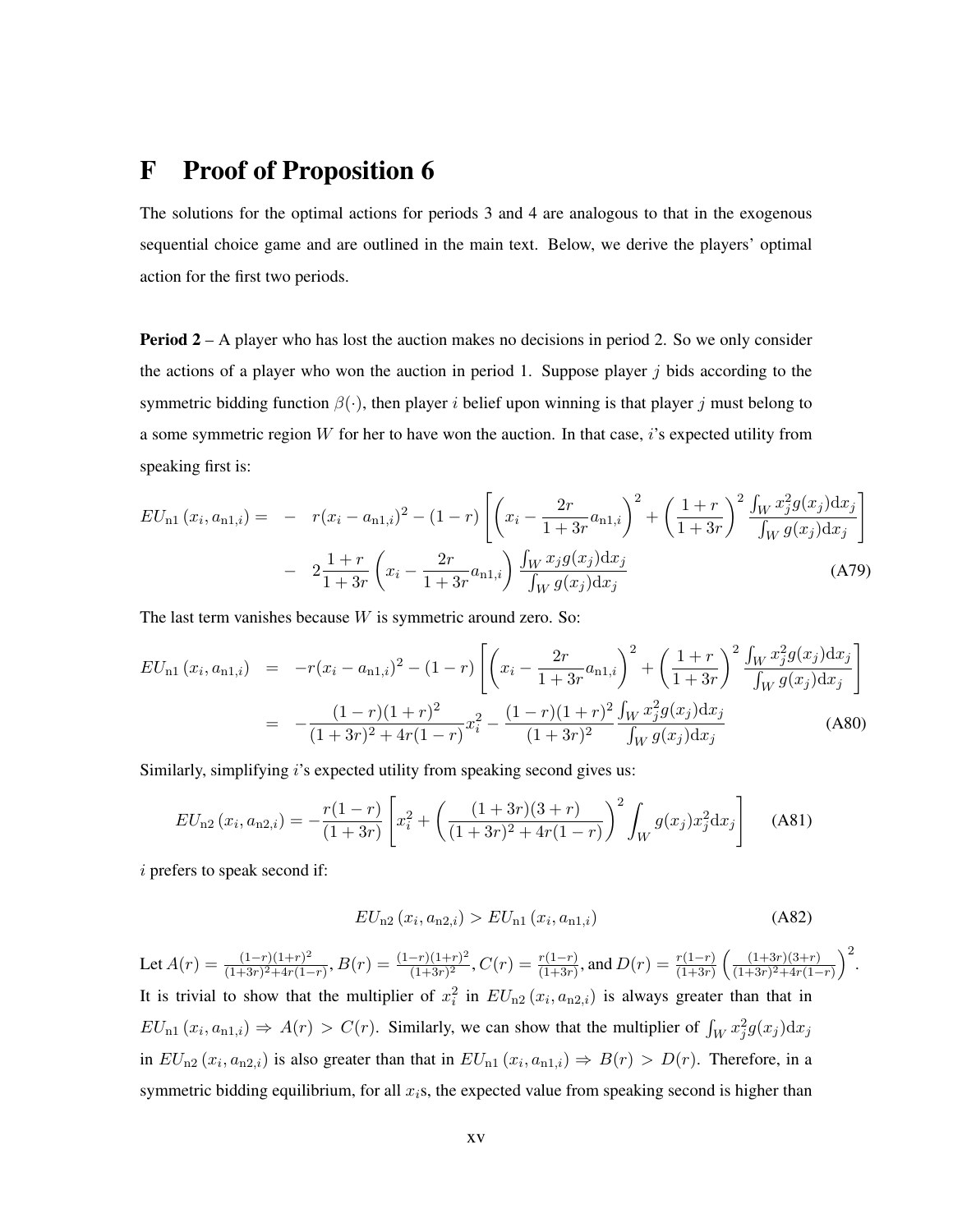that from speaking first. Therefore, upon winning the auction, all types will choose to speak second.

**Period 1** At the beginning of period 1, before placing her bid, player i knows that if she wins, she will choose to go second and if player  $j$  wins, she will go first. Hence, her expected utility from choosing a bid  $b_i$  and then choosing the optimal action in the subsequent periods is

$$
EU(x_i, b_i) = \frac{\int_{L_i} u(x_i, \hat{a}_{n1,i}, \hat{a}_{n2,j}) g(x_j) \mathrm{d}x_j + \int_{W_i} \left[ u(x_i, \hat{a}_{n1,j}, \hat{a}_{n2,i}) - b_i \right] g(x_j) \mathrm{d}x_j}{\int_{\mathbb{R}} g(x_j) \mathrm{d}x_j} \tag{A83}
$$

where  $j \in W_i$  for i to win the auction and  $j \in L_i$  for her to lose the auction, if she chooses a bid  $b_i$ . This simplifies to:

$$
2EU(x_i, b_i) = - A(r)x_i^2 \int_{L_i} g(x_j) dx_j - B(r) \int_{L_i} x_j^2 g(x_j) dx_j
$$
  
-  $C(r)x_i^2 \int_{W_i} g(x_j) dx_j - D(r) \int_{W_i} x_j^2 g(x_j) dx_j - \int_{W_i} b_i g(x_j) dx_j$   
=  $- 2x_i^2 + [A(r) - C(r)]x_i^2 \int_{W_i} g(x_j) dx_j + [B(r) - D(r)] \int_{W_i} x_j^2 g(x_j) dx_j - \int_{W_i} b_i g(x_j) dx_j$ 

Now consider any two types  $x'$  and  $x''$  and a bidding function  $\beta(\cdot)$ . In equilibrium,  $x'$  can do no better by playing  $x''$ 's strategy  $\beta(x'')$  over her own strategy  $\beta(x')$  and vice-versa. That is:

$$
EU(x', \beta(x')) \ge EU(x', \beta(x'')) \tag{A85}
$$

$$
EU(x'', \beta(x'')) \ge EU(x', \beta(x'')) \tag{A86}
$$

Substituting the simplified expressions for the expected utilities into the above inequalities and adding them up gives us:

$$
[A(r) - C(r)] (x'^2 - x''^2) \left( \int_{W_1} g(x_j) dx_j - \int_{W_2} g(x_j) dx_j \right) \ge 0
$$
 (A87)

We know that  $A(r) - C(r) > 0$ . So if  $x'^2 > x''^2$ , then for the above inequality to hold, we require that  $\int_{W_1} g(x_j) dx_j - \int_{W_2} g(x_j) dx_j \ge 0$   $\Rightarrow$  the region over which a player wins upon bidding  $\beta(x')$  is greater than that over which she wins when she bids  $\beta(x'')$ . In other words, the equilibrium bidding strategies are monotonically increasing in  $|x|$ . Further, following the technique as that outlined in Fudenberg and Tirole (1991) p. 217, we can show strict monotonicity, *i.e.*, if  $|x'| > |x''|$ , then  $\beta(x') > \beta(x'').$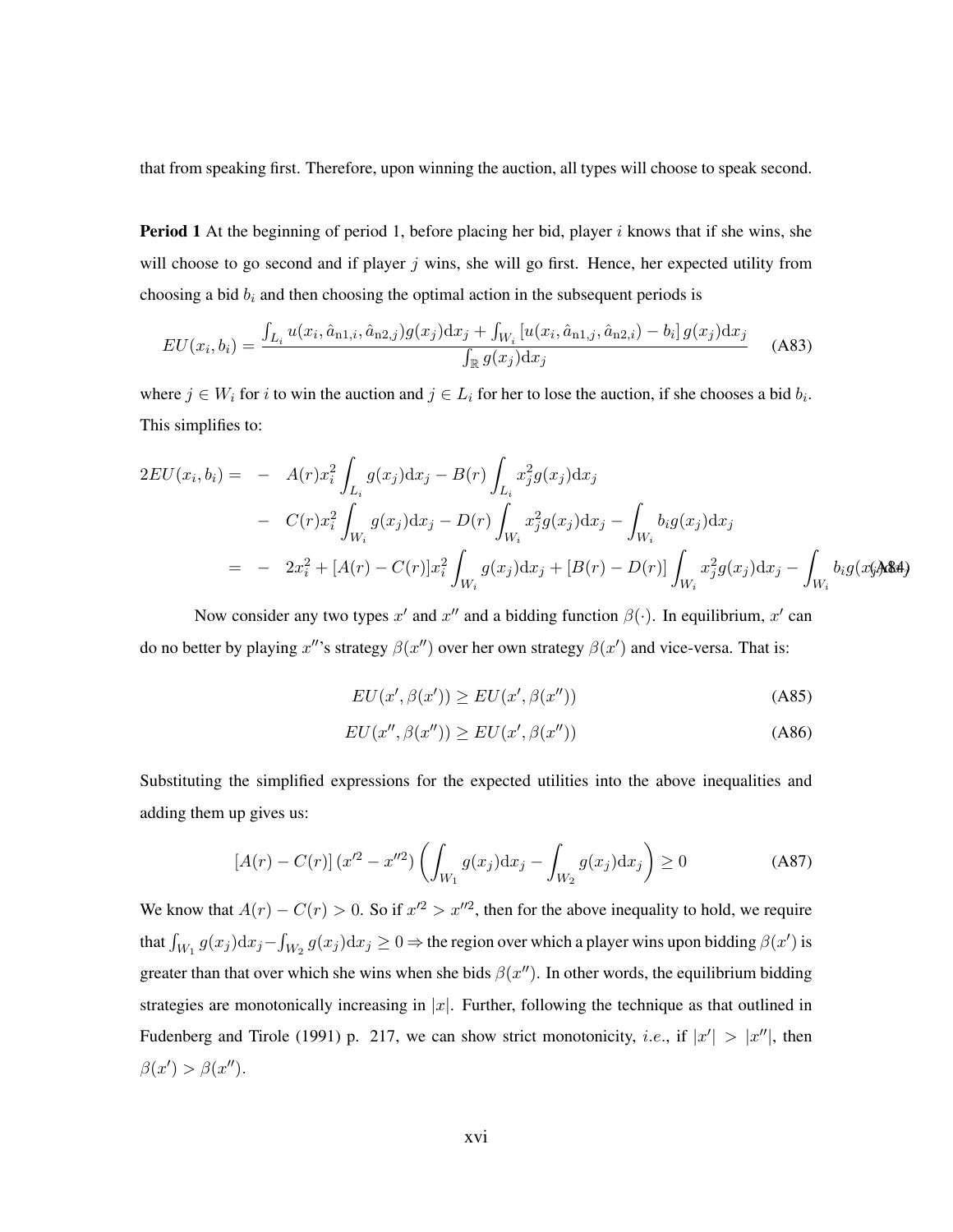Now that we have shown that the bidding strategies are monotonically increasing in  $|x|$ , for the specific bid  $b_i$  by player i (when the other player uses the bidding function  $\beta(\cdot)$ ), we re-write Equation (A84) as:

$$
EU(x_i, b_i) = -2x_i^2 + 2[A(r) - C(r)]x_i^2 \int_0^{\beta^{-1}(b_i)} g(x)dx + 2[B(r) - D(r)] \int_0^{\beta^{-1}(b_i)} x^2 g(x)dx - 2 \int_0^{\beta^{-1}(b_i)} b_i g(x)dx
$$
\n(A88)

Further, we specify the following expression for the derivatives:

$$
\frac{\mathrm{d}\left[\int_0^{\beta^{-1}(b_i)} F(x)\right]}{\mathrm{d}b_i} \mathrm{d}x = F(V) \frac{\mathrm{d}V}{\mathrm{d}b_i}
$$
 (A89)

where  $V = \beta^{-1}(b_i)$ . To obtain the equilibrium bidding function, we can calculate the F.O.C of Equation (A88) as  $\frac{\text{d}EU(x_i, b_i)}{\text{d}b_i}$  $\Big|_{b_i=\hat{b}_i}=0.$  This simplifies to:

$$
\left[A(r) - C(r)\right] x_i^2 \frac{g(\beta^{-1}(\hat{b}_i))}{\beta'(\beta^{-1}(\hat{b}_i))} + \left[B(r) - D(r)\right] \frac{g(\beta^{-1}(\hat{b}_i)) \left[\beta^{-1}(\hat{b}_i)\right]^2}{\beta'(\beta^{-1}(\hat{b}_i))} - \left[\hat{b}_i \frac{g(\beta^{-1}(\hat{b}_i))}{\beta'(\beta^{-1}(\hat{b}_i))} + \int_0^{\beta^{-1}(\hat{b}_i)} g(x) dx\right] = 0
$$

In equilibrium  $\hat{b}_i = \beta(x_i)$  and so  $\beta^{-1}(\hat{b}_i) = x_i$ . So the above equation simplifies to:

$$
[A(r) - C(r) + B(r) - D(r)] x_i^2 g(\beta^{-1}(\hat{b}_i)) = \frac{\mathrm{d} \left[ \beta(x_i) \int_0^{x_i} g(x) \mathrm{d}x \right]}{\mathrm{d}x_i}
$$
(A90)

Integrating this from 0 to  $x_i$ , we have:

$$
\hat{\beta} = \beta(x_i) = [A(r) - C(r) + B(r) - D(r)] \left[ \frac{\int_0^{x_i} x^2 g(x) dx}{\int_0^{x_i} g(x) dx} \right]
$$

$$
= f(r) \left[ \frac{\int_0^{x_i} x^2 g(x) dx}{\int_0^{x_i} g(x) dx} \right],
$$
(A91)

where  $f(r) = A(r) - C(r) + B(r) - D(r)$  is the multiplier of  $\left[\frac{\int_0^{x_i} x^2 g(x) dx}{\int_0^{x_i} g(x) dx}\right]$  $\int_0^{x_i} g(x) dx$ ]. Since  $A(r) - C(r) > 0$ and  $B(r) - D(r) > 0$ ,  $f(r)$  is positive, which recovers the assumption that the bidding function is symmetric around zero.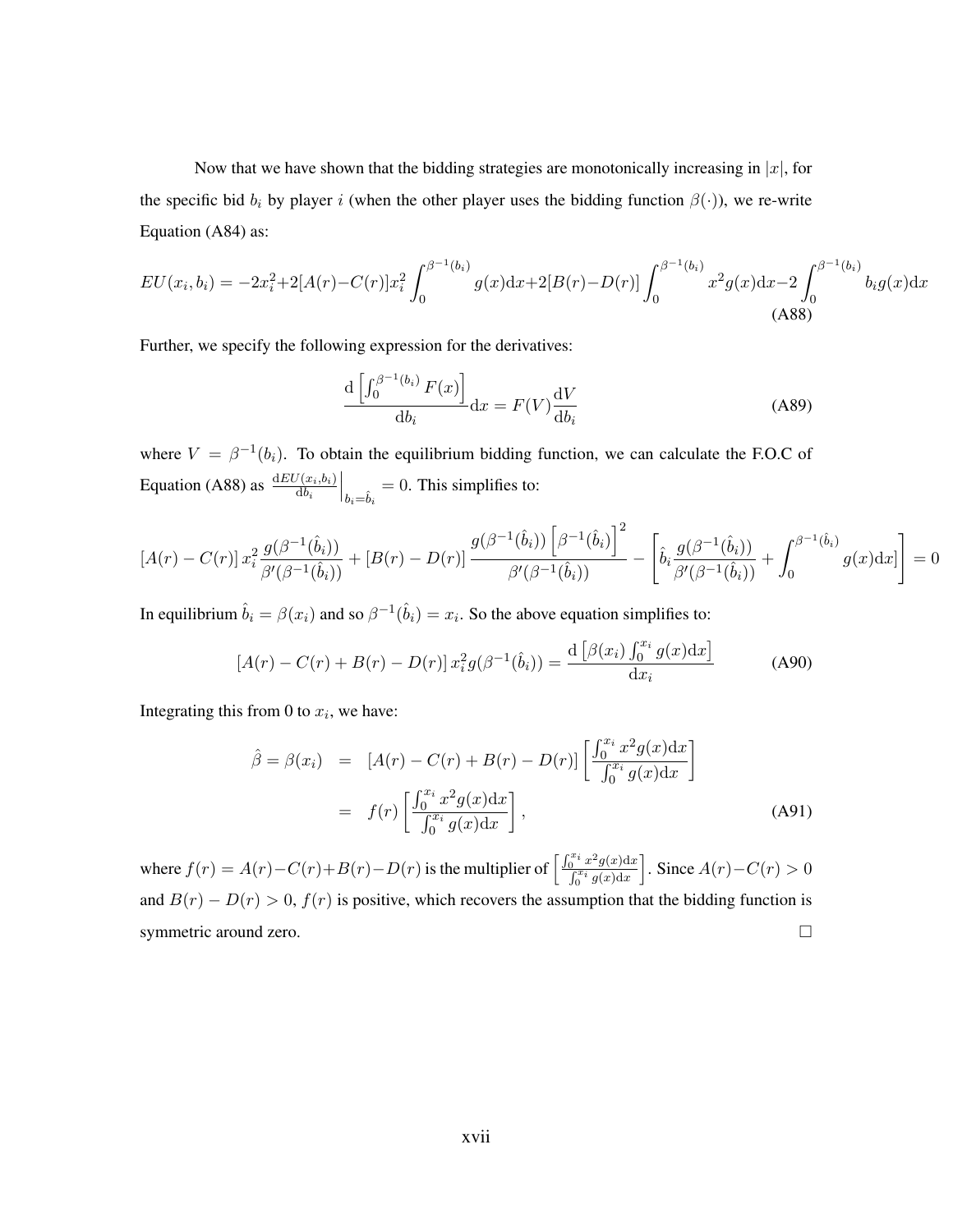## G Social Welfare Derivations and Comparisons G.1 Welfare Under First-Best Planner's Choice

The social planner's choice involve agents choosing their true preferences as their actions, *i.e.*,  $a_i = x_i$  and  $a_j = x_j$ , and  $\bar{a} = \frac{x_i + x_j}{2}$  $\frac{+x_j}{2}$ . Then:

$$
W_{FB}(x_i, x_j, a_i, a_j) = W_{FB}(x_i, x_j)
$$
  
= 
$$
-r(x_i - a_i)^2 - (1 - r)(x_i - \bar{a})^2 - r(x_j - a_j)^2 - (1 - r)(x_j - \bar{a})^2
$$
  
= 
$$
-(1 - r)\frac{(x_i - x_j)^2}{2}
$$
(A92)

Then the expected welfare is given by:

$$
EW_P = \frac{\int_{\mathbb{R}} \int_{\mathbb{R}} W_1(x_i, x_j) g(x_i) g(x_j) \mathrm{d}x_i \mathrm{d}x_j}{\int_{\mathbb{R}} \int_{\mathbb{R}} g(x_i) g(x_j) \mathrm{d}x_i \mathrm{d}x_j}
$$
  
= 
$$
-\frac{(1-r)}{2 \int_{\mathbb{R}} \int_{\mathbb{R}} g(x_i) g(x_j) \mathrm{d}x_i \mathrm{d}x_j} \left[ \int_{\mathbb{R}} \int_{\mathbb{R}} (x_i^2 + x_j^2 - 2x_i x_j) g(x_i) g(x_j) \mathrm{d}x_i \mathrm{d}x_j \right]
$$

We know that  $\int_{\mathbb{R}} \int_{\mathbb{R}} g(x_i)g(x_j)dx_i dx_j = 1$  and  $\int_{\mathbb{R}} \int_{\mathbb{R}} x_i x_j g(x_i)g(x_j)dx_i dx_j = 0$  because  $g(\cdot)$  is a symmetric distribution. Therefore,  $EW_1$  simplifes to:

$$
EW_{FB} = \frac{-(1-r)}{2} \int_{\mathbb{R}} \int_{\mathbb{R}} \left[ x_i^2 + x_j^2 \right] g(x_i) g(x_j) \mathrm{d}x_j \mathrm{d}x_j
$$

$$
= -(1-r) \int_{\mathbb{R}} x^2 g(x) \mathrm{d}x \tag{A93}
$$

### G.2 Welfare in the Simultaneous Game

In the simultaneous game, the actions are  $a_i = \frac{2(1+r)}{1+3r}$  $\frac{2(1+r)}{1+3r}x_i, a_j = \frac{2(1+r)}{1+3r}$  $\frac{1+3r}{1+3r}x_j$ , and the mean action is  $\bar{a} = \frac{(1+r)}{1+3r}$  $\frac{(1+r)}{1+3r}(x_i+x_j)$ . Substituting this in the welfare function we can obtain:

$$
W_s(x_i, x_j, a_i, a_j) = W_s(x_i, x_j)
$$
  
= 
$$
-\frac{r(1-r)^2}{(1+3r)^2}(x_i^2 + x_j^2) - \frac{1-r}{(1+3r)^2}[2rx_i - (1+r)x_j]^2
$$
  

$$
-\frac{1-r}{(1+3r)^2}[2rx_j - (1+r)x_i]^2
$$
(A94)  
= 
$$
-\frac{r(1-r)^2}{(1+3r)^2}(x_i^2 + x_j^2)
$$
  

$$
-\frac{1-r}{(1+3r)^2}[4r^2(x_i^2 + x_j^2) + (1+r)^2(x_i^2 + x_j^2) - 8r(1+r)x_ix_j]
$$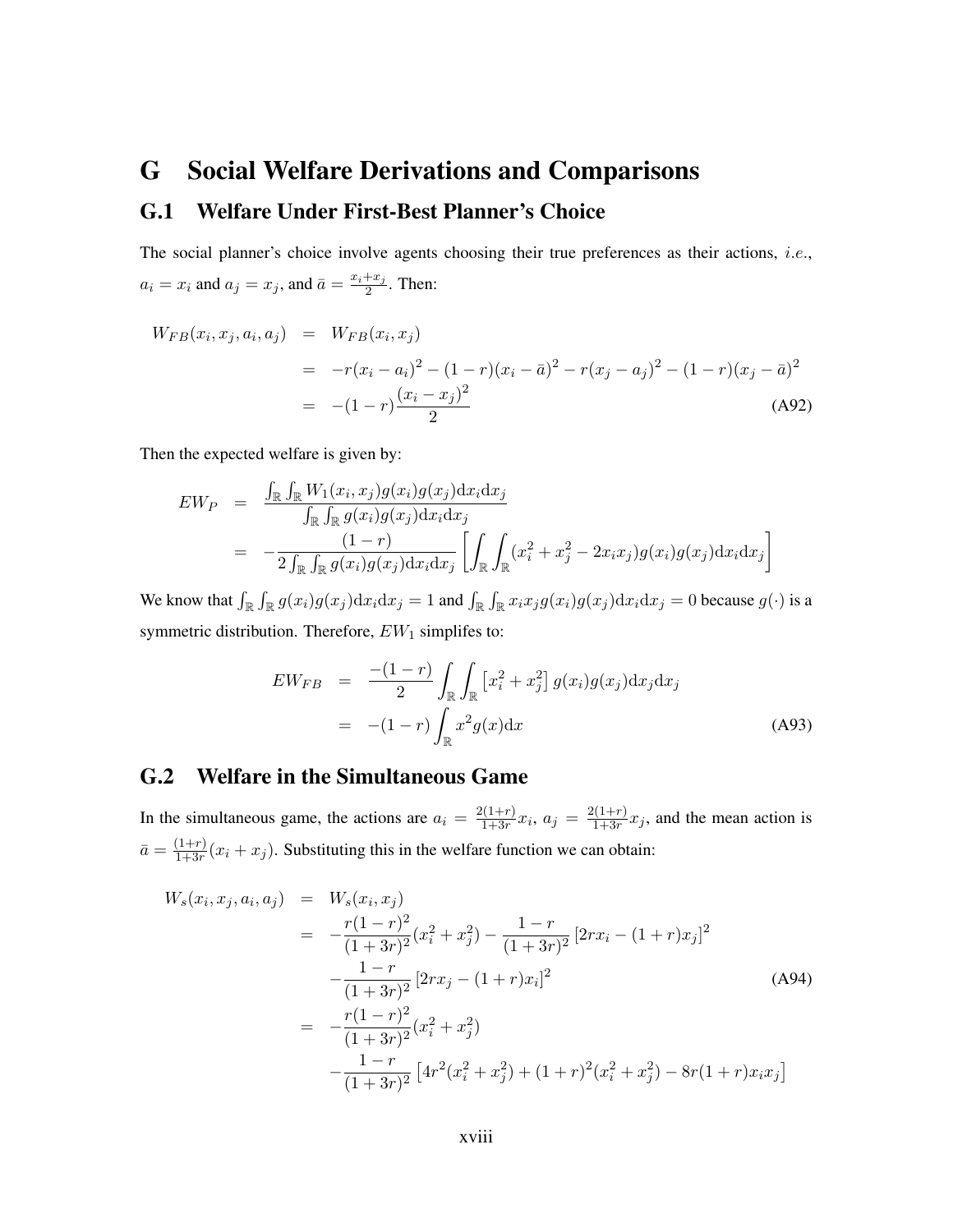The expected welfare is then given by:

$$
EW_s \;\; = \;\; \frac{\int_\mathbb{R} \int_\mathbb{R} W_s(x_i,x_j) g(x_i) g(x_j) \mathrm{d} x_i \mathrm{d} x_j}{\int_\mathbb{R} \int_\mathbb{R} g(x_i) g(x_j) \mathrm{d} x_i \mathrm{d} x_j}
$$

As before,  $\int_{\mathbb{R}} \int_{\mathbb{R}} g(x_i)g(x_j)dx_i dx_j = 1$  and  $\int_{\mathbb{R}} \int_{\mathbb{R}} x_i x_j g(x_i)g(x_j)dx_i dx_j = 0$ . So:

$$
EW_s = -\frac{2(1-r)}{(1+3r)^2} [r(1-r) + 4r^2 + (1+r)^2] \int_{\mathbb{R}} x^2 g(x) dx
$$
 (A95)

### G.3 Welfare in the Exogenous Sequential Choice Game

Without loss of generality, assume that  $i$  speaks first and  $j$  speaks second. Then, we have the actions of the two agents as  $a_i = \frac{(1+3r)(3+r)}{(1+3r)^2+4r(1-r)}$  $\frac{(1+3r)(3+r)}{(1+3r)^2+4r(1-r)}x_i, a_j = \frac{2(1+r)}{1+3r}$  $\frac{1}{1+3r}x_j - \frac{1-r}{1+3r}$  $\frac{1-r}{1+3r}a_i$ , and the mean action as  $\bar{a} = \frac{2r(3+r)}{(1+3r)^2+4r}$  $\frac{2r(3+r)}{(1+3r)^2+4r(1-r)}x_i+\frac{1+r}{1+3r}$  $\frac{1+r}{1+3r}x_j$ . Using these, we can further derive the following expressions:

$$
x_i - a_i = -\frac{2(1-r)(1+r)}{(1+3r)^2 + 4r(1-r)}x_i
$$
  
\n
$$
x_j - a_j = -\frac{1-r}{1+3r} \left[ x_j - \frac{(1+3r)(3+r)}{(1+3r)^2 + 4r(1-r)}x_i \right]
$$
  
\n
$$
x_i - \bar{a} = \frac{(1+3r)(1+r)}{(1+3r)^2 + 4r(1-r)}x_i - \frac{1+r}{1+3r}x_j
$$
  
\n
$$
x_j - \bar{a} = \frac{2r}{1+3r}x_j - \frac{2r(3+r)}{(1+3r)^2 + 4r(1-r)}x_i
$$

Substituting the above terms in the welfare equation, we have:

$$
W_x(x_i, x_j, a_i, a_j) = W_x(x_i, x_j)
$$
  
= 
$$
-\frac{4r(1-r)^2(1+r)^2}{((1+3r)^2+4r(1-r))^2}x_i^2 - (1-r)\left[\frac{(1+3r)(1+r)}{(1+3r)^2+4r(1-r)}x_i - \frac{1+r}{1+3r}x_j\right]^2
$$

$$
-\frac{r(1-r)^2}{(1+3r)^2}\left[x_j - \frac{(1+3r)(3+r)}{(1+3r)^2+4r(1-r)}x_i\right]^2
$$

$$
-(1-r)\left[\frac{2r}{1+3r}x_j - \frac{2r(3+r)}{(1+3r)^2+4r(1-r)}x_i\right]
$$
(A96)

As before, the expected welfare is given by:

$$
EW_x = \frac{\int_{\mathbb{R}} \int_{\mathbb{R}} W_3(x_i, x_j) g(x_i) g(x_j) \mathrm{d}x_i \mathrm{d}x_j}{\int_{\mathbb{R}} \int_{\mathbb{R}} g(x_i) g(x_j) \mathrm{d}x_i \mathrm{d}x_j}
$$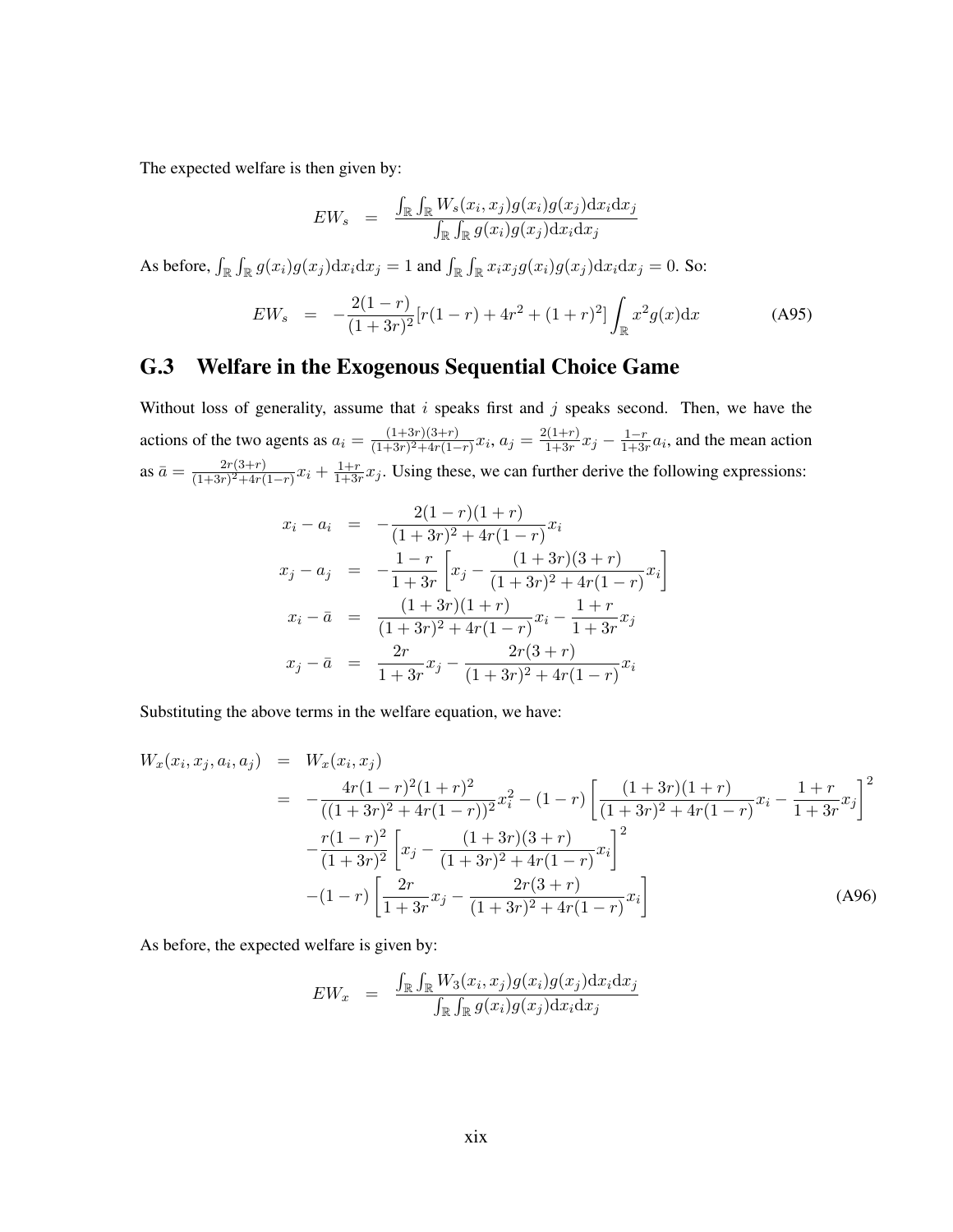As before, this implies that the integrals of the  $x_ix_j$  terms are canceled out. Further, and  $\int_{\mathbb{R}} \int_{\mathbb{R}} g(x_i)g(x_j)dx_i dx_j =$ 1.

$$
EW_x = -\frac{4r(1-r)^2(1+r)^2}{[(1+3r)^2+4r(1-r)]^2} \int_{\mathbb{R}} \int_{\mathbb{R}} x_i^2 g(x_i)g(x_j)dx_i dx_j
$$
  
 
$$
-\frac{r(1-r)^2}{(1+3r)^2} \int_{\mathbb{R}} \int_{\mathbb{R}} \left[ x_j^2 + \frac{(1+3r)^2(3+r)^2}{[(1+3r)^2+4r(1-r)]^2} x_i^2 \right] g(x_i)g(x_j)dx_i dx_j
$$
  
 
$$
-\frac{(1-r)\int_{\mathbb{R}} \int_{\mathbb{R}} \left[ \frac{(1+3r)^2(1+r)^2+4r^2(3+r)^2}{[(1+3r)^2+4r(1-r)]^2} x_i^2 + \frac{(1+r)^2+4r^2}{(1+3r)^2} x_j^2 \right] g(x_i)g(x_j)dx_i dx_j
$$

This simplifies to:

$$
EW_x = -\frac{(1-r)\left[ (1+r)^2 + 4r^2 + r(1-r) \right]}{3(1+3r)^2} \int_{\mathbb{R}} x^2 g(x) dx
$$
  
- 
$$
\left[ \frac{(1-r)\left[4r(1-r)(1+r)^2 + 4r^2(3+r)^2 + (1+3r)^2(1+r)^2 + r(1-r)(3+r)^2\right]}{3\left[ (1+3r)^2 + 4r(1-r) \right]^2} \right] \int_{\mathbb{R}} x^2 g(\mathbf{A}) d\mathbf{b}
$$

### G.4 Welfare in the Endogenous Sequential Choice Game

As before, assume that  $i$  speaks first and  $j$  speaks second. Recall that the players' actions here are the same as that in the exogenous sequential choice game. However, we know that  $|x_i| < |x_j|$ . So while the welfare equation remains the same, the integrations regions are different. Thus, we have:

$$
W_n(x_i, x_j, a_i, a_j) = W_n(x_i, x_j)
$$
  
= 
$$
-\frac{4r(1-r)^2(1+r)^2}{((1+3r)^2 + 4r(1-r))^2}x_i^2 - (1-r)\left[\frac{(1+3r)(1+r)}{(1+3r)^2 + 4r(1-r)}x_i - \frac{1+r}{1+3r}x_j\right]^2
$$

$$
-\frac{r(1-r)^2}{(1+3r)^2}\left[x_j - \frac{(1+3r)(3+r)}{(1+3r)^2 + 4r(1-r)}x_i\right]^2
$$

$$
-(1-r)\left[\frac{2r}{1+3r}x_j - \frac{2r(3+r)}{(1+3r)^2 + 4r(1-r)}x_i\right]
$$
(A98)

and the expected welfare is:

$$
EW_n = \frac{\iint\limits_{R1 \cup R2} W_4(x_i, x_j) g(x_i) g(x_j) \mathrm{d}x_i \mathrm{d}x_j}{\iint\limits_{R1 \cup R2} g(x_i) g(x_j) \mathrm{d}x_i \mathrm{d}x_j}
$$
(A99)

where the two regions R1 and R2 are defined as follows:

$$
R_1 \equiv x_i \in [0, \infty], \quad x_j \in [x_i, \infty] \cup [-\infty, -x_i]
$$
  

$$
R_2 \equiv x_i \in [-\infty, 0], \quad x_j \in [-x_i, \infty] \cup [-\infty, x_i]
$$